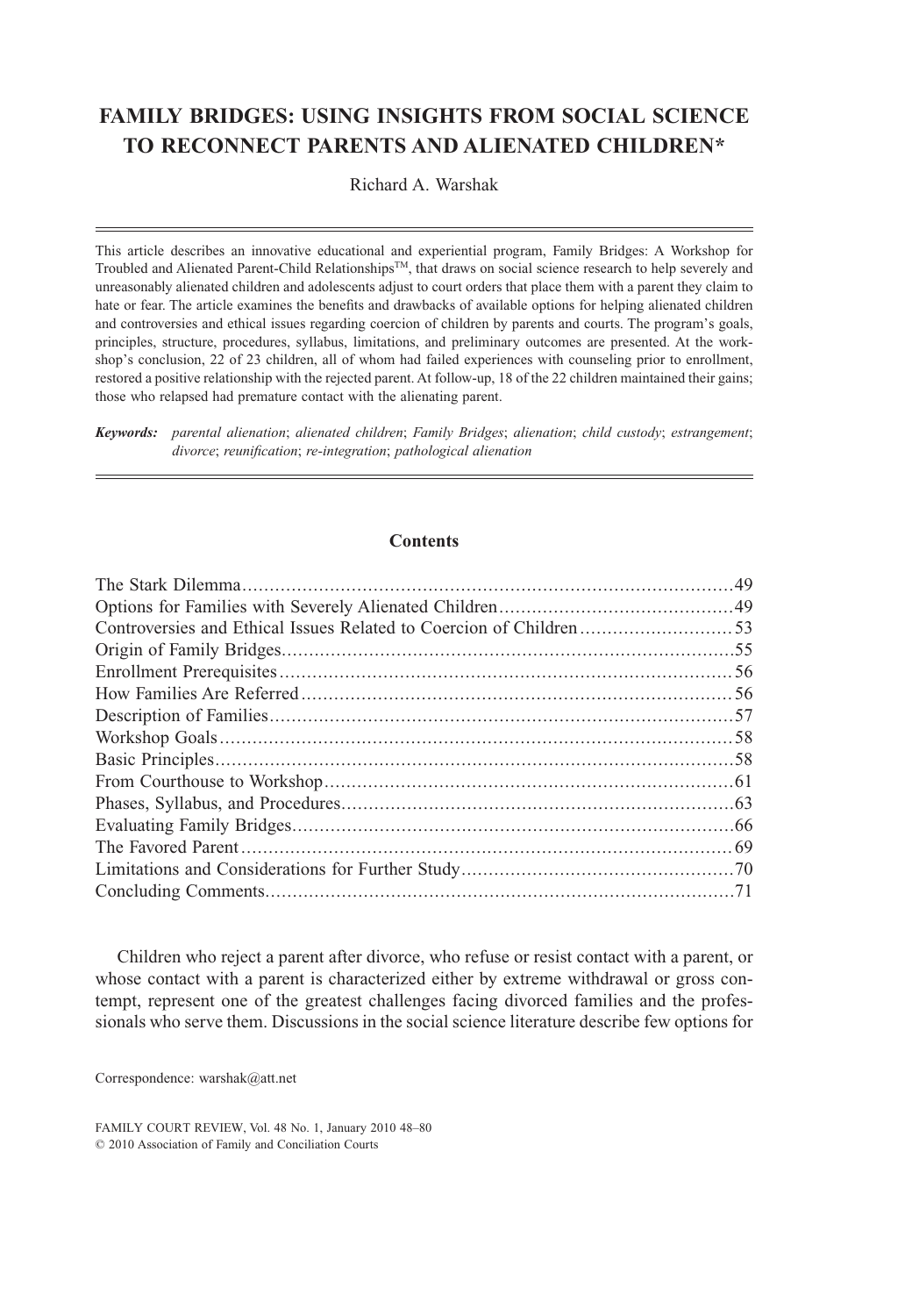children who suffer severe and unreasonable alienation from a parent, and highlight the ineffectiveness of available remedies.<sup>1</sup> This article begins with an overview of the most common options when the court finds that the child's best interests are served by repairing the damaged relationship and examines controversial issues regarding coercion of children. Next, it presents an innovative educational and experiential program that assists families in adjusting to situations where children live, against their explicitly stated preferences, with the parent they reject. The course was designed for children who are unreasonably alienated from a parent; it is not for children whose rejection is rationally based. Enrollment prerequisites, goals, principles, procedures, and limitations are described.

The article has four aims. First, to acquaint readers with the program and with its immediate and long term impact. Second, to stimulate a creative interchange of ideas that will help improve the effectiveness of our work and contribute to the dialogue regarding the goals and types of interventions appropriate for this population of children. Third, to articulate principles that my colleagues and I have found important in working with this population that may assist others in helping these families. Fourth, to provide an antidote to the discouragement that permeates discussions about repairing these severely damaged parent–child relationships.2

# **THE STARK DILEMMA**

When courts determine that a child's best interests are served by repairing a damaged relationship with a rejected parent (or that a child will be harmed in the long run remaining in the full-time care of the favored parent), courts often face what British Columbia Justice Bruce Preston termed "a stark dilemma"<sup>3</sup>: The court must weigh the long-term benefits against the risks that the attempt to repair the parent–child relationship will either be unsuccessful or will involve an unacceptable degree of emotional cost, such as creating psychological trauma or provoking the child's destructive behavior. As Justice Preston wrote:

The probable future damage to M. by leaving her in her mother's care must be balanced against the danger to her of forcible removal from the strongest parental connections she has....I conclude that the forcible removal of M. from her mother's and her grandmother's care has a high likelihood of failure, either because M. will psychologically buckle under the enormous strain or because she will successfully resist re-integration with her father.<sup>4</sup>

The Court of Appeals weighed in on the other side of the stark dilemma, finding that, "The obligation of the Court to make the order it determines best represents the child's interests cannot be ousted by the insistence of an intransigent parent who is 'blind' to her child's interests. . . . The status quo is so detrimental to M. that a change must be made in this case."5

# **OPTIONS FOR FAMILIES WITH SEVERELY ALIENATED CHILDREN**

When the court determines that a child's rejection of a parent is unwarranted and not in the child's best interests, one of four options is generally followed by the court and recommended in the professional literature.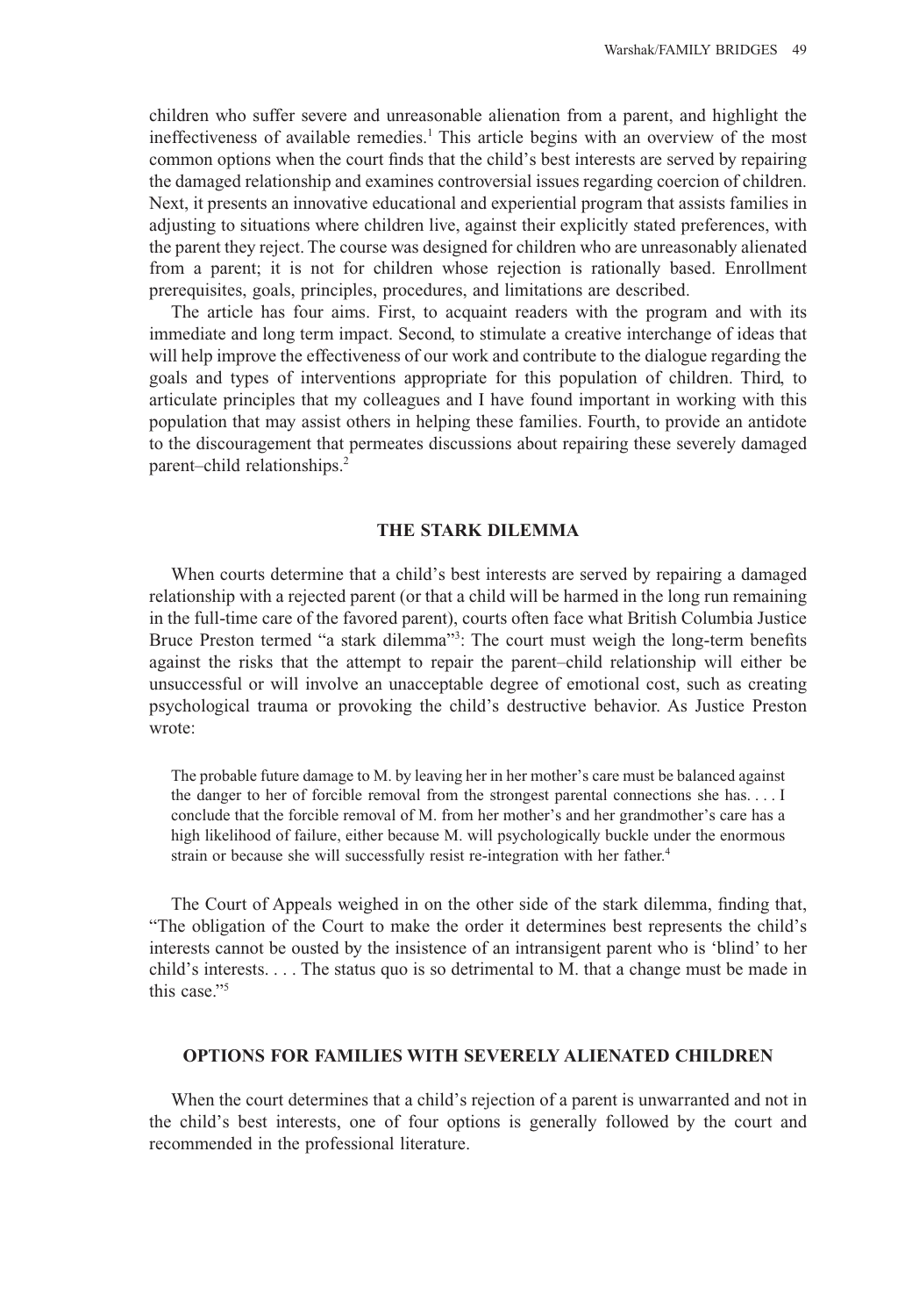- (1) Award or maintain custody with the favored parent<sup>6</sup> with court-ordered psychotherapy and in some cases case management.<sup>7</sup>
- (2) Award or maintain custody with the rejected parent, in some cases with courtordered, or parent-initiated therapy.
- (3) Place children away from the daily care of either parent.
- (4) Accept the child's refusal of contact with the rejected parent.

Each option has advantages and drawbacks and raises controversial issues regarding the proper reach of the law with respect to the rights of parents and children.

Option One is often called "reunification" or "reintegration" therapy because the damaged parent–child relationship is the stimulus for the court order requiring the parents and children to participate in sessions with a court-appointed psychotherapist.8 Many children who participate in court-ordered therapy do so with overt resistance and reluctance. Parents who support or accept their children's rejection of the other parent often lack motivation to participate in therapy if a goal is to heal the damaged parent–child relationship.<sup>9</sup> Thus, an element of coercion accompanies court-mandated therapy with sanctions for noncompliance.10 Children who want no contact with a parent are essentially forced against their will to have such contact in, and sometimes out of, therapy sessions.<sup>11</sup> In some cases, therapy is accompanied by gradual increases in the amount of time the children spend with the rejected parent, with initial contacts sometimes taking place within the therapy or in the presence of another party. A variant of Option One is to maintain custody with the favored parent, but increase time significantly and immediately with the rejected parent, often to a full half-time.

Option One is most likely to be effective in early stages with less severe problems and when the favored parent and child are likely to cooperate.<sup>12</sup> It provides greater continuity of care for the child and may be less acutely stressful than the second and third options. Also, this option is suitable when the court decides that, despite a child's unreasonable alienation, taking into account all the evidence, the favored parent is better suited to manage the responsibilities of custody. It is a mistake to base a custody decision exclusively on the parents' contributions to the child's alienation.<sup>13</sup>

The more chronic and severe the child's alienation, the less desirable Option One becomes. An exceptionally comprehensive and astute analysis of available judicial options concludes:

Qualitative case studies and experienced clinicians supporting recommendations and/or orders to reverse custody maintain that therapy simply does not work in severe and even in some moderate alienation cases. Moreover, therapy may even make matters worse; the alienated child and preferred parent feel the need to dig in their heels and prove their point, thereby further entrenching their distorted views.... This is the experience of many seasoned clinicians, including the authors. The reality is that we have many more treatment failures than successes when it comes to our intervention with some moderate and all severe cases.<sup>14</sup>

Unsuccessful treatment may prevent, if not delay, the delivery of effective help because courts are reluctant to order older children, seen as less likely to comply, to have contact against their will with the rejected parent. The financial burden of court-mandated treatment is another drawback. Option One is not recommended when the favored parent sabotages treatment (e.g., repeatedly fails to bring the child to appointments, or repeatedly terminates treatment until locating a therapist who supports his or her positions), is a high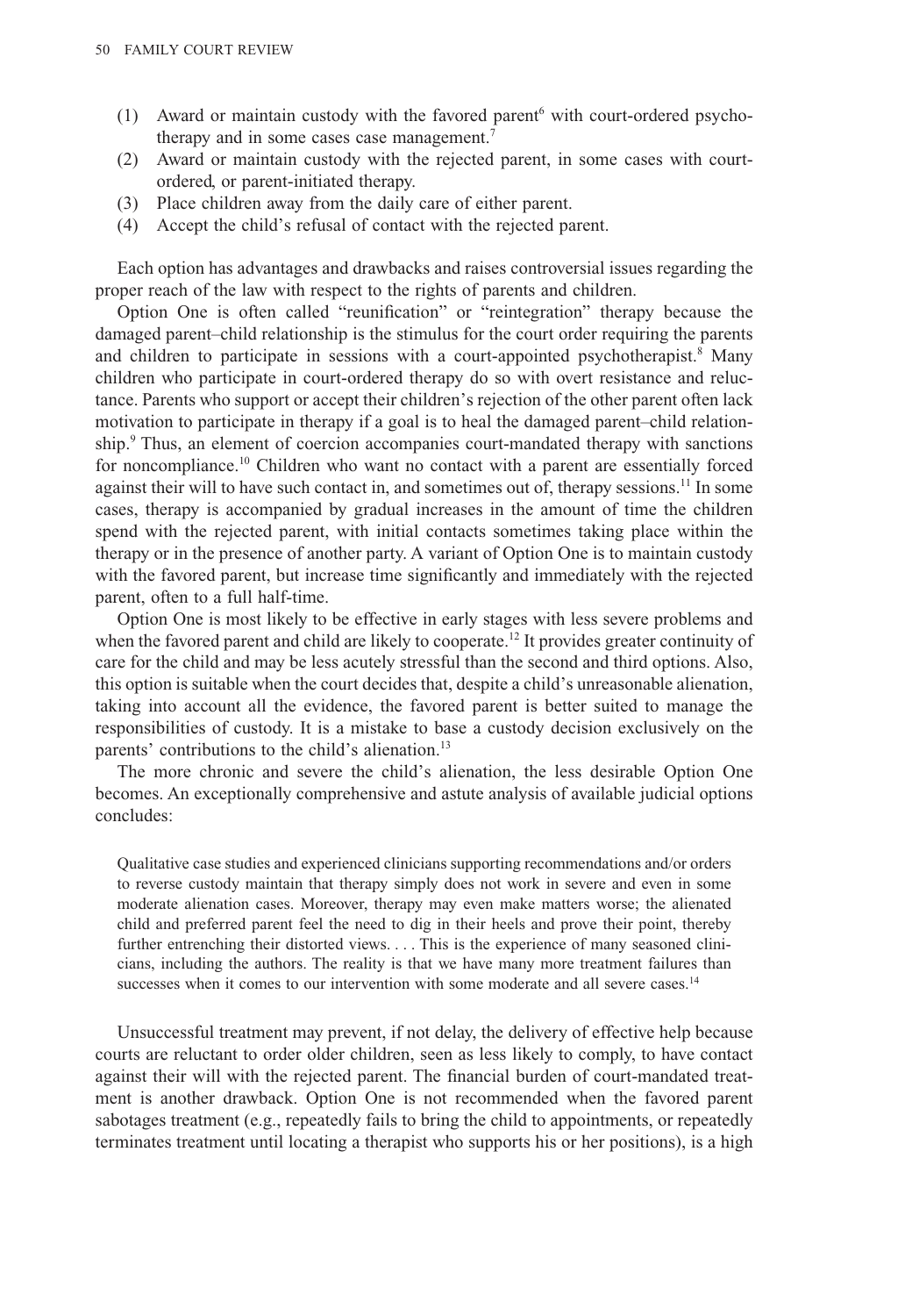risk for abducting the child, or provides an emotionally toxic environment, such as intimidating the child into rejecting the other parent. Some children are victims of a process described in the literature as a pattern of coercive control and domination.<sup>15</sup> In these families, a parent continues harassing and controlling the ex-partner by manipulating the children to turn against the victim parent.<sup>16</sup> When the favored parent's behavior contributes significantly to the children's negative attitudes, leading authorities in the field label this emotional abuse.17 Our society's standard of care regarding abused children is to prioritize protecting them from further abuse.

Option Two, sometimes called "environmental modification"18 or "structural intervention,"19 places or maintains some or all of the children in the temporary or permanent custody of the rejected parent, while allowing some contact between the children and the favored parent. Therapy may be court-ordered or initiated by a parent against the child's will. Or, a parent may simply count on time healing the relationship. A disturbing and highly visible example of a child placed against his will with the rejected parent is the 2000 case of Elián Gonzáles, a Cuban child who was seized from maternal relatives in Florida by an armed Border Patrol tactical unit and returned to his father.

A variant of Option Two restricts or suspends contact between the children and the favored parent for an extended period of time until certain conditions are met. This approach is most likely in cases where the court: traces the child's alienation primarily to the influence of the favored parent<sup>20</sup>; determines that the child needs protection from physical or emotional abuse; determines that the favored parent's behavior, while falling short of abuse, sabotages efforts to repair the damaged parent–child relationship; or concludes that a child who has been apart from the rejected parent needs a concentrated period of time with that parent and away from the other parent's influence in order to restore and consolidate a better relationship.

Option Two usually follows prior failed attempts to remedy the problem. This option relieves children of the burden of feeling responsible for determining custody. Spending long blocks of time with the rejected parent motivates some children to overcome their negative attitudes, provides a direct experience of the parent that challenges their distorted views, and builds a foundation of shared experiences which may help rekindle positive feelings.<sup>21</sup>

Option Two, particularly when structured as a final custody order, is appropriate only in cases where the court finds that the rejected parent is better able to provide an environment in the child's best interests. Courts and parents should not assume that custodial transfer is desirable in all cases or that all children will adjust to such court orders. The literature emphasizes the importance of contact between an unreasonably alienated child and the rejected parent,<sup>22</sup> but particularly with older children, mere contact alone may be insufficient to promote healing. Many children reject the parent with whom they spend the most time. If effective assistance is not available to help the family adjust, children removed from the parent with whom they feel most identified may suffer psychological stress, defy the court order, or act out.<sup>23</sup>

If Option Two fails (such as when a child runs away and the court decides to leave the child with the favored parent), this may increase the child's resistance to healing the relationship, and the successful flouting of the court orders may diminish the child's respect for the law. Or, a child may enjoy a "honeymoon" phase while being showered with attention from long-lost relatives, but will have difficulty adjusting when the novelty wears off. Other children may appear to have overcome their alienation, when in fact they may be hopelessly resigned to a situation beyond their control, burying, rather than resolving, unbalanced negative views of the rejected parent. Many, but not all, alienated children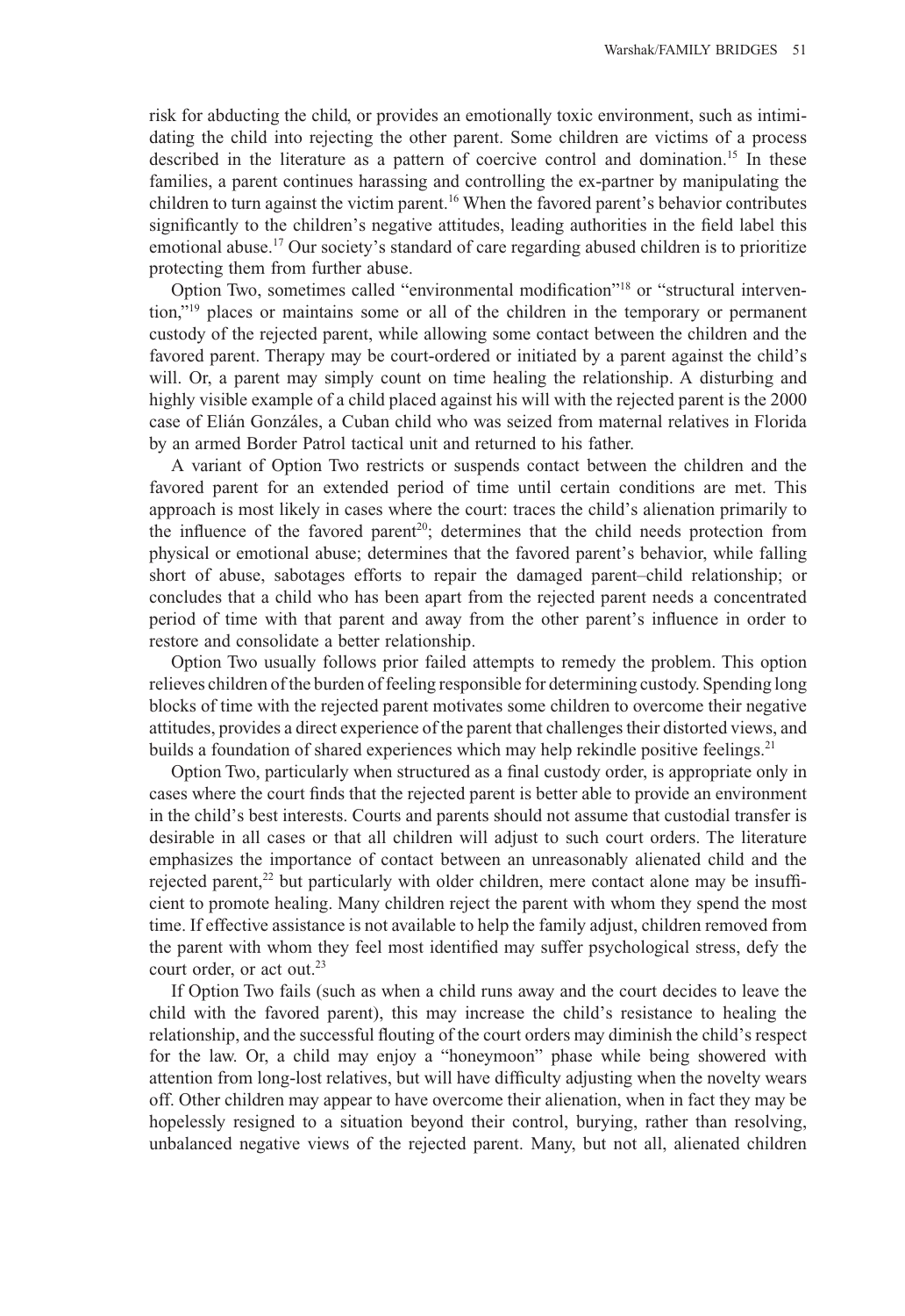initially are furious when the court overrides their preferences. People who believe that courts should not frustrate strongly expressed desires of children oppose Option Two.

Option Three places alienated children in a third party's home or residential facility as a safe site while gradually increasing the child's contact with the rejected parent.24 Boarding schools, such as college preparatory schools, military academies, and therapeutic residential schools offer another alternative.<sup>25</sup> This removes children from direct exposure to family tensions and allows them to concentrate on their own development. Psychotherapy conducted with children when they are away from their parents and associated pressures may have greater success assisting them to develop more balanced perceptions of each parent. Sullivan and Kelly see this as possibly the least detrimental alternative for adolescents who are functioning poorly, are subject to parental pressures to align with one against the other, are exposed to chronic conflict between the parents, and have been unable to find relief from prior interventions.<sup>26</sup> A drawback of this option is that the child forgoes regular face-to-face contact with both parents, yet may not be spared alienating influences through other means of communication. Also, the expense of boarding schools is outside the reach of most families.

Option Four, where the court or rejected parent concludes that no resolution is possible or feasible without doing greater damage, occurs only as a last resort. Some parents feel defeated when the favored parent and children succeed in sabotaging contact and treatment efforts. Other parents may be unable or unwilling to invest the time and money in litigation, unable to afford potentially effective interventions, or unwilling to force treatment on resistant children. Even without prior court-ordered intervention, the court may decide that it is beyond the scope of its authority or power to force children of a certain age to undergo treatment or to have contact with a rejected parent.<sup>27</sup> Other times the child is deemed of sufficient maturity and independence of judgment to be competent to make a decision to disown a parent. Sometimes, after years of failed attempts to resolve chronic and severe alienation, professionals advise courts or rejected parents to give up. Or, such advice may come early in the process by professionals who either see "great advantage in letting natural maturation takes its course,"28 or mistake incipient signs of alienation for short-term reactions to divorce. This leads some professionals to encourage courts and rejected parents to temporarily suspend efforts at parent–child contact, calling this a "cooling-off period" or "giving the child space." Such periods of no contact can give way to renewed contact, or they can become the prelude to prolonged estrangement.

Ending litigation relieves the court of the stark dilemma, may take pressure off children caught in the middle, remove uncertainty about where they will live, and relieve stress associated with being forced to see a parent. Some custody evaluators express the hope that allowing the child, particularly a teen, to prevail, will deflate the child's resistance to eventually resuming the relationship. The literature provides little support for this notion and it is inconsistent with the experience of this author and other clinicians.<sup>29</sup> For some parents, giving up may be the most sensible decision. I provide guidelines to help parents decide when to let go of assertive attempts to recover a positive relationship with their offspring.30 Some professionals believe the option of giving up makes sense because of reports in the literature that note a dearth of empirical research that identifies long-term harmful effects of severe alienation.<sup>31</sup> But, studies are accumulating that document psychological damage associated with alienation and estrangement.<sup>32</sup>

The drawbacks of giving up are: the child and favored parent may interpret this as parental abandonment; the child is encouraged to avoid rather than manage conflict;<sup>33</sup> the child's irrational beliefs about the rejected parent could be reinforced; and the child receives no help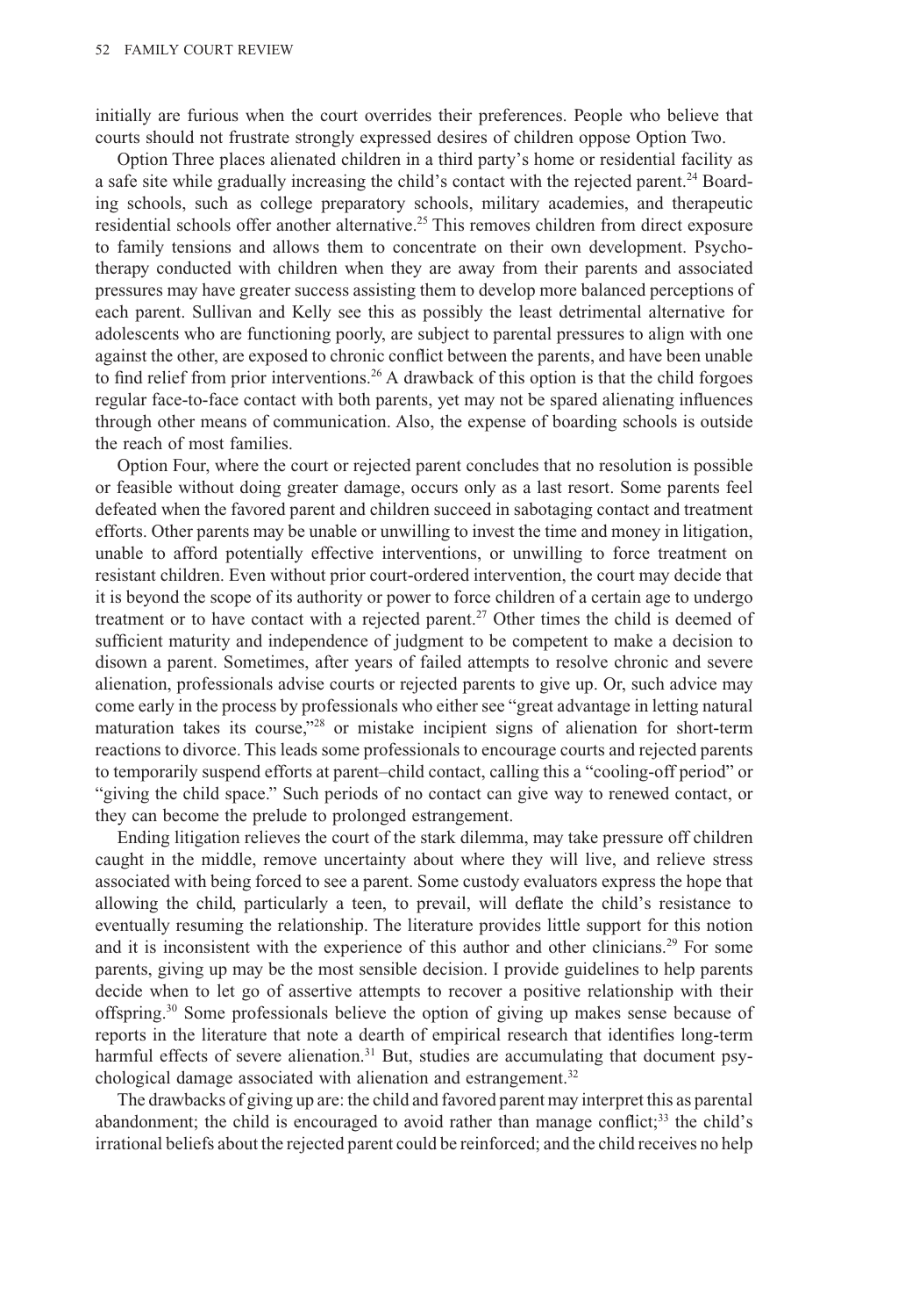to better understand the relationship with each parent and to reduce the likelihood of future problems related to a loss of such magnitude.34 In cases of actual or threatened violence by the child toward a parent and cases where a child has repeatedly flouted court orders for contact, or has run away, there is the risk that the child will develop an inappropriate sense of entitlement to disregard the law in other respects. Another risk is that the child could conclude that violence, disrespect, and demands are an effective means to get one's way. As one boy concluded, "The judge said it's up to me and I can do whatever I want."

Another drawback of Option Four is that rejected parents suffer a searing pain described as worse than the grief associated with the death of a child, because it is an ambiguous loss that does not allow the closure of a normal grieving process.<sup>35</sup> One mother, a child psychologist with years of experience treating children and their parents in high-conflict divorces, wrote:

For all my education, friends, close colleagues and personal therapy, I can't seem to find solace for the deep state of mourning I'm in. I'm grief-stricken, heartbroken at the loss of my daughter. My tears are too close to the surface and I've said for some time that for me it is worse than death. It is an unresolved, needless loss but the worst part isn't even about me. I mourn for my daughter who will never again have her sense of delight in the world.

Although they do not realize it, favored parents too miss out on a more normal relationship with their children and risk their children's future enmity if and when the children ultimately come to understand how they have been exploited.<sup>36</sup>

# **CONTROVERSIES AND ETHICAL ISSUES RELATED TO COERCION OF CHILDREN**

The first three options involve an element of coercion, thus raising controversial legal and ethical issues. The proper reach of the law in family matters, the rights and responsibilities of parents with respect to their children, and the rights of children to selfdetermination, such as the right to refuse treatment or to determine which parent they live with, are difficult issues debated in the literature and worthy of attention. These issues arise when evaluating the various options for dealing with pathologically alienated children, and it may help to place them in a wider context. Professionals who work with these families will have to decide where they stand when it comes to the ethics of recommending or providing services to children who are referred against their will.

In the eyes of the law and society, children occupy a different status from adults. Notwithstanding the importance of seeking children's input, parents and courts are empowered to make decisions in the best interests of children. Courts remove children from abusive homes, often against the children's vociferous protests, and place them in foster homes or with relatives.<sup>37</sup> If the children run away, the police retrieve the children, if necessary by physical force, and enforce the court orders. The law requires children to attend school and, when counseling is ineffective, truancy laws are enforced with punishments such as placement in an alternative school and jail sentences for parents. Children whose behavior cannot be managed by their parents in their home, such as those who are violent toward parents and siblings, psychotic, or chronically run away may be physically apprehended by police and brought to juvenile detention centers or adolescent crisis units.

If one accepts such legally sanctioned coercion, deciding whether or not it should extend to children who defeat court orders for contact with a rejected parent depends in part on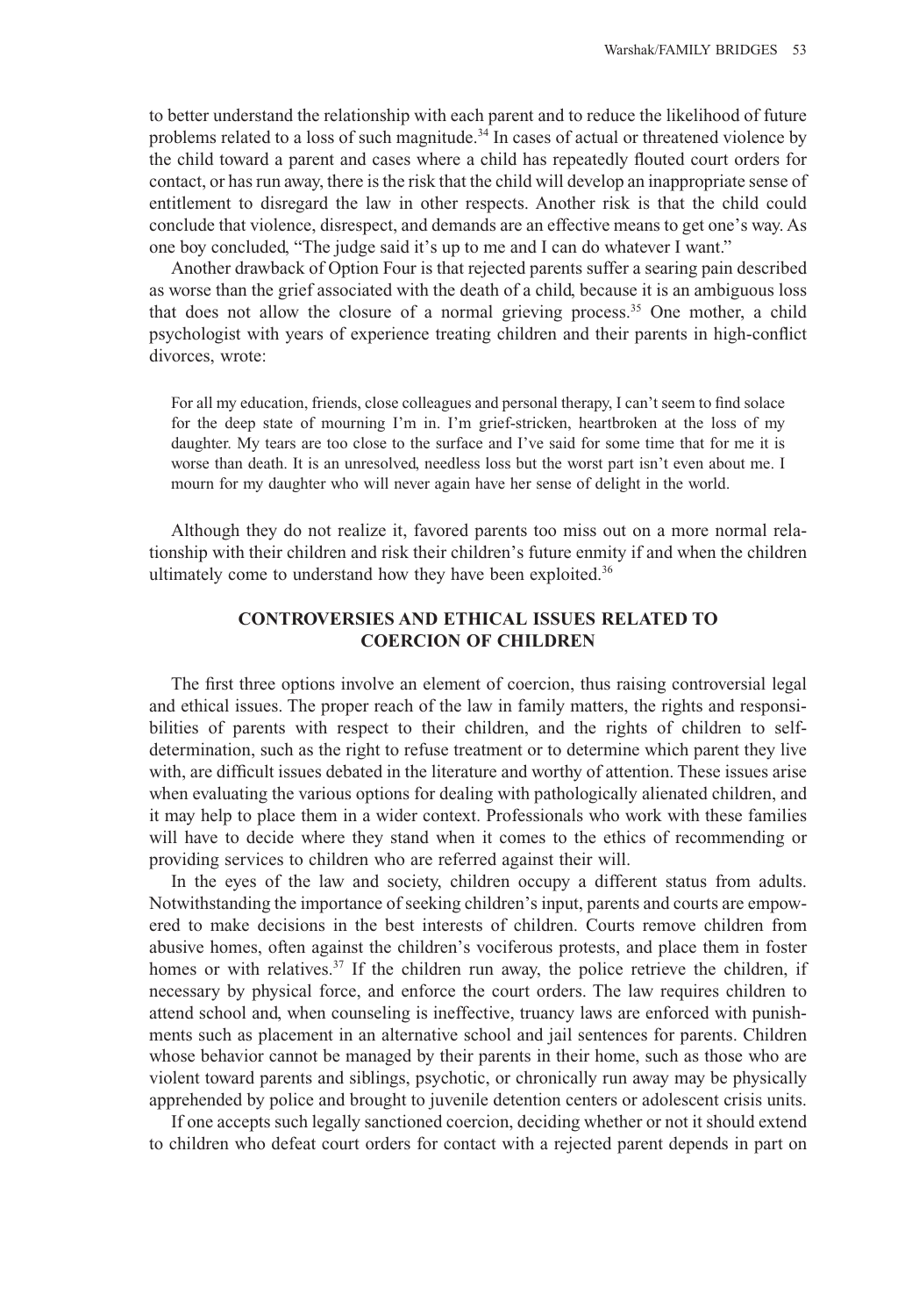how one conceptualizes the problem of alienation. People who deny the existence of unjustified alienation believe that children reject a parent only if that parent has abused, neglected, or mistreated them, or demonstrated excessively poor parenting skills. That is, they believe that alienated children's fears and hatred are always an objective, proportionate, and rational response to the rejected parent, totally independent and untainted by outside forces. Those people believe that courts are wrong to require any contact with the rejected parent (in therapy or at home) because this exposes children to additional abuse or extreme distress. Others believe that parents pressuring their children to take sides in a parental dispute is an unfortunate byproduct of divorce that does not merit the court's intervention, or that will, in time, sort itself out.

A different perspective is taken by leading scholars who regard a favored parent's alienating behavior as emotional child abuse. In some cases of child abuse, the need to remove children is clear. Who would object to removing a child (even against her will) out of a home where she is severely physically abused? Even if the child is emotionally bonded to her abuser, would suffer great anxiety at being apart from the abuser, and strongly protests removal, few would defend the child's "right" to self-determination, or regard her removal as controversial.

But emotional abuse is different. It leaves no visible scars. In some cases it may be difficult to determine when emotional abuse and toxic parenting rise to a level that requires removal of the child from the home. The same applies to court-ordered treatment: When does emotional abuse rise to a level that justifies the court mandating treatment? Some critics view court-ordered counseling, especially for parents, as an overzealous and inappropriate intrusion of the court into family matters. They may object not to court-ordered intervention in general, but to parent education programs, workshops, co-parenting classes, parenting coordination, and treatment that have not undergone rigorous experimental research. This largely describes all court-ordered counseling as individual counselors have not had their work evaluated by such standards.<sup>38</sup>

Beyond the court's authority in overriding children's stated preferences, helping professionals also should consider the issue of parents' prerogatives. All psychotherapists who treat children and adolescents provide some services to children against their will because the majority of children attend at least the first session at their parents' insistence and not by choice. Typically, the child who resists treatment is brought by a parent with whom the child is generally compliant. Different issues may arise when the parent seeking treatment for the child lacks the child's basic respect.

For some helping professionals, an ethical issue is raised not by the use of coercion but the extent of such coercion. Some therapists and teachers are willing to treat children who attend under duress and under threat of punishment and deprivation of privileges (as normally imposed by parents to obtain compliance with rules), but draw the line at offering services when the coercion becomes physical. These professionals are uncomfortable working with psychotic or drug-addicted children for whom physical force is necessary to get them to a hospital, rehabilitation clinic, or residential treatment center. But these professionals may be willing to work with children who respond to indirect force, such as those who reluctantly comply with authority figures, or comply under threat of force, such as being escorted to a hospital by crisis intervention specialists or uniformed police, or being told that if they do not comply they will be taken to a juvenile facility. Or, professionals may be willing to work with some coerced children after taking into account factors such as the severity of the child's problem and the child's age. Thus, a therapist who believes that the loss of the ability to give and receive affection from a parent is not severe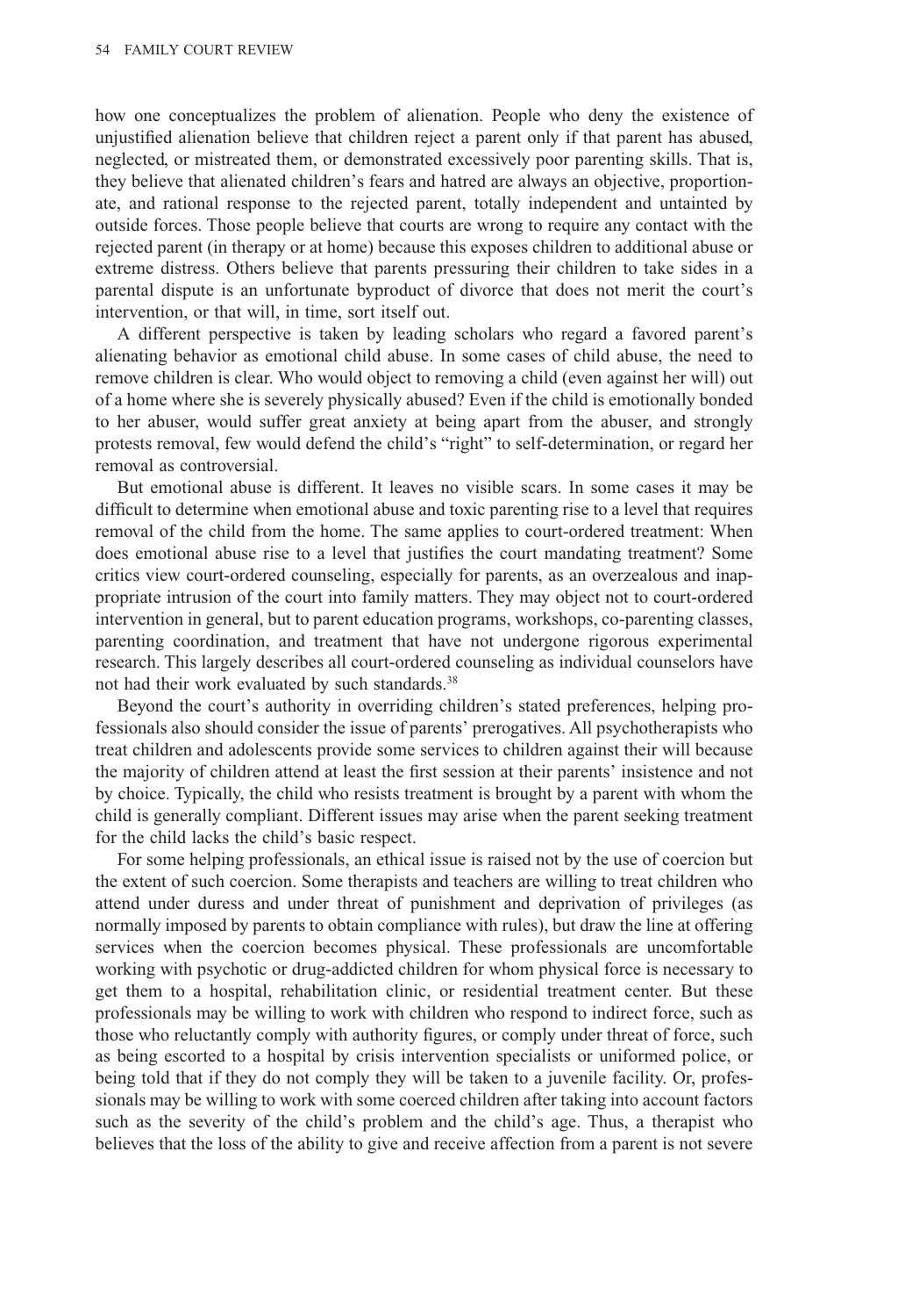or tragic enough to warrant forced intervention, or does not believe that children over a certain age should be coerced by courts or parents into treatment, may have ethical conflicts about providing services to children in these circumstances.

If the acceptability of forcing children to have contact with a rejected parent depended on the degree of coercion necessary to elicit compliance, this policy could have an unintended consequence. Favored parents who oppose such contact might instruct their children to stand their ground and refuse contact, knowing that the children will not be physically compelled to see the parent.<sup>39</sup> Essentially, this would empower children to veto court orders that place them with the other parent, and elevate children's preferences to the sole factor determining custody, with all the drawbacks that go along with such empowerment.<sup>40</sup>

The prospect of using physical force evokes media images of children wrested away from the arms of a loving parent to be placed by judicial order with the parent who has a superior custodial claim. Such images may be difficult for some professionals to reconcile with a benevolent approach to children. In reaching decisions regarding this population of children, courts will need to decide whether the harm caused by the child's physical removal from the familiar environment outweighs the benefits of being placed with the parent whom the court otherwise regards as a more suitable custodial parent.

In sum, this area is rife with controversy. In some cases courts respond to the stark dilemma with one of the three options that involve coercion. The issues for professionals who work with these families are: (1) should they accept or decline referrals of children who are compelled by the court or a parent against their will; (2) if accepted, should this apply to children of all ages or should children of a certain age, such as older adolescents, be exempt; and (3) should the degree of coercion necessary to elicit children's compliance be a factor in the professional's decision about whether to provide services? To make this more concrete, suppose Elián Gonzáles had difficulty adjusting to being with his father after being forcibly removed from his relatives. If the father brought Elián, against his will, to a therapist, can the therapist ethically provide help? If the therapist had a program that would help relieve Elián's suffering, would it be ethical to conduct the program? If Elián were older, or if he was forcibly removed from his mother instead of from her relatives, would that change the ethical equation? Even if the therapist thought it was wrong to place Elián with his father, would it be ethical to help the child adjust to the situation, or would an ethical therapist have to decline such help? These questions should be considered when evaluating the program to which we now turn our attention.

# **ORIGIN OF FAMILY BRIDGES**<sup>41</sup>

Dr. Randy Rand began developing the prototype of Family Bridges: A Workshop for Troubled and Alienated Parent-Child Relationships™ (Family Bridges™) in 1991, honed in response to requests from the National Center for Missing and Exploited Children, to assist in reuniting recovered missing children with their parents. Whether abducted by strangers or family members, recovered abducted children often struggle with overwhelming fear and hatred toward the parent who, by necessity, will be providing their full-time care. In most cases recovered children instantly lose contact with the abductor with whom they have been living sometimes for many years.<sup>42</sup> The program was developed to provide rapid relief to these children during a stressful transition while helping their parents safely and sensitively manage the children's feelings and behavior. It was natural to extend the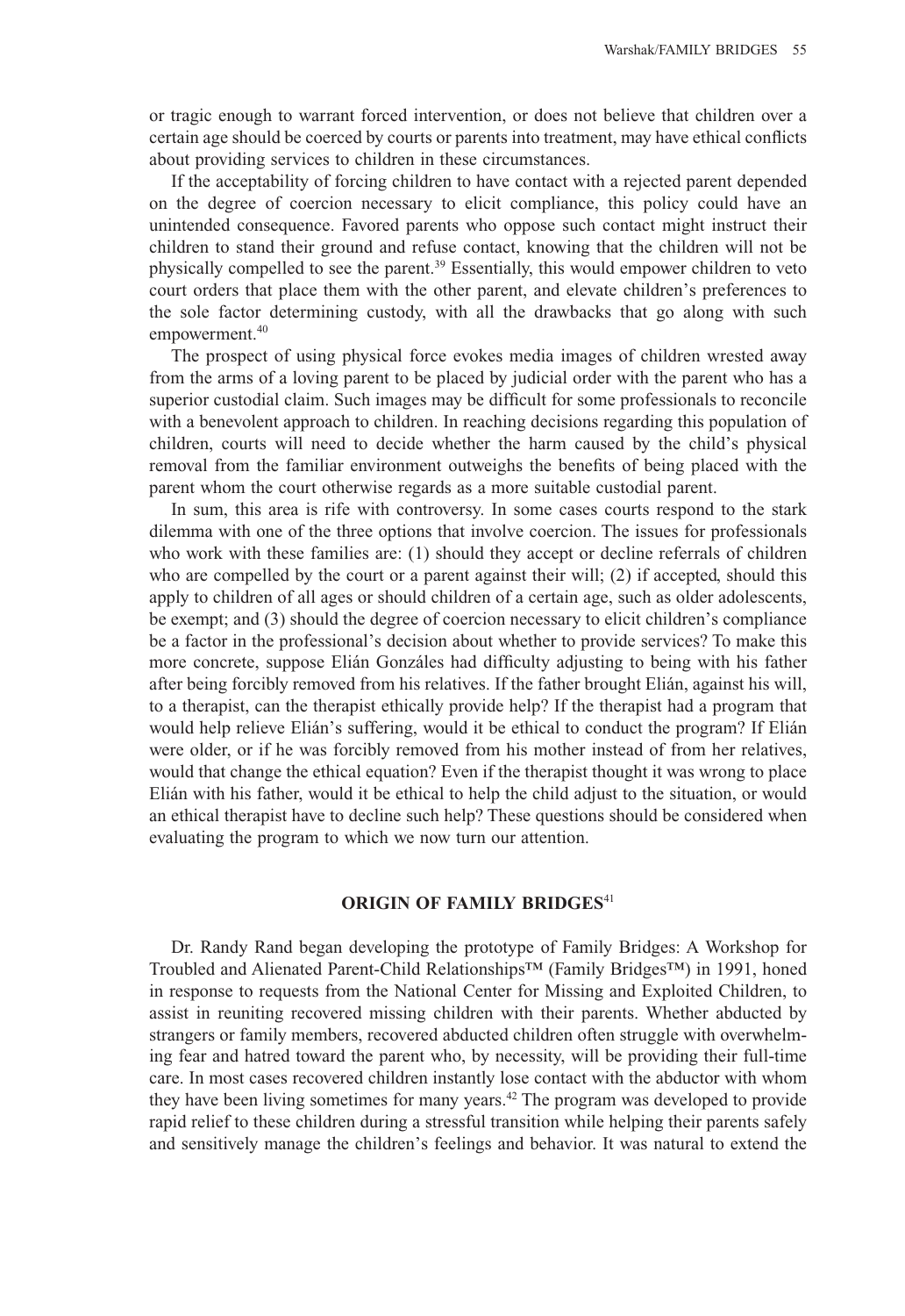experience gained with this population to nonabducted children who are severely and unreasonably alienated from a parent in the context of divorce.

In 2005 I witnessed the success of this program with a severely alienated and violent adolescent. Shortly thereafter, I trained with Dr. Rand to learn this program. From that time I have participated in leading workshops with him and with Dr. Deirdre Rand and have contributed to the program's evolution and refinement. In addition, we have trained others in the program's procedures.

#### **ENROLLMENT PREREQUISITES**

The workshop is an experience that a rejected parent and children go through together as one family, and not with a group of families. It is one option to consider for a family in which: (1) a child's view of a parent and other relatives is unrealistic, (2) the child refuses contact with a parent or shows extreme reluctance to spend time with that parent, and (3) the family needs help adjusting to court orders that place the child in the care of the rejected parent and suspend contact between the child and the other parent until specified conditions are met.

This program is *not* suitable for all children who reject a parent. It is not for: (1) children whose rejection is a reasonable and proportionate response, warranted by the history of the child's relationship with the rejected parent, such as those harmed by a parent's substance abuse or violent behavior; (2) families in which the court finds that a child's relationship with a rejected parent is severely damaged but that it is in the child's best interests to remain with the favored parent; and (3) families in which children who reject a parent spend most of their time away from that parent, or who will be with the rejected parent only for a short period of time before returning to the home of the favored parent.43 Often a parent, attorney, or judge hopes that this program can resolve a custody dispute by repairing a damaged parent–child relationship in a situation that fails to meet the enrollment prerequisites or when the favored parent maintains custody and significant residential time with the child or will resume custody upon completion of the workshop. Unfortunately, this program is not designed for such circumstances and thus we usually do not accept these referrals. Also, we exercise the prerogative to turn down referrals when we perceive that the rejected parent or the court prematurely seeks this remedy before sufficient efforts have been made with other approaches, or the children are not at risk for more severe degrees of estrangement, or the family does not meet other selection criteria (e.g., when the child is realistically estranged from the rejected parent).

#### **HOW FAMILIES ARE REFERRED**

More than 130 children in 70 families have attended Family Bridges.<sup>44</sup> My involvement was limited to cases with 23 of these children in 12 families and this article reports the outcomes of the workshops with all 23 children with no omissions.<sup>45</sup> All 12 families had failed experiences with counseling prior to enrolling in the workshop. In three families, parents sought the workshop without need for additional litigation. One of these involved three children who were recovered abducted children, needing help with their fears.<sup>46</sup> Another involved young adult children (ages 18 and 21) who treated their mother with contempt but voluntarily agreed to take the course. And the third involved a family with three adolescents in which a parent had primary custody for five years but the children's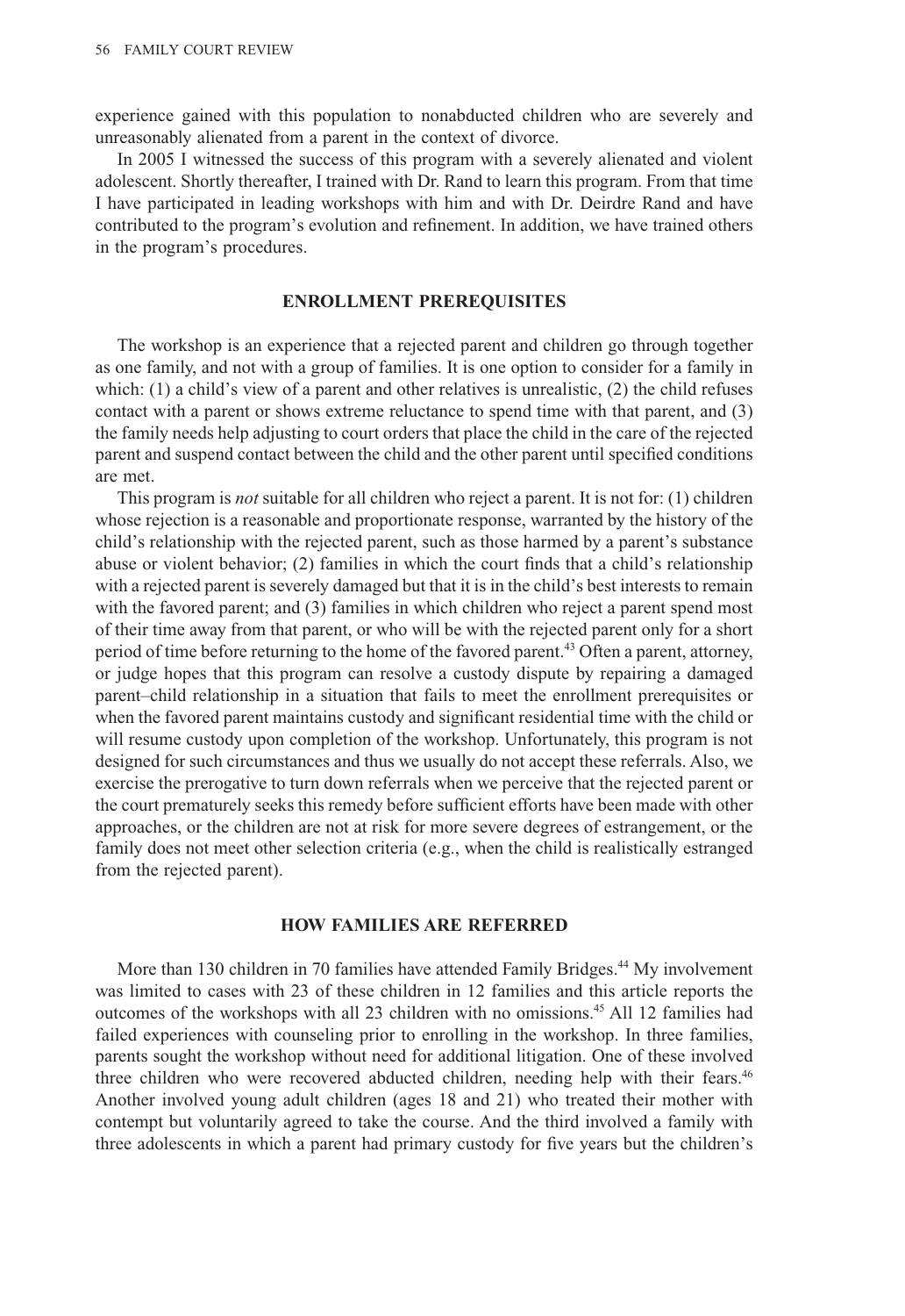alienation remained unabated. In one family the parents stipulated in a settlement, reached in lieu of a trial, that the rejected parent and child would attend the workshop followed by the favored parent's participation.

The remaining eight families (14 children) came to the program immediately following custody trials in which the court awarded custody to the rejected parent. In each case the court considered prior attempts to remedy family problems and heard the results of a comprehensive court-ordered custody evaluation which concluded that the children's alienation was unjustified and provided information and sometimes recommendations regarding each parent's relative suitability to meet the best interests of the children. In addition, the court either authorized the parent to seek services to ease the transition for the children as he or she deemed appropriate (including Family Bridges if that was the parent's choice) or specifically ordered the workshop to be implemented.<sup>47</sup>

In these 8 families, court orders included the appointment of local professionals to provide aftercare and support to the family, work with the favored parent, monitor the situation, and provide feedback as necessary and as ordered by the court. When an aftercare professional has been designated, one team member works with that professional to educate them about the child's experience in the workshop and to offer some of the workshop materials to be presented to the favored parent. On occasion, subsequent to the workshop with the rejected parent and children, the favored parent goes through a modified version of the workshop. As more course leaders are trained this will allow the option of inviting the favored parent to attend a workshop at the same time as the child, but in a different location. Such an invitation may help assuage the favored parent's anxieties about the program, while reassuring the children that the parent is participating in the process. We are less confident about our effectiveness in helping favored parents modify behaviors that cause unnecessary stress for their children, but when prior therapeutic interventions have proved ineffective, the favored parent may profit from the educational approach of Family Bridges.48 Nevertheless, the program was not originally designed for this purpose and is less likely to be effective when the favored parent does not voluntarily seek this help. We are open to working with any alternative program that is effective with favored parents of severely alienated children; unfortunately, we are unaware of any such programs but hope that this article will prompt others to communicate with us about successful efforts to modify favored parents' behavior.<sup>49</sup>

Fortunately, unlike the experience of those who attempt therapy with alienated children who live primarily with the favored parent and perhaps see the rejected parent only once per week in a therapist's office,<sup>50</sup> we do not find that a successful reunification is dependent on the favored parent's support of the process. Naturally, this parent's positive involvement helps reduce the child's inner turmoil and facilitates the child's healthy relationship with both parents. But, it is not essential to the repair of the damaged child–parent relationship.

## **DESCRIPTION OF FAMILIES**

Table 1 shows the breakdown of the children by age, sex, and rejected parent. Boys outnumber girls in this sample. Prior to the workshop, 8 children had no contact with the rejected parent for a significant length of time ( $\bar{x} = 24$  months), and 15 had limited or sporadic contact fraught with hostility. For these 15, the average length of time between the onset of alienation and participation in the workshop was 31 months, with a range of 10–60 months. Seven of the rejected parents were mothers, five were fathers.<sup>51</sup>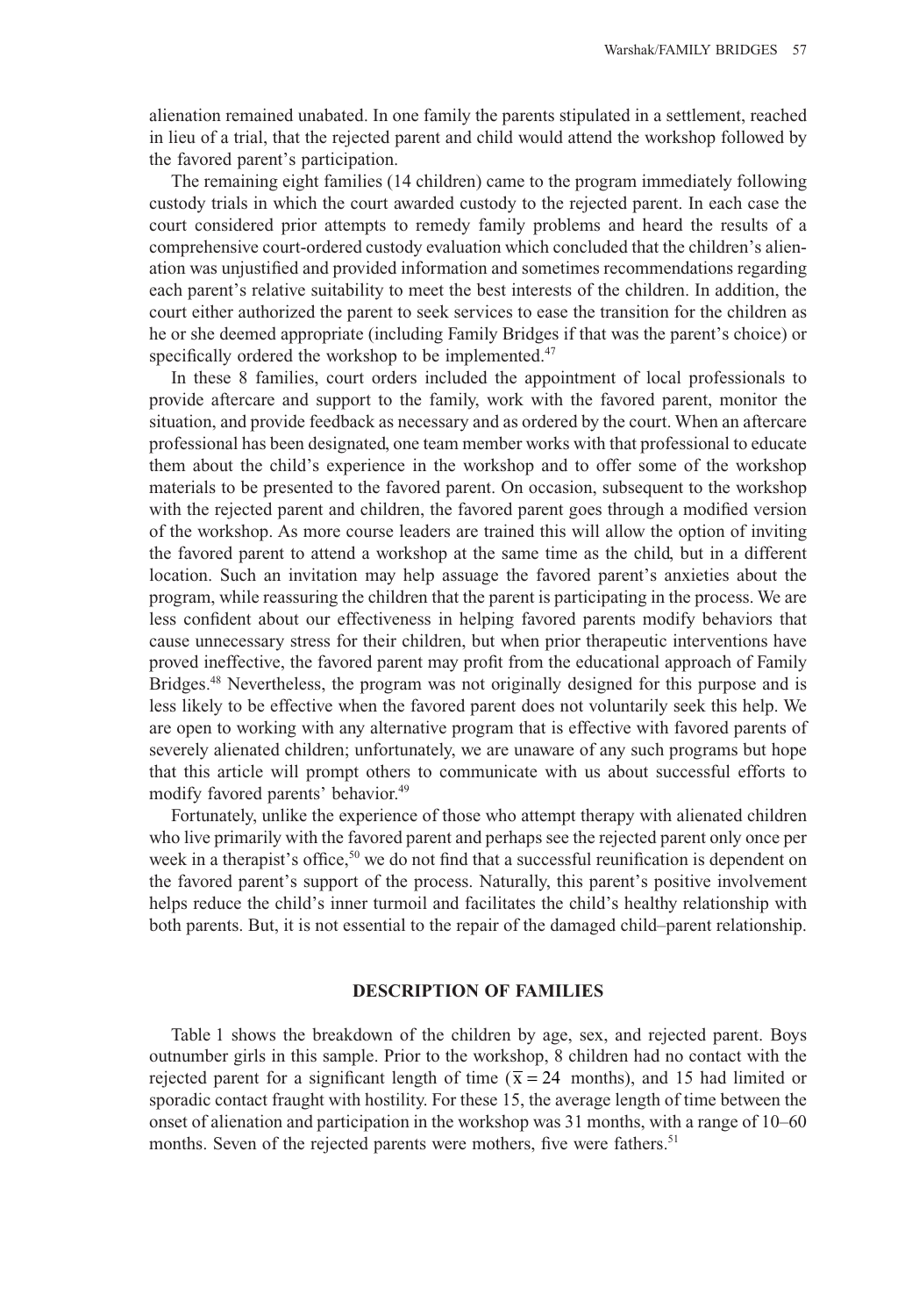| Age Range     | Rejected Mother |       | Rejected Father |       | Total |
|---------------|-----------------|-------|-----------------|-------|-------|
|               | Boys            | Girls | <b>Boys</b>     | Girls |       |
| 8 and younger |                 |       |                 |       |       |
| $9 - 11$      |                 |       |                 |       |       |
| $12 - 13$     |                 |       |                 |       |       |
| $14 - 15$     |                 |       |                 |       |       |
| 16 and older  |                 |       |                 |       | 6     |
| <b>Total</b>  |                 |       | 11              |       | 23    |

### **Table 1** Composition of Sample

# **WORKSHOP GOALS**

The goals of the program draw from the literature on the harmful impact of parental conflict on children, $52$  the importance to the child of maintaining healthy relationships with both parents after divorce,<sup>53</sup> and the importance of the child transforming cognitive distortions and polarized views of parents into ones that are more balanced and grounded in reality.54

These goals are to:

- (1) facilitate, repair, and strengthen the children's ability to maintain healthy relationships with both parents;
- (2) help children do what they can to avoid being in the middle of their parents' conflicts;
- (3) strengthen children's critical thinking skills;
- (4) protect children from unreasonably rejecting a parent in the future;
- (5) help children maintain balanced views and a more realistic perspective of each parent as well as themselves;
- (6) help family members develop compassionate views of each other's actions rather than excessively harsh or critical views;
- (7) strengthen the family's ability to communicate effectively with each other and to manage conflicts in a productive manner; and
- (8) strengthen the parents' skills in nurturing their children by setting and enforcing appropriate limits and avoiding psychologically intrusive interactions.<sup>55</sup>

## **BASIC PRINCIPLES**

Ten basic principles guide the structure and specific procedures of the program:

1. *Containing strong affect.* Children arrive at our workshop anxious, angry, and confused. Most have felt empowered to dictate the nature of their relationships with their parents and are stunned that the court has overturned the status quo. The rejected parent, too, is anxious. In some cases, based on the child's past behavior or threats, the parent fears violence by the child. It is not just negative affect that must be contained. This may be the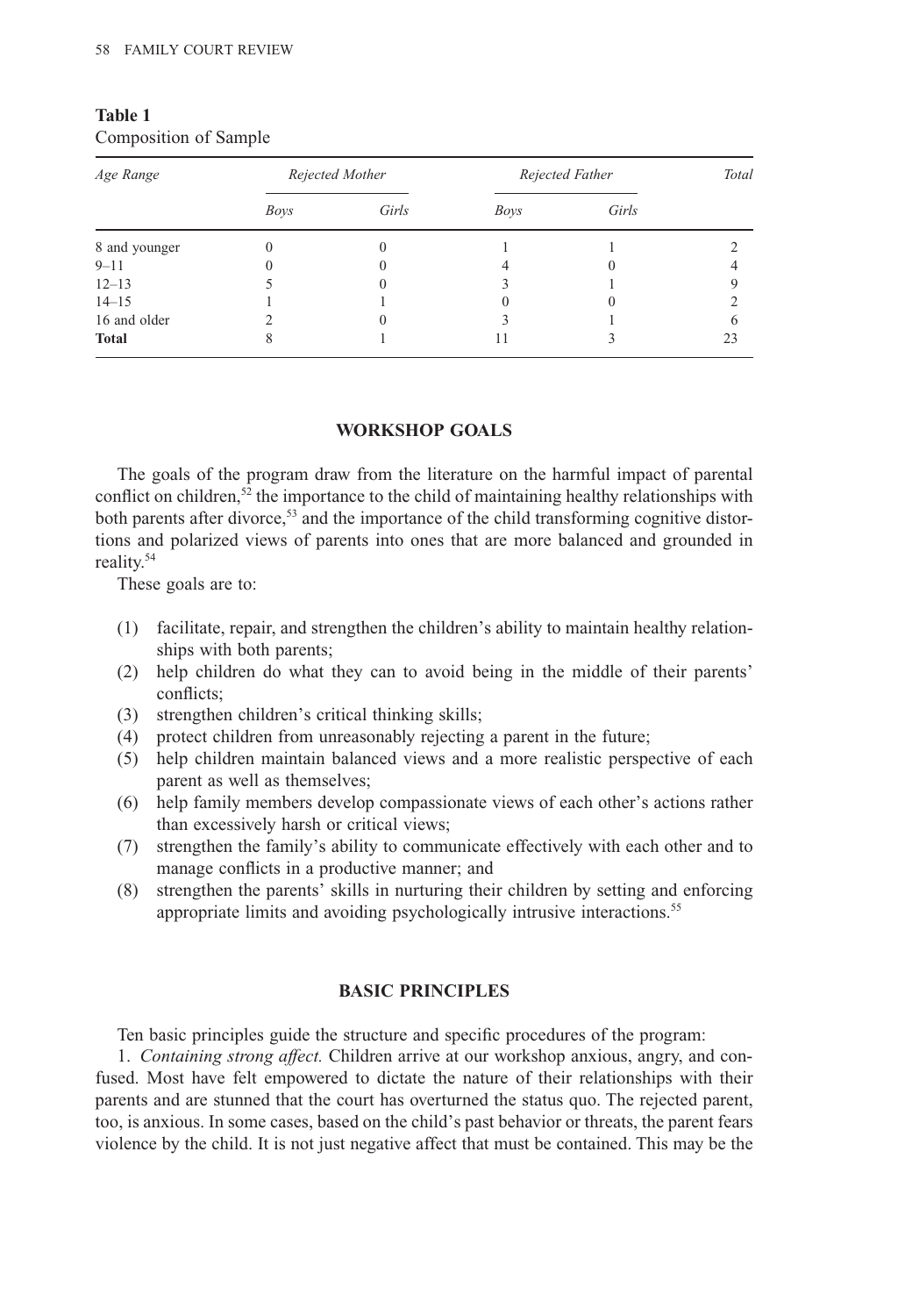first time in several years that the parent has been in the same room with the child. The parent's joy at being reunited with loved ones, if given full expression at the outset, can overwhelm the participants. Given the high level of emotions, a primary guiding principle is to provide a safe envelope to contain any anxiety, anger, and conflict.<sup>56</sup> In addition to our natural desire to alleviate discomfort and suffering, and to prevent dangerous behavior, containing strong affect contributes to an atmosphere that helps diffuse hostility and is more conducive to learning.

2. *Focus on the present and future and not the past.* We emphasize the importance of moving forward with a better relationship, rather than rehashing past grievances and conflicts. This spares participants difficult, shameful, and unproductive confrontations, and fruitless quests to apportion blame.

3. *Education not psychotherapy.* The workshop is based on an educational model and is not psychotherapy or counseling. If psychotherapy is needed, appropriate referrals are given. We avoid discussing the roots of psychological conflicts or the psychodynamics of the family members. Instead, we teach children and parents concepts derived from replicated and peer-reviewed scientific research in cognitive, social, and developmental psychology, sociology, and social neuroscience.<sup>57</sup> In essence, we offer an intensive course on concepts taught in formal classrooms, adapting and tailoring the syllabus, selection of materials, and procedures to the developmental level and circumstances of the children. The specific concepts and research that we teach are discussed in the section below on phases and procedures. The design of the lessons and learning environment is consistent with scientific evidence-based instruction principles grounded in the cognitive theory of multimedia learning.58 Key instruction principles include reducing extraneous processing (cognitive activity that distracts from learning such as presenting inessential facts and images), and fostering the organization and integration of new material. A unique feature of the program is the vocabulary we teach to help participants think and talk constructively about relationship difficulties.

One mother (a doctoral level mental health professional) contrasted Family Bridges with prior therapy:

It was an educational program consisting of no apparent purpose other than the delivery of information and the children could do with it what they pleased. By Day Two both sons asked if their dad could participate in the intervention. The above is in striking contrast to the tone of the year of family therapy we engaged in. I believe the family therapy did more harm than good in our case.

4. *Emphasis on autonomy.* We rely on an educational principle associated with the Montessori approach: Children learn best when they have control over their learning. Wherever possible we promote the child's autonomy in the learning process. Although 11 of the 12 parents gave children no choice in the initial decision to attend the workshop (as is typical for many other important parental decisions), within limits we invite children to control the pace of the course, including such matters as when to take breaks and when to end for the day. We make it clear that it is up to the participants to decide how and if they want to apply their new knowledge and skills to their own situations. Children experience this as liberating because in the past they have felt pressured to adopt certain attitudes and thoughts about their parents.

5. *Instruction not induction*. One of our goals is to teach critical thinking skills.<sup>59</sup> Thus, we avoid procedures that could bypass critical thinking, such as repetitive lectures,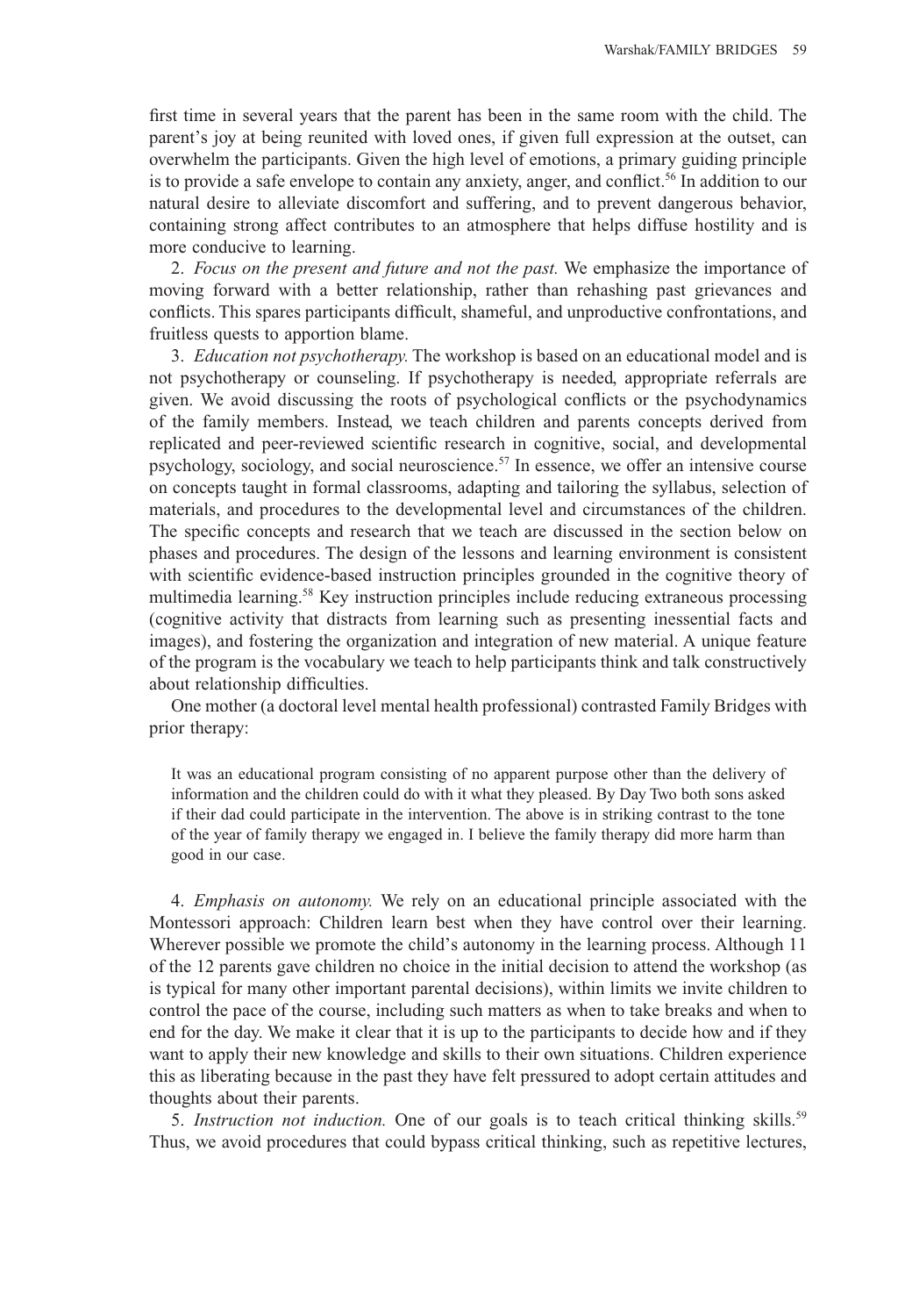suggestions, one-sided portraits of parents, and other approaches that attempt to persuade, influence, or program children to accept that their attitudes are irrational or that their rejected parent deserves better treatment. Rather, we teach children how such tactics work and raise their awareness of the many factors that can influence attitudes and behavior.

6. *Saving face.* An extensive body of social science literature describes the personal pressures to maintain a cognitive stance, once this has been articulated and acted upon, $60$  as well as the social pressures to remain part of the in-group.<sup>61</sup> Once a child has publicly repudiated and treated a parent with utter contempt, the child is backed into a cognitive corner with no clear exit strategy. $62$  The workshop provides a face-saving way to emerge from the alliance with one parent against the other and reestablish a positive relationship with the rejected parent.

One key aspect of saving face is that we do not ask children to revisit their past mistakes, acknowledge wrong-doing, or apologize for mistreating the parent. This principle is counterintuitive to rejected parents. Traditional wisdom holds that acknowledging and taking responsibility for problems are the first steps toward recovery. Often rejected parents expect that the same applies to their children. Demanding such acknowledgment, though, is not only unnecessary, it is usually counterproductive. Acknowledgment and apologies carry more meaning when they emerge naturally and spontaneously. Many children simply recover a positive relationship and act as if nothing unpleasant had occurred in the past. Coming to terms with the recognition that you have unjustly inflicted severe pain on a loving parent is a painful developmental task. It is best managed when people are at a point in their lives when they can understand their behavior in a wider perspective. We regard these children as casualties and encourage rejected parents to do the same. Our hope in Family Bridges is to spare children unnecessary guilt and shame while offering them a face-saving way to reconnect and a milieu that allows them to safely experience and express benevolent feelings toward a parent whom they have treated with contempt.<sup>63</sup>

7. *Benevolent milieu and positive sentiment override.* An abundance of positive experiences furthers the success of relationship repair efforts, in part because it contributes to a tendency to interpret neutral events in a benign light and makes it easier to manage inevitable irritations and disagreements.<sup>64</sup> Family Bridges begins a process of building new positive experiences to counterbalance hurtful memories. Although at times the work is difficult and intense, we conduct the program at a relaxed pace with plenty of breaks, snacks, and opportunities for parents and children to have fun and to create positive shared experiences.

8. *Human fallibility*. Understanding the fallibility of perception and memory is another key to saving face while children relinquish their contemptuous views of the rejected parent.

9. *Multiple perspectives.* We strive to interrupt rather than perpetuate the unhealthy family dynamic of blame and exclusion. We stress the benefits to a relationship and to conflict management that come from understanding and respecting multiple perspectives. For the purposes of our program, it is unnecessary to apportion responsibility for the problem.<sup>65</sup>

10. *Conflict management.* Regardless of the roots of the problem, a disrupted parentchild relationship is a form of social conflict in which the participants have reached an impasse. We draw from the literature on social conflict, so useful to negotiators and mediators, to teach participants to manage conflict efficiently and effectively.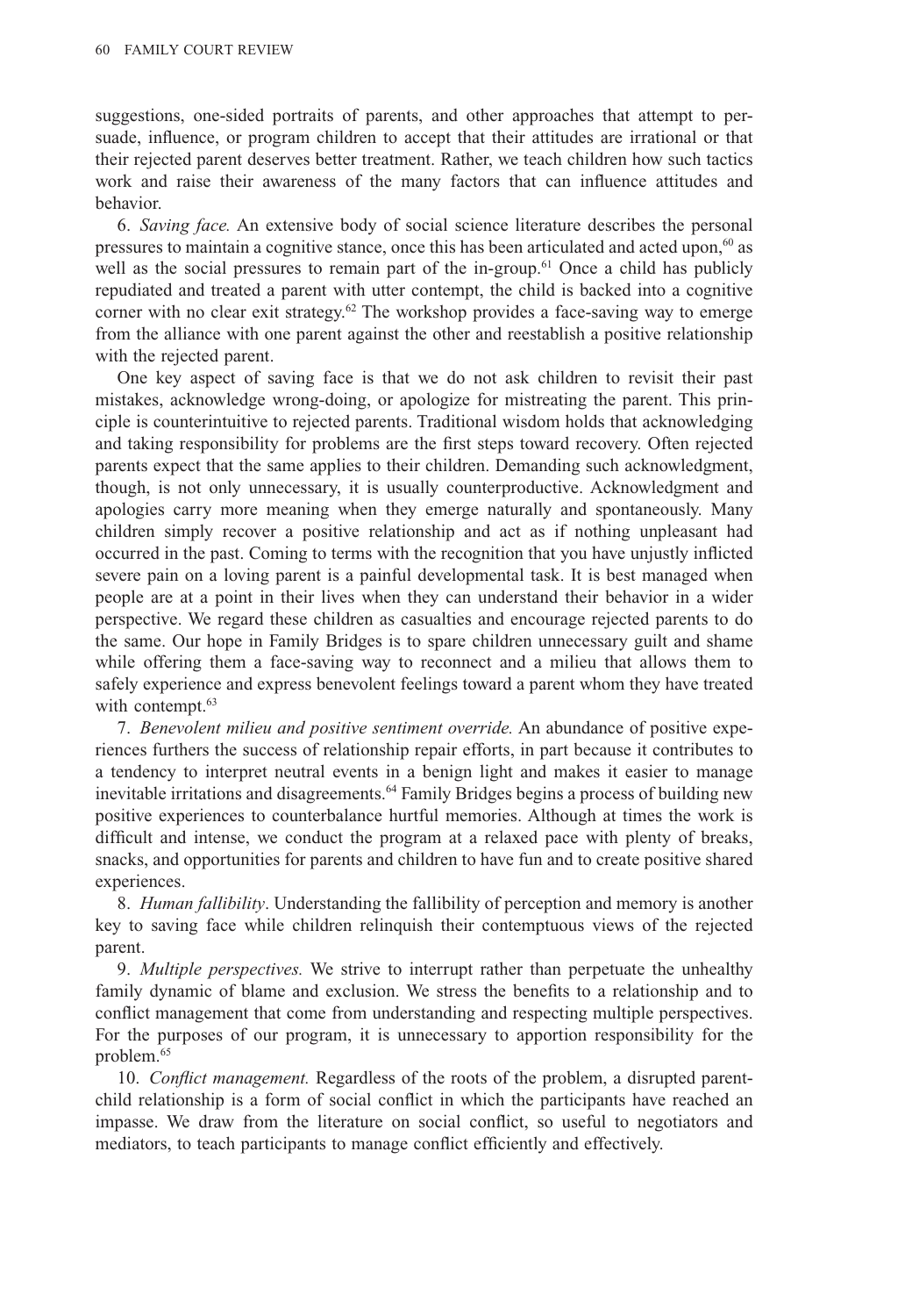#### **FROM COURTHOUSE TO WORKSHOP**

One aspect of the stark dilemma is concern for the children's reaction when they learn of the court order. In the past, many of these children succeeded in defeating court orders for contact and attempts at reunification therapy, and there is the expectation that they will continue their oppositional defiance, perhaps with dangerous testing of the limits and acting out.

In more than one-third of the cases (9 children in 4 families), in which the workshop did not begin in the immediate aftermath of a custody trial, the children attended the workshop without strong resistance and without need for any special safeguards. In the 8 cases in which the workshop took place immediately following a custody trial, the court took steps to minimize the risk of dangerous acting out. In 6 of these 8 cases, the judge ordered that the children be brought to the courthouse and the judge personally and authoritatively informed the children of the decision and affirmed that it was nonnegotiable. It is not uncommon for children to react by screaming, refusing to go, threatening to run away, sobbing hysterically, and, in one case, hyperventilating. Courts and parents deal with children's resistance in different ways.

To minimize the risk of dangerous acting out, some judges have uniformed police officers and bailiffs in plain sight to emphasize the court's authority. Some judges make it clear to the children that the court expects them to work on repairing their damaged relationship with the rejected parent, that failure is not an option, that refusal to cooperate will not result in a custody award to the favored parent, and that the sooner the children heal their damaged relationship with the rejected parent, the sooner they will have contact with their favored parent. Without direct experience with the outcome of such court orders, and in the face of a headstrong teenager's vehement protests, custody evaluators, therapists, lawyers, judges, and sometimes parents, often underestimate the power of the court to elicit a recalcitrant child's compliance. Repeatedly we have seen children (even those who had been out of contact with a parent for several years) back down from their threats and within 24 hours appear relieved, relaxed, communicative, and sometimes affectionate with the rejected parent.<sup>66</sup> A case worker who observed the workshop said she would not have believed her client could change so rapidly if she had not seen it herself.

Social conflict theory provides one explanation of such movement. From this perspective, the child and parent have reached a stalemate in their conflict. As Pruitt and Kim write,

They may be cognitively entrapped in the conflict—too close to the details to see the unpromising broader picture or committed to continue [conflict] by prior statements. . . . In such circumstances, some sort of *shock* may be needed to bring them to their senses—a striking event that dramatizes the hopelessness of their campaign or the costs and risks involved in pursuing it.  $\ldots$ .<sup>67</sup>

One path to replace escalating conflict with de-escalation is when "a powerful third party (or parties) enters the scene and *imposes a settlement*."68 In this case, the court order is the striking event delivered by a third party.

In one of the eight cases in which the workshop took place in the immediate aftermath of a custody trial, a mother followed the court order to bring her 16-year-old boy to the courthouse and the boy returned home with his father without protest. In six of the eight, because of the degree of the children's alienation and the extent to which they felt empowered to override the court's authority, the rejected parent hired a professional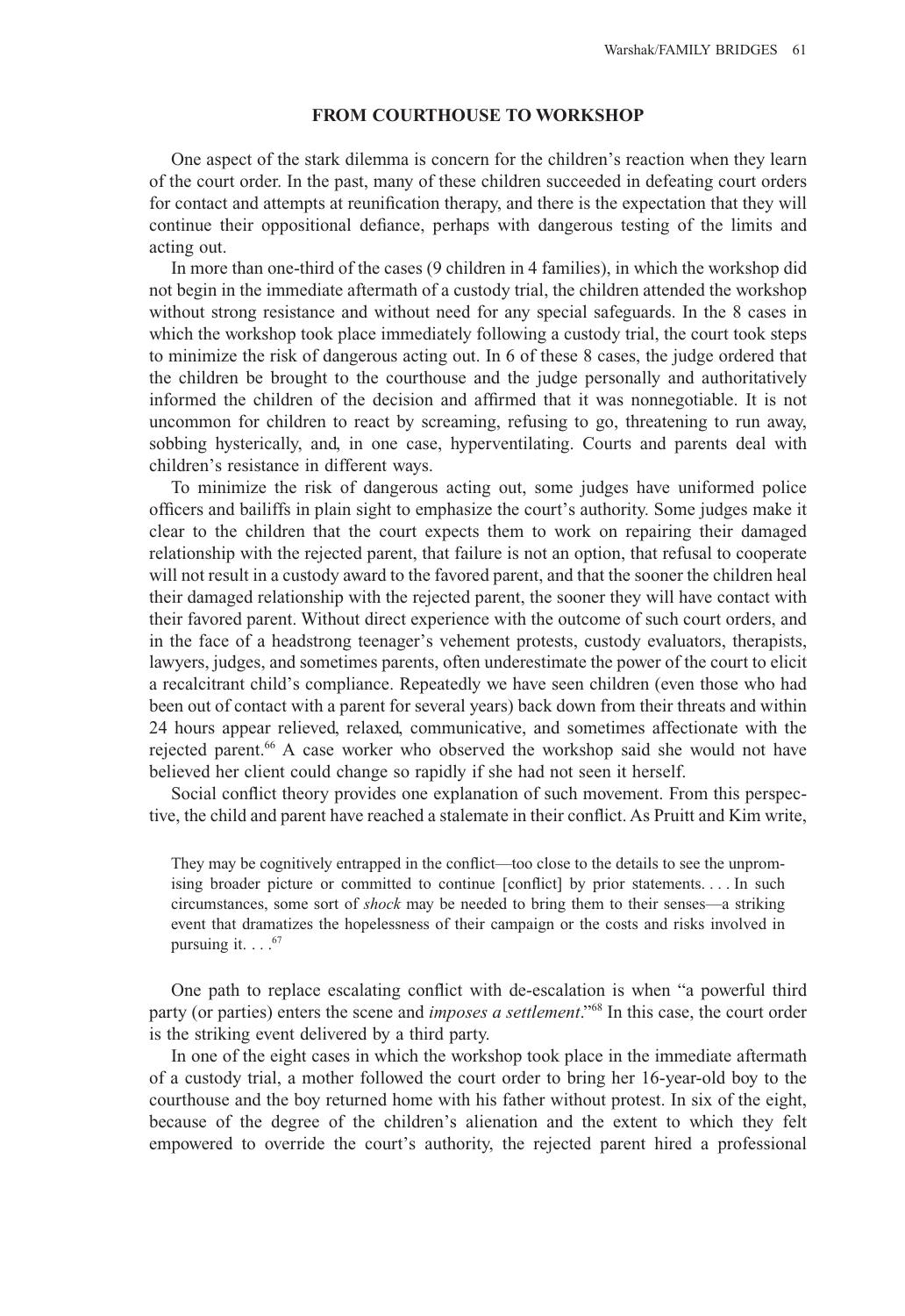adolescent transportation service to ensure the children's safe custodial transition and transportation to the workshop site. In another case, a mother hired an off-duty police officer who was a friend of the family to travel with her and her child to the workshop. In some cases the court orders acknowledge the parent's intent to use a service and authorize the transport professionals to deliver the children to the workshop. Such services routinely transport resistant adolescents to schools and treatment programs, such as therapeutic boarding schools, residential treatment centers, substance abuse rehabilitation facilities, and Wilderness camps.<sup>69</sup> Typically the professionals employed by such services are former juvenile probation officers, social workers, or law enforcement personnel who have dealt extensively with teens. These bonded and insured professionals are trained in nonviolent crisis intervention techniques, in establishing rapport with teens, and in the use of a respectful, compassionate, yet firm demeanor to win children's cooperation. After explaining their role to the children, they confiscate cell phones. In none of these seven cases did the transport professionals or the off-duty officer use any physical force or physical restraint nor has any child complained of mistreatment. The children reveal, usually the second or third day of the workshop, that when they learned of the court orders, they thought of running away, but the presence of the transport professionals helped them resist this impulse and they are glad they did.

Nevertheless, a parent's use of transportation services is controversial because of the additional level of implied coercion (similar to the effectiveness of a uniformed policeman who elicits compliance with firm direction but no actual physical force) and because of misunderstanding regarding the nature of the services.<sup>70</sup> The prerogative to use a transportation service belongs to the parent and occurs prior to and independent of the work we do. The transport professional's job is done once the workshop begins.

As noted earlier, a therapist or workshop leader faces an ethical decision about whether to work with a child under these circumstances. I faced the same decision when working in a residential treatment center and in a state hospital. The difference is that, unlike in a residential treatment center, the choice to remain in Family Bridges is the child's. We do not restrain children in any manner, and we make it clear to them that this is not our role. It is important to underscore this last point because some journalists have tagged the workshop with the misleading label "deprogramming." As the following description of procedures makes clear, this label is a misnomer.<sup>71</sup>

The term deprogramming was originally used in reference to work with cult victims and came to evoke images of abducting, forcibly restraining, and isolating cult members while wearing them down with lectures in a process that could be described as a form of brainwashing.<sup>72</sup> By contrast, although the court or parent may insist that a child be enrolled in Family Bridges, when we meet the children we make it clear that they are free to withdraw their participation at any time. Throughout the workshop, the leaders repeatedly solicit feedback from the participants, answer questions, correct misimpressions, reinforce the participants' prerogative to have their own opinions after each presentation, and ask the participants whether the workshop is meeting their goals and expectations. Rather than isolate children, we encourage the parent and children to engage in outside activities together in the evenings or at breaks, such as visiting nearby malls, attending movies, hiking, etc. As opposed to brainwashing, which fosters the suspension of critical thinking and inculcates distortions of reality, we teach children to think critically and to correct distorted perceptions. We provide information commonly presented in Psychology and Sociology classes and leave it to the participants to decide if and how they want to apply what they have learned.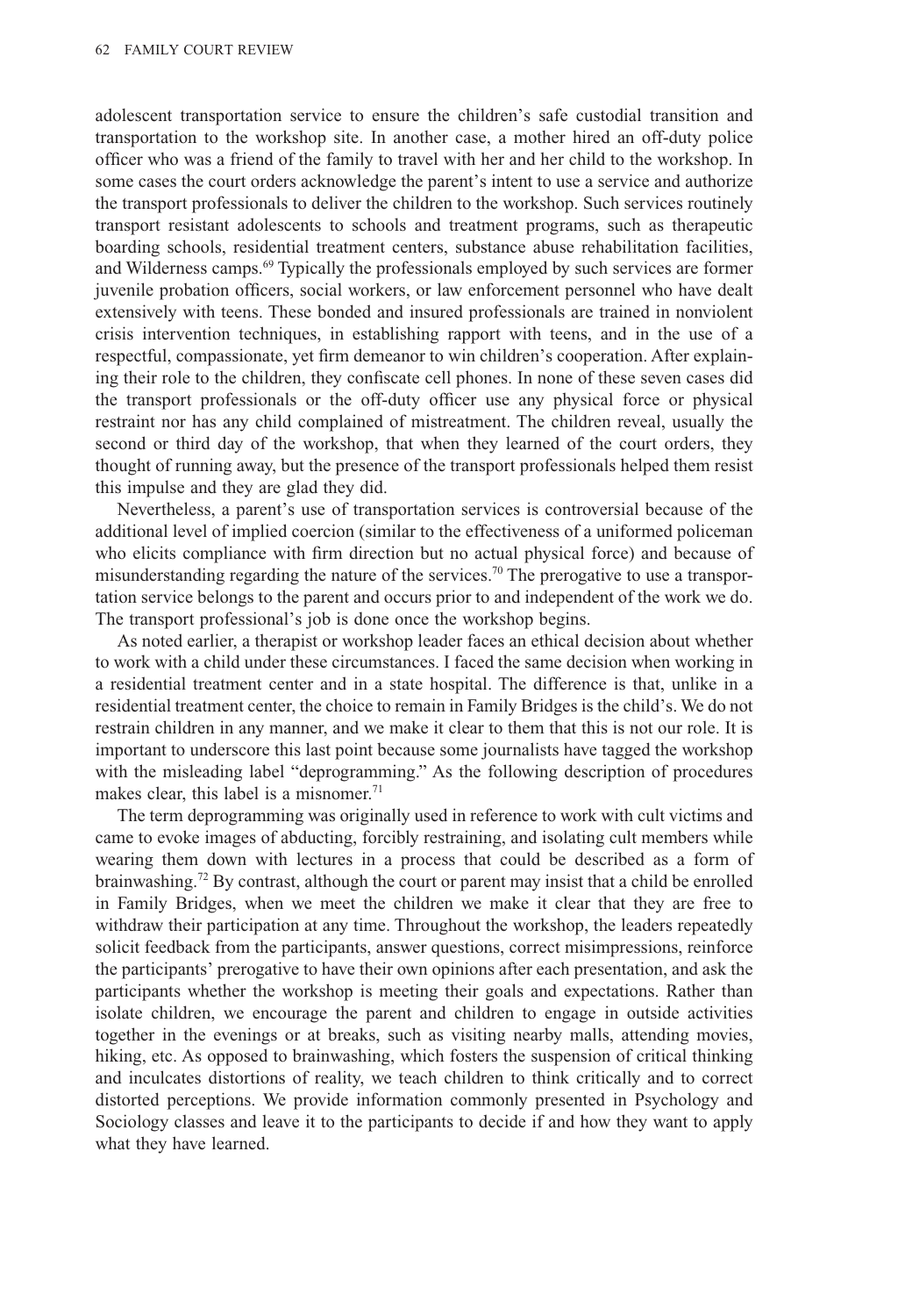Our challenge is to quickly establish rapport with the children and interest them in the program so that they willingly participate. An alternative approach that we have tried three times with success is to conduct the workshop in the home of the rejected parent, thereby obviating the parent's concern about the children acting out in transit to the workshop and the need to hire a transportation service.

#### **PHASES, SYLLABUS, AND PROCEDURES**

This section describes what we do in Family Bridges and the rationale for the selection of these procedures. The procedures evolve as new material is added and refined. The workshop is led by a team of two professionals. Currently all team members are doctoral level psychologists, but we do not view a doctorate as a prerequisite for training as a workshop leader.<sup>73</sup> The course generally takes about four days to complete, comprising four phases and a brief orientation prior to the formal commencement. The team has a general plan of what material and exercises to present, but the final selection of procedures is governed by the needs and reactions of the participants. Before, during, and after the workshop, the rejected parent consults with one team member for guidance on helpful and appropriate behavior.

#### **ORIENTATION AND RISK ASSESSMENT**

At the outset the program leaders explain their role, and they evaluate the risk of dangerous behavior by the child that may require immediate attention. All but one of the 23 children cooperated during the orientation and were judged ready to begin. The exception was an adolescent who, during the litigation, physically assaulted his mother during a supervised contact, a premeditated act that he rationalized as the only way to get the adults in the case to take him seriously. In a quintessential example of the stark dilemma, subsequent to the court decision he made clear his intention to assault his mother if placed in the same room with her. As a result of his threats, he was brought before a juvenile court judge, repeated his threats, and was sent to a residential facility. Eventually, he agreed to refrain from violence at which point he was ready to proceed with the orientation and he and his mother successfully completed the workshop. This case differs from the rest in that this boy was the only child who had contact with the juvenile justice system.

Next, we describe our credentials and experience which helps instill confidence and optimism in the workshop and contributes to the child's sense of security in the setting.<sup>74</sup> We explain that our assignment is to conduct a workshop for seriously damaged relationships between a parent and a child and we introduce the labels *rejected* and *favored* parent. This is the beginning of providing a vocabulary with which to understand the family's problems. Next we describe our understanding of the court's findings and orders with attention to the fact that the decision about where to live has been taken out of the child's hands. We clarify the order suspending contact with the other parent, including any conditions imposed by the court that must be met before renewing contact with the favored parent. We empathize with their view of the court orders and with how difficult it is to understand and accept such fundamental changes, and we assure them that we will help them with this process.

We believe that understanding the court orders and the court's resolve to reunite child and parent helps motivate the child to participate meaningfully in the workshop. Optimism about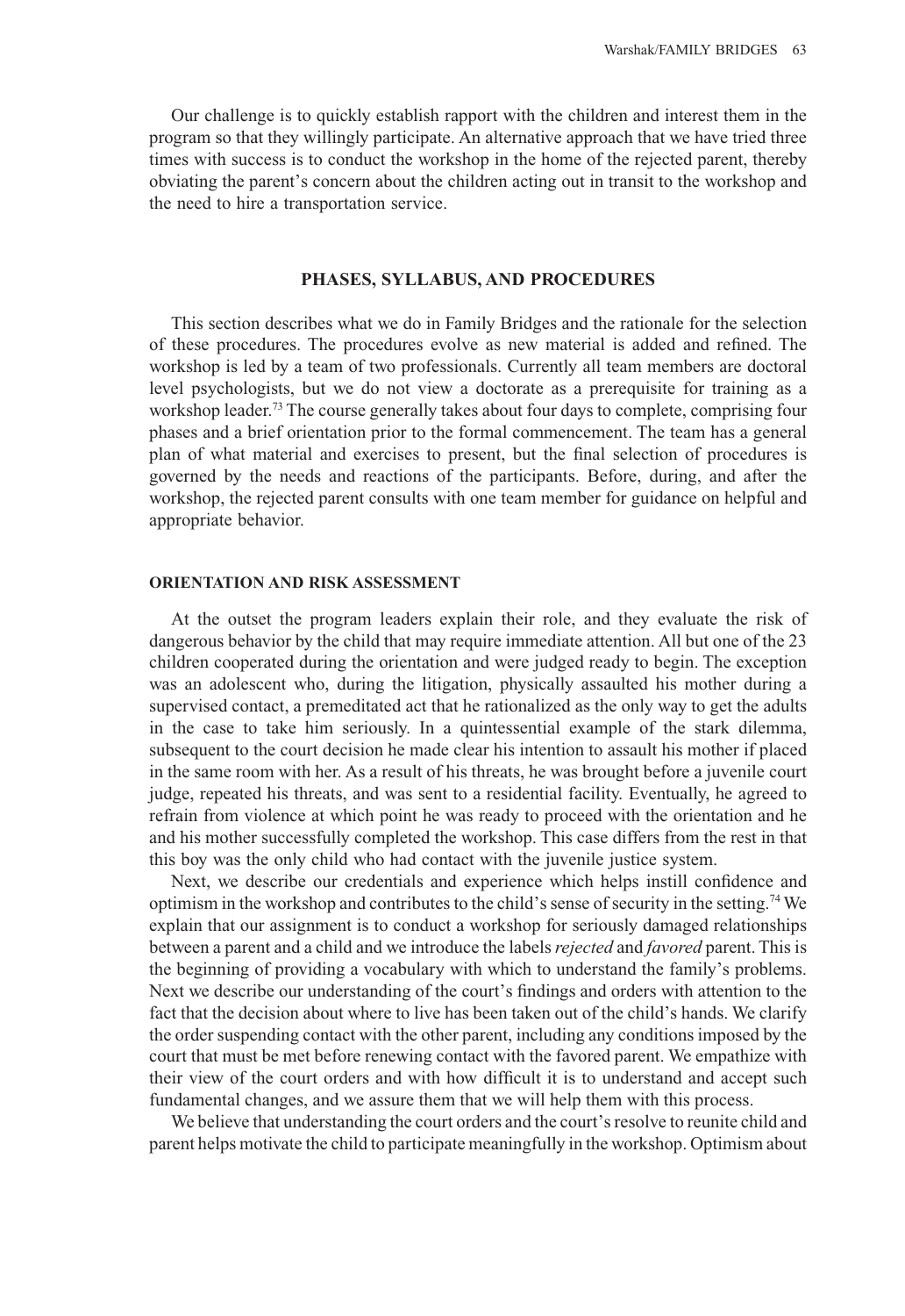a successful outcome also contributes to motivation.75 We explain in general terms that the family will acquire the tools and skills to support the child's good relationship with both parents, and that we have confidence that they will succeed.We define the ground rules, such as the participant's control of the pace of the workshop, the importance of honesty, a prohibition against verbal or physical abuse,<sup>76</sup> and a moratorium on discussing past grievances between child and parent (which alleviates anxiety that conflict will escalate out of control).We invite questions, answer these as best as we can, and then we begin the program.

#### **PHASE ONE: BASIC CONCEPTS AND INFORMATION**

Naturally, the orientation does not change the child's negative feelings about the parent or about the court orders. It does, though, ensure enough cooperation to get started. The program begins with video material that is immediately engaging, entertaining, evocative, and educational. The videos demand little from participants and watching them minimizes direct interaction between parent and child. Discussion is discouraged during the morning of Day One. This begins the program with low anxiety activities that minimize opportunities for conflict and confirm that the program is benign as promised. In stories far removed from parent-child relationships, the videos depict the ease with which allegiance to an authority figure can result in the suspension of critical thinking and the rupture of relationships, and how a social structure and group pressure creates in-groups and outgroups that can rapidly develop negative stereotypes and rejecting attitudes toward others who have done nothing to merit negative attitudes.

The video material creates a common experience to draw on subsequently when illustrating concepts relevant to the child's alienation. For instance, we discuss how the children in a video developed negative stereotypes; this bypasses the anxiety and defensiveness that could be expected if the child's own behavior was the topic of discussion. We find that children learn the essential concepts and recognize privately, while saving face, the relevance to their own situation.

Following the presentation of the morning videos, we break for lunch. Most children, by this point in time, are communicating directly with the parent who may have been rejected for years. The act of taking meals together is a component of the program. It evokes earlier pleasant and nurturing experiences and contributes to the recovery of a positively tinged relationship.

The afternoon begins with exercises in perception that children tell us are the most compelling and enjoyable part of the workshop and are most useful in teaching the importance of critical thinking and in helping them reassess beliefs and recover a balanced view of their parents. Our procedures follow an empirically validated model for enhancing critical thinking, which includes the disposition to think critically, the skills by which to do so, and metacognitive monitoring of thinking processes.<sup>77</sup> Considerable time is spent working with materials that teach how easy it is to misperceive reality. One teen said, "I learned that you can't always be right, you think you are and you're not."

Using tools such as perceptual illusions, we teach how people and situations can be perceived from different, often equally valid, perspectives. We show how certain perceptual and cognitive biases are ubiquitous, and we use award-winning studies to demonstrate how suggestion exerts a powerful influence on perception and memory in children and adults.<sup>78</sup> The knowledge that misperception is a natural human phenomenon contributes to saving face and gives children permission to entertain the notion that they may have misjudged the rejected parent. Using material such as Candid Camera segments that are used in college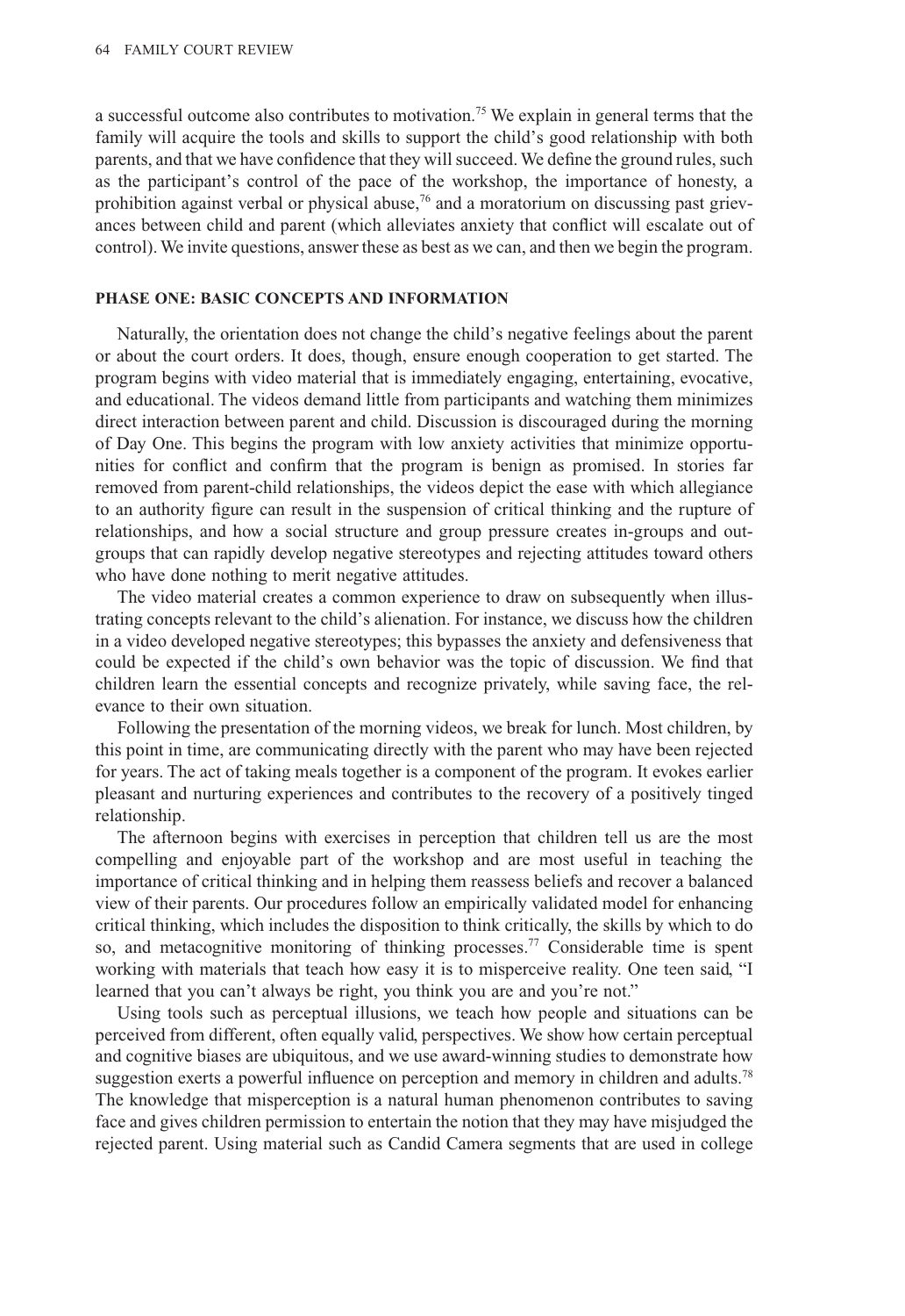Psychology courses, we teach how the pressure of group dynamics can lead us to act against our better judgment—a great lesson for teens.79

When Day One ends, the participants are usually relaxed and in an upbeat mood. They are relieved that the process is easier than anticipated and the parents often are overjoyed at having contact and regaining some semblance of a relationship with a once lost child. The evening's assignment is for the parent and child to engage in a mutually enjoyable activity. The workshop can take place in different types of locations, including an office or the family's home, but we prefer a relatively low-cost, vacation location that offers opportunities for family fun and relaxation. In addition to the content of the program, the process of working together toward a common goal with shared experiences in a pleasurable environment creates a beneficial milieu that enhances healing.<sup>80</sup>

#### **PHASE TWO: DIVORCE-RELATED CONCEPTS AND INTEGRATION OF LEARNING**

Day Two organizes the general psychological concepts from the previous day around the specific topic of children and divorce. Vignettes from popular television programs and news shows are used to illustrate common dilemmas following divorce, especially the problem of children who feel caught in the middle between their divorced parents. Next we teach concepts denoting behaviors and attitudes that have been illustrated in the earlier presentations. In addition, we present specific information, tailored to the circumstances of the family and the developmental level of the children, such as common dilemmas faced by recovered missing children.

#### **PHASE THREE: APPLICATION OF LEARNING**

By this phase in the program, the parent and child have been involved in a joint learning enterprise, have enjoyed each other's company, and have become optimistic about the potential for healing. Nevertheless, the children must learn how to apply the new concepts to their own situation. We teach such application through the use of various exercises that make it easy for children, in a face-saving manner, to better evaluate the presence or absence of the forces they have learned about in the preceding work that shape attitudes and behaviors. Although by this point in the program the children may understand, on an abstract level, that their rejection of a parent reflects errors in judgment and the influence of processes that polarized their attitudes about their parents, they are not directly aware of the manner in which their own cognitive processes maintain their overly negative view of the rejected parent. The moment in which the child first experiences—not in a general, abstract, or intellectual manner, but with direct and immediate awareness—that she has been seeing the rejected parent through a distorted lens is the climax of the workshop.

Most children long for a good relationship with both parents.<sup>81</sup> The tools they acquire in Family Bridges enable them to avoid polarizing their feelings toward their parents so that they can recover a positive relationship with the rejected parent without turning against the other. Day Three in one family saw the children presenting their father with Fathers' Day cards that they made on their computer. It was the first time in five years that he had received such acknowledgment. Children differ in the timing of what we call the "aha moment," but at some point during the experience, the children achieve this milestone, signaling their readiness for the workshop's final phase.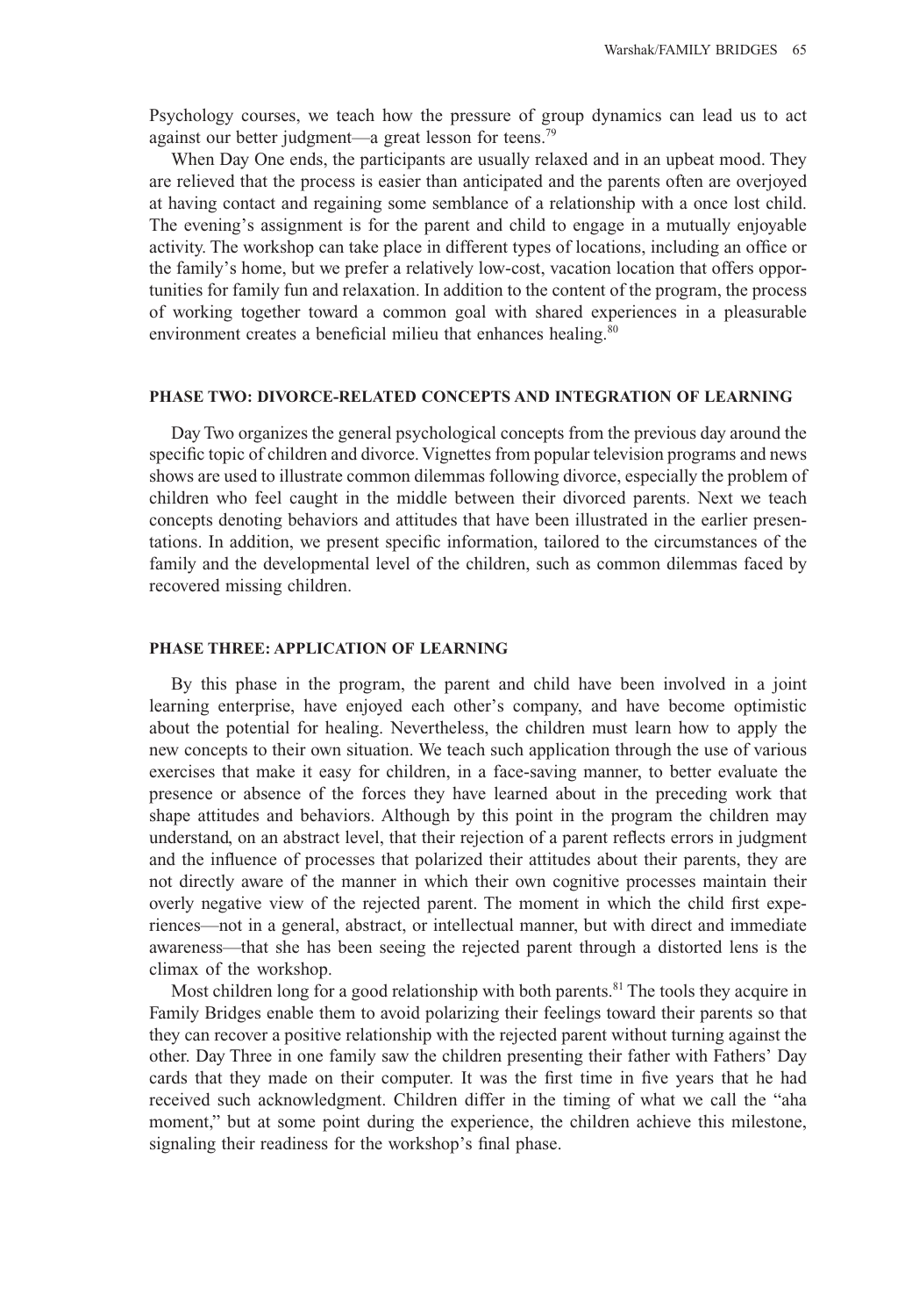## **PHASE FOUR: ACQUISITION AND PRACTICE OF COMMUNICATION AND CONFLICT-RESOLUTION SKILLS**

Social psychology research finds that social exclusion leads to more self-defeating behavior $82$  and aggression even toward innocent targets. $83$  This is true of rejected parents, who commonly overreact to their children's hostility and ostracism by responding in kind.<sup>84</sup> To help parents respond in sophisticated and helpful ways rather than react thoughtlessly, we present a formal parenting skills program via video material, practice sessions, and role playing. We find it helpful to include the children in the parenting skills program. The skills taught, such as active listening, are equally valuable for children. Including the children also reassures them that the rejected parent is learning the skills necessary to deal with future disruptions in non-punitive, constructive ways and it reassures them that the workshop leaders recognize that the rejected parent also has things to learn. An additional benefit is that the program helps children empathize with the struggles parents face when trying to raise children in psychologically healthy ways; this contributes to the goal of helping children develop compassionate views of both parents. By this time in the program nearly every child expresses the wish for their other parent to learn the same information, see the same video materials, and learn the same skills.

Following the parenting program, we teach the family methods to address important decisions and resolve conflict. The skills taught earlier are practiced as the parent and child negotiate and clarify each other's expectations, house rules, and plans for the return home. We encourage children to apply these skills in the future when dealing with relatives on either side of their family who communicate negative thoughts and feelings about either parent. One exercise involves expressing appreciation for specific behaviors of family members.<sup>85</sup> The Workshop ends when it is evident that the parent and child can apply what they have learned to manage their relationship, including difficult conflicts, without the team's presence, but with aftercare help if needed.

#### **CONCLUSION AND AFTERCARE PLANNING**

Before parting we review the aftercare plans. We encourage the participants to enjoy a few days of vacation together prior to returning home. This helps nurture the newly restored relationship, solidify the positive feelings that have developed during the workshop, and allow the child to experience the pleasure of receiving and giving love to the formerly rejected parent. During this time, a team member is available by telephone to monitor the family's progress and provide transitional support and assistance as needed.

## **EVALUATING FAMILY BRIDGES**

The structure and content of Family Bridges are rooted in peer-reviewed scientific research, such as (but not limited to) the efficacy of multimedia instruction, techniques for teaching critical thinking, factors affecting misperception, negative stereotype formation, suggestibility, the influence of authority figures and groups on an individual's attitudes and behavior, and the impact on children of exposure to parental conflict. However, as with any emerging area of practice, no controlled studies with quantitative measures have assessed the outcome of the workshop or the specific factors in the program that contribute to its success.<sup>86</sup> For comparative purposes it is worth noting that family courts routinely order,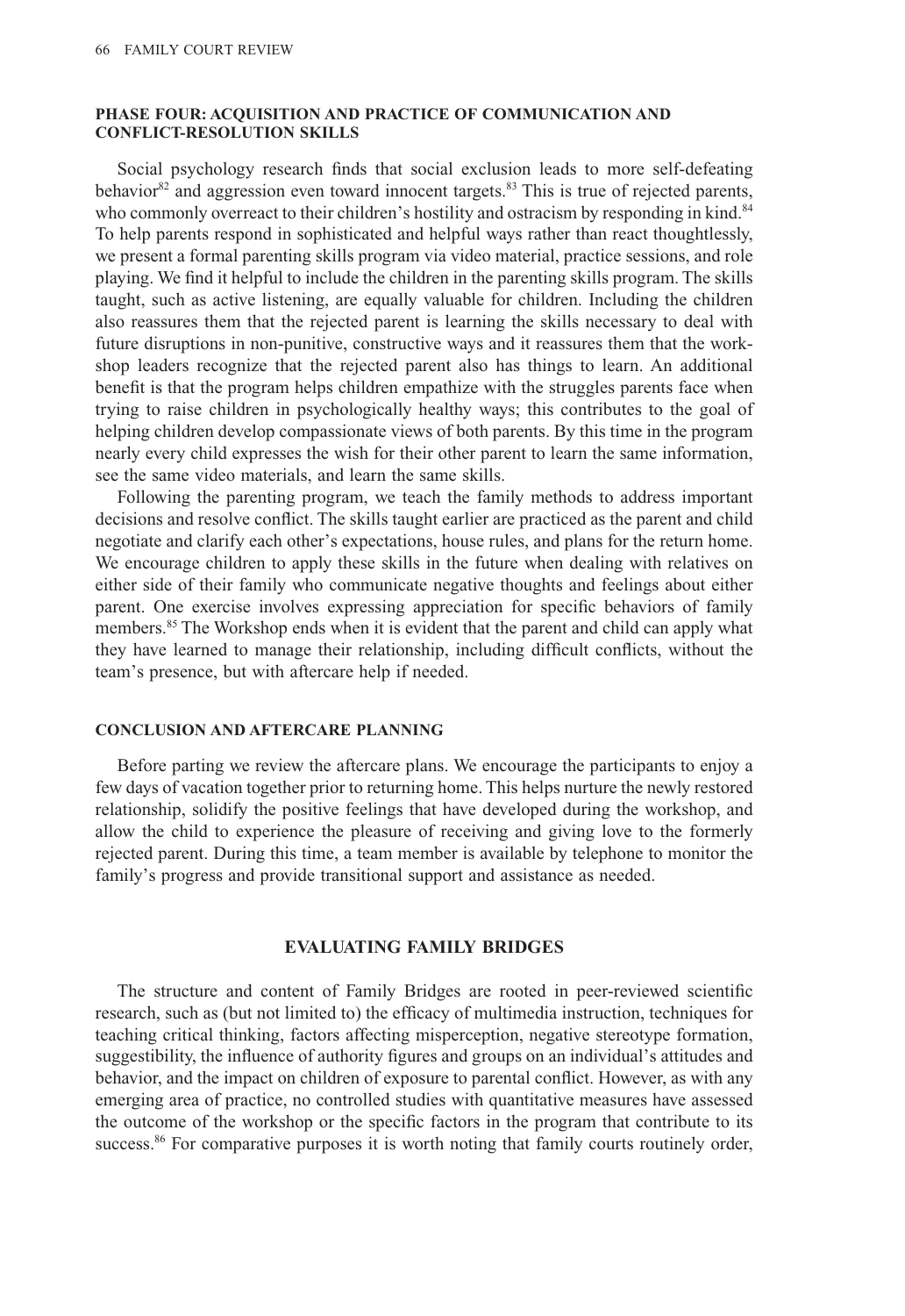and parents routinely seek, counseling, educational programs, parenting coordination, and workshops that similarly lack large-scale, long-term, well-controlled outcome data proving their effectiveness.

At the time the workshops were conducted, we had not included a research component. Thus, to determine the degree of the child's alienation at the outset of the workshop for purposes of comparison with the child's relationship at the close of the workshop and currently, we rely on the comprehensive custody evaluation in 9 of the 12 cases and court's findings in 9 of these, the parent's report, the duration of alienation and estrangement, the failure of prior attempts to repair the damaged relationships, and our own observations. We base our evaluation of the child's relationship with the (formerly) rejected parent at the conclusion of the workshop on our observations, discussions, and interactions with the family. Regarding follow-up information, 10 of the 12 rejected parents keep in touch with the workshop leaders, sending updates about their children and documents such as report cards, award certificates, and photographs. Local mental health professionals who provide aftercare services have supplemented the parents' feedback, and, for the two families whose parents have not contacted us directly, are the sole source of follow-up information.<sup>87</sup>

We are well aware that it is desirable to supplement this data with a larger sample that includes systematic ratings of a child's relationship with the parents pre- and postworkshop, made by independent raters whose ratings are subjected to reliability checks and based on multiple sources of information, such as questionnaires, interviews with parents, children, and aftercare professionals, and direct observations. Pending such an investigation (which of necessity would be a few years from publication); considering that the current literature includes only a few articles with suggestions for managing cases with alienated children, most of which include no outcome data, and relatively few reports of interventions that effectively reunite severely alienated children and parents; and considering the pessimistic tone of clinical reports with this population, we reasoned that the following results were better than no data.<sup>88</sup>

For 19 of the children, the follow-up information covers a span between 2 and 4 years since the completion of the workshop. The remaining four children attended more recently. When evaluating outcomes of programs designed to help alienated children, it is important to distinguish between children's cooperation and enjoyment of a program in its early stages, their understanding of concepts that may facilitate reconciliation, their successful repair of damaged relationships upon completion of a program, and their maintenance of the gains over the long term.<sup>89</sup> By the conclusion of the workshop, 22 of the 23 children, all of whom were severely alienated at the outset, and had prior failed experiences with counseling, had restored a positive relationship with the rejected parent as evidenced by the children's own statements, by the observations of the parent and workshop leaders, and by the observations of the aftercare specialist. The child who did not modify her negative attitudes, just shy of her 18<sup>th</sup> birthday, knew at the time of the workshop that she would be having extensive contact with her favored parent in just a few days. We thought she would be less motivated to participate meaningfully in the program and were concerned that she might sabotage the program for her younger siblings, but we wanted to provide her the opportunity to repair her damaged relationship. At the outset she told us that she would not be receptive, but she remained and agreed (and honored the agreement) to not actively interfere with her siblings' participation (who did profit from the experience).

Among the 22 children who ended the workshop on a positive note, four children—two boys and one girl in one family and one boy (but not his brother) in another family regressed after the court renewed their contact with the favored parent. We believe the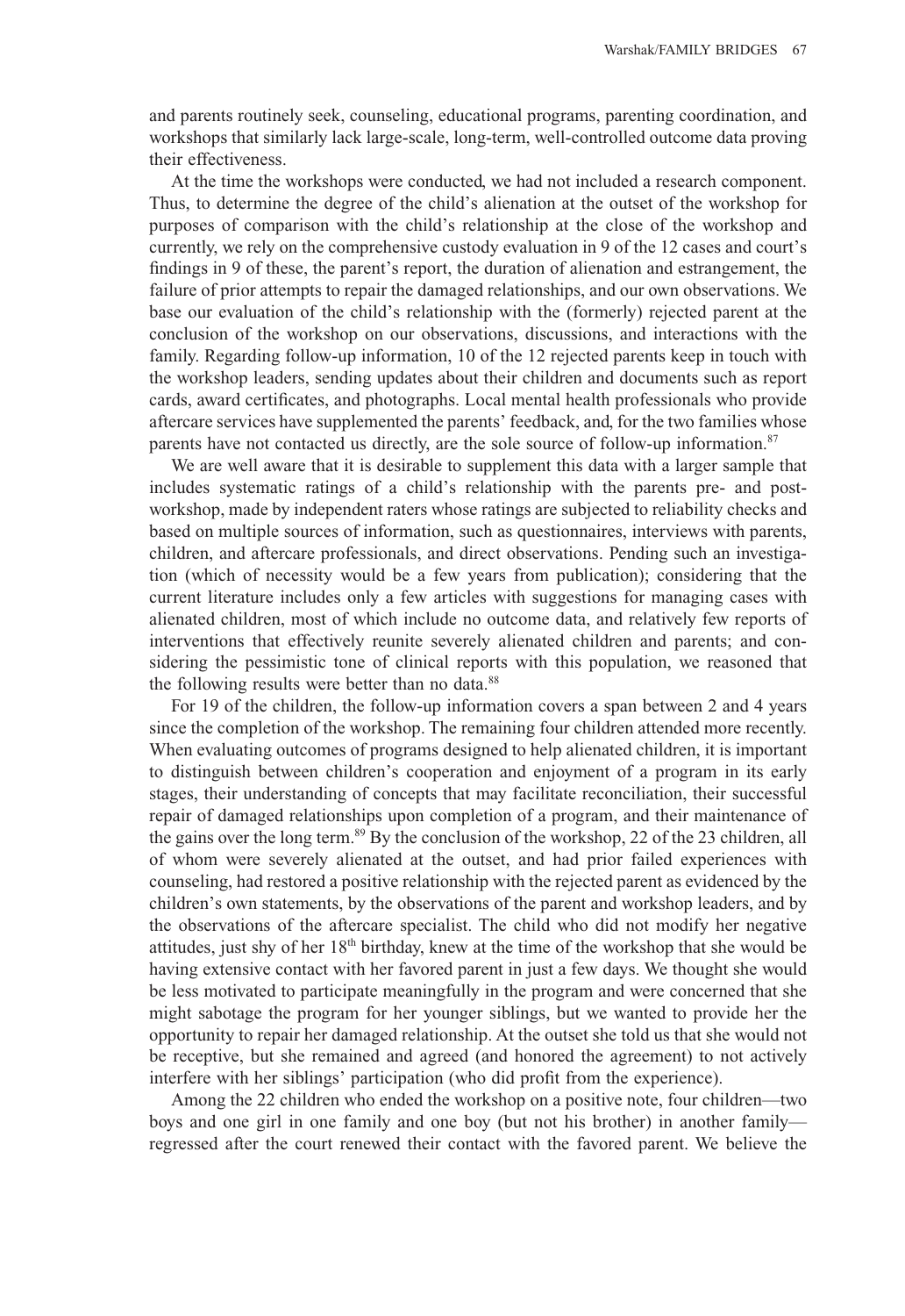timing of such contact was premature, but regret that our efforts were insufficient to prepare and protect these children against this possibility. The three children in one family see their rejected father under protest and their severe alienation is manifested in belligerent and physically provocative behavior, destruction of property, and repeated taunts and insults. The boy in the other family refuses all contact with his rejected mother. Taking into account these non-maintainers brings the number of children who successfully restored and maintained a positive relationship with the formerly rejected parent to 18 (78%).<sup>90</sup> One teen, age 18, following an extended contact with his father one week after the workshop, became re-alienated from his mother and threatened violence as had occurred in the past. As a result he moved out of her home, but has since moved back and renewed an affectionate relationship. The circumstances of the children who did not achieve or maintain a positive relationship suggest that the workshop is most likely to be effective in the situation for which it was designed: families in which the court has placed children with the rejected parent and interrupted contact for an extended period of time with the favored parent.

Caution should be exercised when interpreting percentages because with more cases, more comprehensive and sophisticated data collection, and the passage of time, the percentages may well change. Also, it is well known in treatment outcome research that innovative approaches have higher rates of success when conducted by those who developed the innovation than by second and third generation trained professionals.Without controlling for the numerous variables that might influence outcome, it is not possible to determine the degree to which different aspects of the children's experiences contributed to the changes. For instance, it is reasonable to ask whether the children would have been able to recover and maintain a positive relationship with the rejected parent merely by being placed with that parent and allowing time to take its course. In my experience, this would be likely for the two children in this sample under the age of 9 if they had been placed with the alienated parent apart from their siblings or if their siblings healed their relationship with the rejected parent, because in this respect young children often, but not always, take their cues from their older siblings.<sup>91</sup> These two children rapidly adjusted to being with the rejected parent and participated in some, but not all phases, of the workshop primarily to help consolidate their comfort with the rejected parent and include them in family meetings.

Some older children who are placed with the rejected parent, with no special assistance to correct their predominantly negative perception of the parent, adjust their *behavior* to peacefully coexist with the rejected parent, yet they continue to harbor *attitudes* that impair efforts to heal the relationship. Over the course of time, some children are able to heal the relationship merely by living with a rejected parent and without special assistance. In such cases, though, the family suffers in the interim, whereas Family Bridges could promote a more rapid restoration of a normal positively tinged relationship.<sup>92</sup>

The positive outcomes achieved and maintained by many teens, including 16-year-olds, with firm court orders accompanied by Family Bridges demonstrate that teenagers' overt resistance to firm authority is not insurmountable. These outcomes suggest that their best interests and unrevealed wishes may be served by requiring adolescents to work on repairing a damaged relationship, and that such a requirement can be effective under certain conditions.93 This should give courts and evaluators pause before assuming that stated preferences of minor adolescents should outweigh other best-interests factors.

Even the one teen whose behavior before the workshop landed him a court-imposed stay in a juvenile facility, has expressed his pleasure that the legal system set firm limits and forced him to repair his relationship with his mother. He believes that it would have been a huge mistake for the court to appease his demands. He recently told his mother that,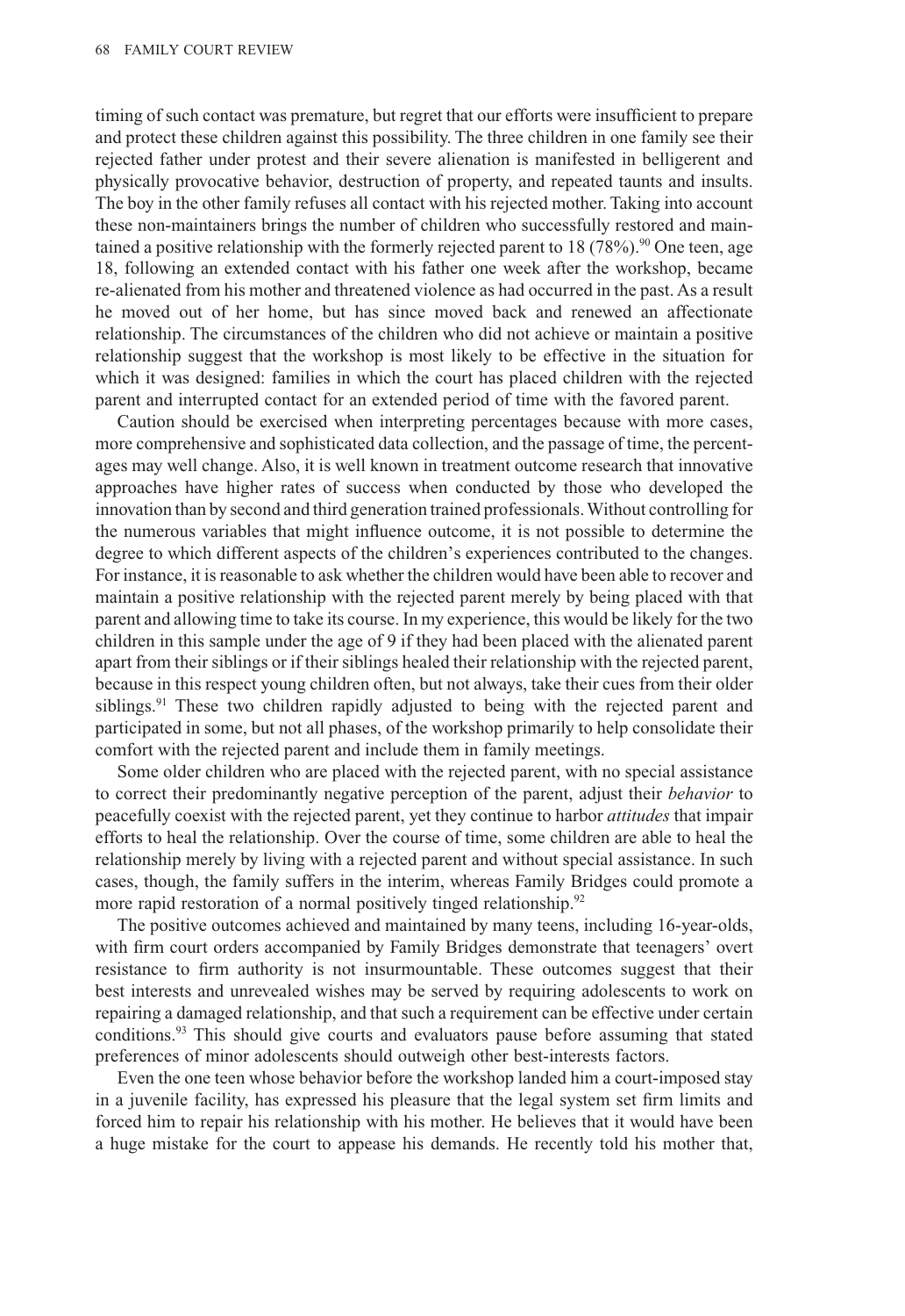despite his explicit statements, he believed all along during the litigation that he would be better off living with her and he expected that the court would place him with her. Depending on one's view of the case, it provides a compelling argument either for or against affirmative action to repair a severely damaged parent–child relationship in spite of a child's stated wishes. His stated preferences during the litigation did not reflect the true history of his relationship with his mother, reflected external influences, and did not express his best interests as understood by the court or by the teen.<sup>94</sup> People who identify themselves as children's rights advocates, though, might dispute the legitimacy of this resolution of the stark dilemma. If the boy's threats had succeeded in persuading the court to place him with his father and allow him to disown his mother, it is likely that he would have avoided the consequences imposed upon him by the juvenile court. This case highlights the need for dialogue about what constitutes "success" with these situations.

#### **THE FAVORED PARENT**

In general, court orders either specify a time in the future when the court will review the case to determine the suitability of restoring contact with the favored parent, or the court will take guidance from the local mental health professional who is working with the family.<sup>95</sup> When the favored parent works with such a professional, contacts resume first during sessions with the professional who can monitor their impact.

The courts in the cases reported here dealt with the favored parent in different ways making it difficult to draw generalizations based on a small sample. The parent who abducted the children is a fugitive and would be arrested upon entering the country. Eight favored parents were ordered by the court to work with a counselor to support their children's progress and as a precondition of restoring contact with the children. Only two of these favored parents complied, and contact resumed after 5 weeks for one family and 12 weeks for the other. Of the remaining six parents under court order to attend counseling, the court restored contact to one after 8 weeks and the three children rapidly became re-alienated. The court restored contact for another after 6 months and the three children maintained their gains. A third parent went 20 months without seeing his children or working toward meeting conditions for renewal of contact, but then brought a motion before a new court and was awarded extended holiday and summer contacts. The mother reports that over the course of the 20 months when the children did not see their father, they did well in their relationship with her and in other respects. One month into the summer, contact with the father resumed and the elder of the two children reverted to his old behaviors, refused to return to his mother, and is now alienated from her, but the younger boy relates well to his mother. A fourth parent refused to cooperate with the court order and has not seen the child for 10 months, but based on the child's progress, the aftercare specialist believes that beneficial contact can soon be restored. A fifth parent also refused to cooperate with the court order and wants no contact with his children because he takes their reconciliation with their mother as a personal rejection. The sixth parent chose to cut off all contact with his son and said that when the boy turns 18 he could choose to renew contact. In one of the cases that involved litigation, the court suspended contact between the child and favored parent for 2 months, after which time the contact was renewed and the child maintained his gains.

Of the two cases which did not involve litigation, in the first case the children resumed regular contact with their favored mother 2 weeks after the workshop. A year later the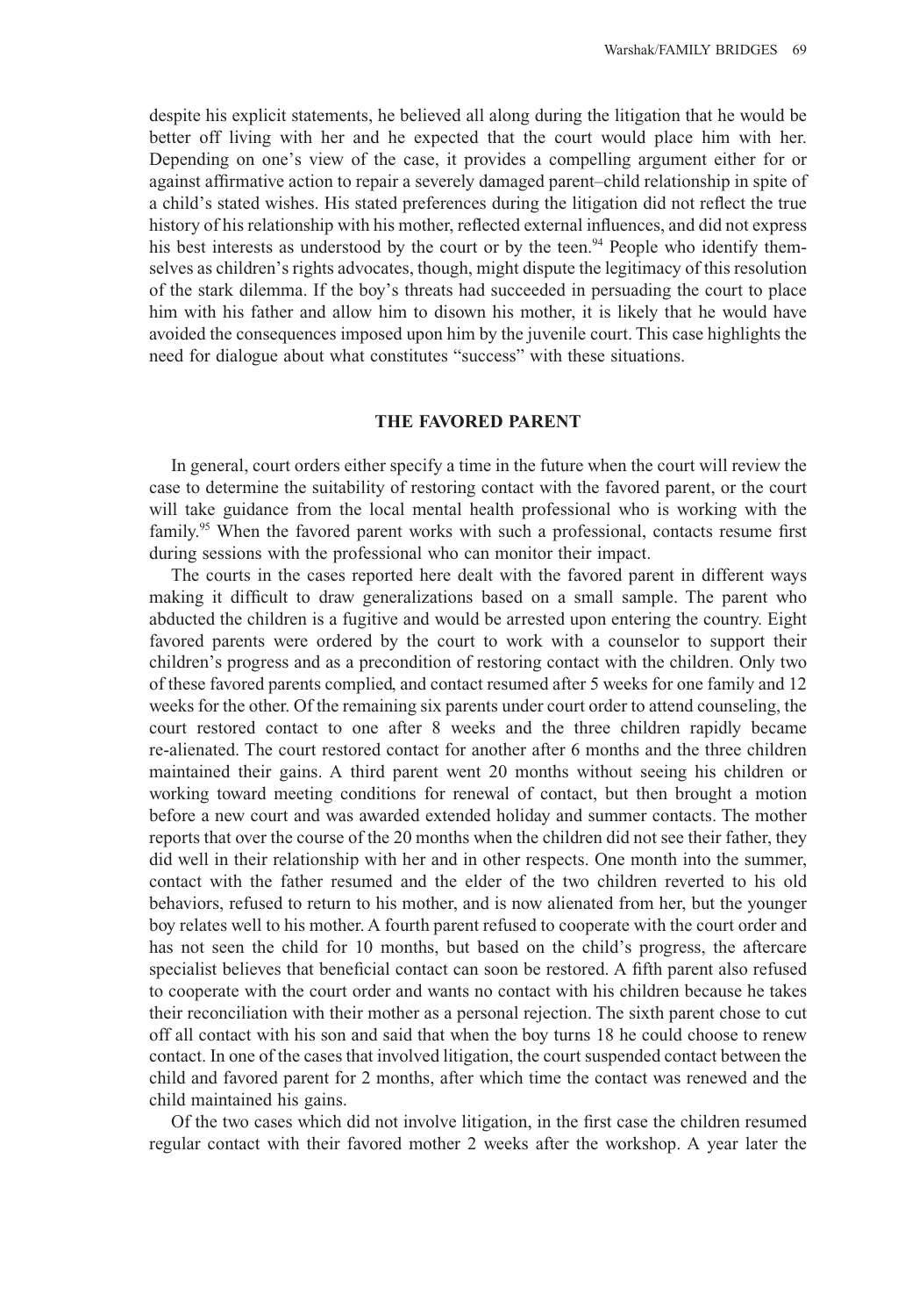father, who had been rejected for 5 years, reported, "There has been a slow steady shift in the boys. It has not been a straight line progression but the positive results are not in question. My relationship with all three boys is as good as it has been since before the divorce." A 3-year follow-up was even more positive. The second case that did not involve litigation was the 18-year-old who resumed contact with his father approximately 1 week after the workshop, became re-alienated from his mother, but subsequently reunited with her. His 21-year-old brother consistently maintained the gains despite some contact with his father.

#### **LIMITATIONS AND CONSIDERATIONS FOR FURTHER STUDY**

In addition to limitations already noted, the following should be considered when evaluating Family Bridges:

1. Workshop leaders spend an average 3–4 hours each day debriefing and planning in addition to the 6–7 hours each day of contact with the family. Rather than charge by the hour, we charge a flat fee comparable to the cost of court-mandated twice-weekly sessions for 32 weeks with a psychotherapist in private practice—equivalent to about 64 hours of professional time (2 leaders  $\times$  8 hours  $\times$  4 days). Depending on the fee structure, the typical cost of such a program ranges from about \$7,500 to \$20,000, not including reduced fees to needy clients. Until more people are trained to conduct the workshop locally, travel and lodging add to the expense. Recently we conducted an abbreviated workshop over one weekend with a total cost of \$5,000. This was accomplished by moving some parenting materials from the formal presentation to independent study Saturday night, and by eliminating some material that we deemed was less relevant to this family's difficulties. A 16-year-old who had been severely alienated for 1 year restored a very positive relationship with his father and stepmother, and maintained his progress at the three-month follow-up. The workshop leaders live close by so there were no additional travel expenses for them or the family. We continue to explore various means of reducing the cost and increasing our efficiency.

2. The workshop originated to help recovered abducted children who would be having no contact with the abducting parent. The absence of contact with the favored parent was not originally a criterion for enrollment in the workshop; it was simply the reality in those families, and the workshop was designed with those circumstances in mind. Thus, the workshop is applicable to a limited range of cases. We have enjoyed success with some families that did not meet the regular entrance criteria, and we continue to explore ways to use the workshop under other conditions. But, as discussed earlier, in those cases where children failed to maintain the gains they made in the workshop, a common factor was the child's premature contact (sometimes clandestine) with the favored parent.

3. Future research will need to look at larger samples, perhaps in a more restricted age range, with one child in each family selected as a target subject. Comparing children preand post-interventions is helpful. Even if the children attribute changes to what they learned in the Workshop, and participants express high levels of satisfaction, without controlling for other variables, definitive conclusions are difficult. For instance, to what extent is improvement attributable to court orders rather than Family Bridges? Because the court cannot base its decision on the needs of a proposed study, children under similar court orders cannot be randomly assigned to a workshop experience versus some other interven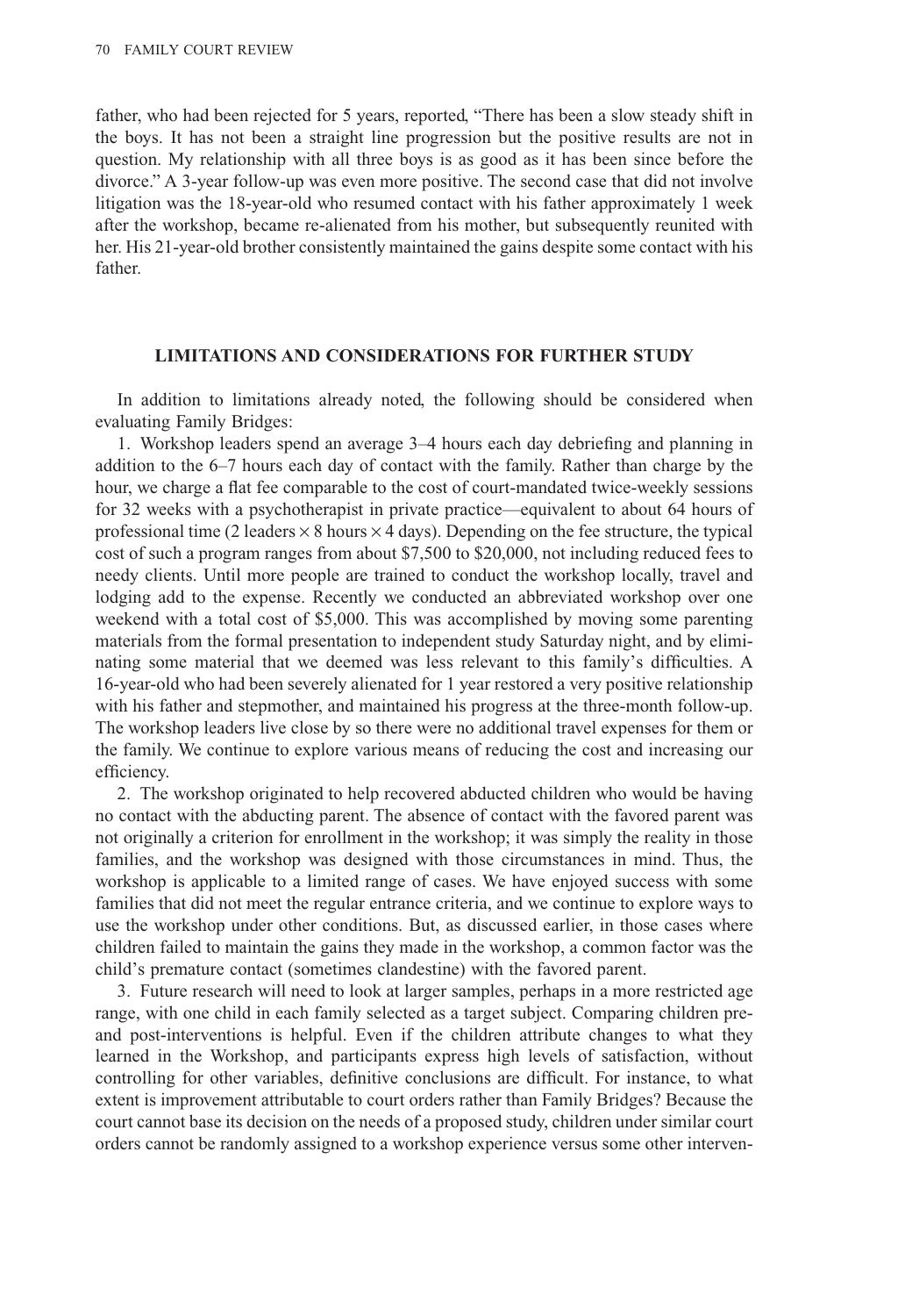tion. One possibility is to compare satisfaction levels between participants in the workshop and those in other interventions. We invite creative contributions to the dilemmas posed by research in this emerging field.

#### **CONCLUDING COMMENTS**

Family Bridges is one promising option for children who are severely and irrationally alienated. Given the paucity of effective help for these families<sup>96</sup> and the prevalence of iatrogenic ineffective treatments,<sup>97</sup> we hope our experiences will encourage others to take on the challenge of helping this population. Working with child custody litigants brings professional risks, often in a hostile climate.<sup>98</sup> Offering help in an emerging area of practice brings added burdens associated with work that is novel and not yet part of the experience of many colleagues.<sup>99</sup> The challenges and risks, though, are balanced by the gratification of helping children recover lost identities and lost relationships—as a grateful mother put it, "reversing years of heartache and suffering for us all." My hope is that this article presents an opportunity for dialogue about how best to help these families, how to choose among the various options, and how to evaluate the effectiveness of our efforts.

#### **NOTES**

1. BARBARA J. FIDLER ET AL., CHALLENGING ISSUES IN CHILD CUSTODY ASSESSMENTS: A GUIDE FOR LEGAL AND MENTAL HEALTH PROFESSIONALS (Thomson Carswell 2008); Janet R. Johnston, Marjorie Gans Walters, & Steven Friedlander, *Therapeutic Work With Alienated Children and Their Families*, 39 FAM. CT. REV. 316 (2001); Deirdre Conway Rand et al., *The Spectrum of Parental Alienation Syndrome Part III: The Kopetski Follow-up Study*, 23 AM. J. FORENSIC PSYCHOL. 15, 15–43 (2005); Matthew J. Sullivan & Joan B. Kelly, *Legal and Psychological Management of Cases With An Alienated Child*, 39 FAM. CT. REV. 299 (2001).

2. A note on terminology: The literature uses the terms rejected and target to denote the parent whose children are pathologically alienated. I find the former term most useful, although it is somewhat confusing when we reach a point in our program in which the child no longer rejects this parent. The term target parent can be understood as denoting the target of the child's enmity. But it has also been used in the literature to denote the target of the favored parent's negative behavior that contributes to the child's problem. Since alienation and estrangement can arise from several sources, this article avoids a term that implies that the rejected parent is merely the passive target of the other parent's attacks.

The study of alienated children could benefit from a fresh look at nomenclature. To prevent confusion this article uses the term *alienation* in the sense in which it is defined by Kelly and Johnston. Joan B. Kelly & Janet R. Johnston, *The Alienated Child: A reformulation of Parental Alienation Syndrome*, 39 FAM. CT. REV. 249 (2001). In some cases the modifier *unjustified, unreasonable*, *irrational*, or *pathological* is included to remind the reader that the cases discussed in this article are not ones in which a child's rejection is a proportionate response to the rejected parent's behavior. In Richard A. Warshak, *Bringing Sense to Parental Alienation: A Look at the Disputes and the Evidence*, 37 FAM. L.Q. 273, 292 (2003), I introduced the term *pathological alienation* to distinguish unreasonable from reasonable rejection of a parent. Kelly & Johnston, reserve the word *estranged* for realistic aversion to a parent that is regarded as a healthy response, and the word *alienation* for persistent unreasonable aversion regarded as a pathological response. Kelly & Johnston, *supra*. I have reservations about both proposals. The drawback of the term *pathological alienation* is that it casts a family problem in a medical model, whereas a psychological model may better accommodate the various ways to understand and conceptualize this problem. The conceptual distinction between realistic and unrealistic aversion is useful, but the terms *alienated* and *estranged* to denote this distinction create confusion when communicating with the legal profession and the general public, for whom these terms carry different meanings. In standard usage, both terms refer to a distance in relationships, but neither term connotes whether or not the distance is rationally based. To clarify important distinctions among children who harbor aversions to their parents, and in working with these children, I suggest a nomenclature proposed by Dr. Mark Otis (personal communication April 1, 2007) which conceptualizes disrupted relationships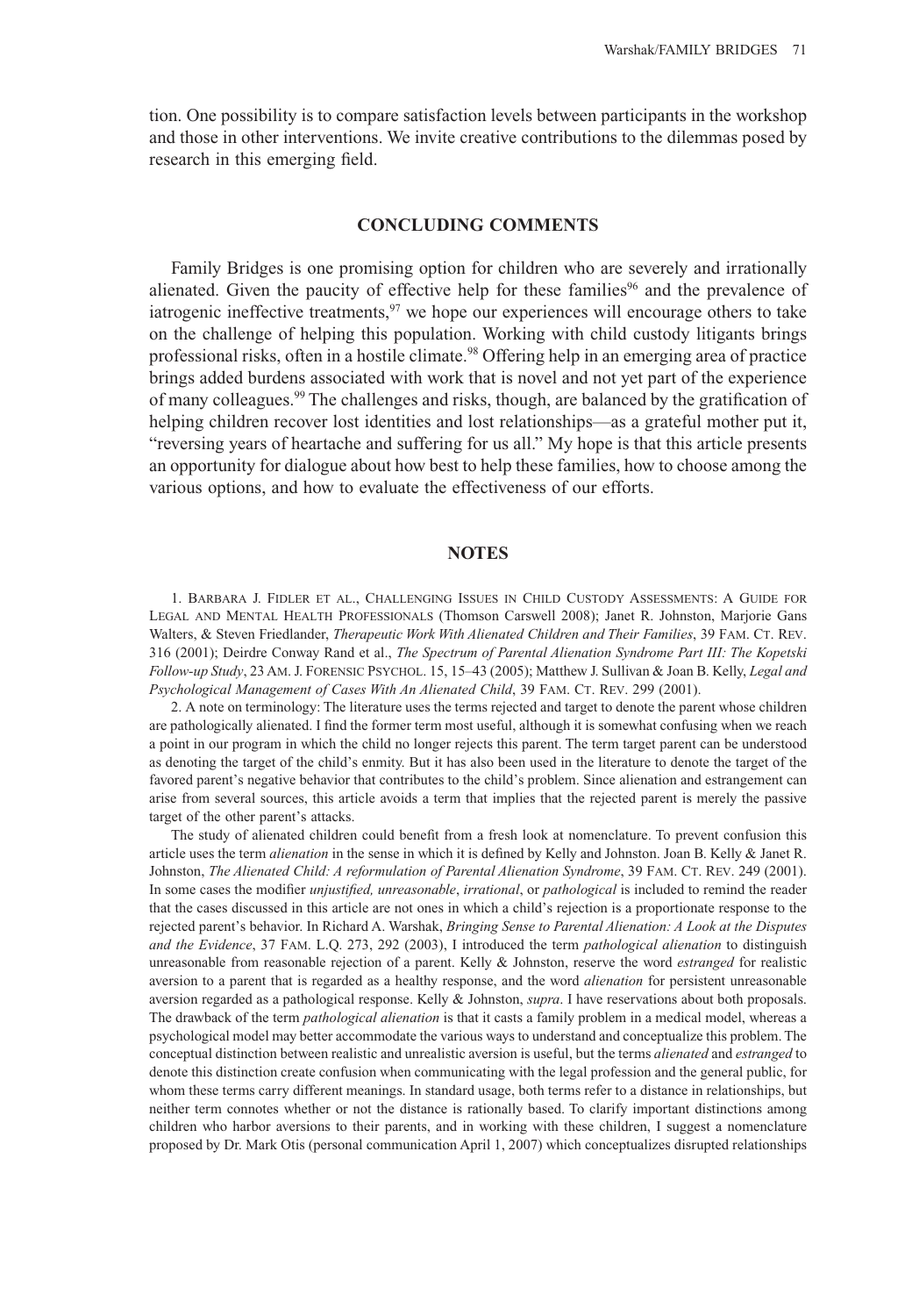as either *disillusioned, alienated*, or *estranged*, with these terms used in their conventional meaning according to their dictionary definitions. Merriam-Webster Online, http://www.merriam-webster.com/home.htm (last visited Sept. 7, 2009). Disillusioned children have misgivings about one or both parents, remain involved with parents, do not join in a campaign of denigration, and interact cooperatively in many contexts, but remain discontented, resentful, aloof or reserved. Alienated children show contempt and withdraw affection while still in contact with the parent (often not by choice). Estranged children are physically apart from a parent in addition to the emotional separation that characterizes alienation. Within each category children vary in the degree to which the child's aversion toward the parent is realistic/reasonable versus unrealistic/unreasonable.

Again, to avoid confusion, the text of this article does not use this nomenclature. It is presented here for consideration and to open a dialogue on vocabulary that may prove useful both to those in the field and to those with whom we communicate.

3. A.A. v. S.N.A., [2007] BCSC 594 (Can.), *available at* http://www.canlii.org/en/bc/bcsc/doc/2007/ 2007bcsc594/2007bcsc594.html.

4. *Id*. at ¶84–87.

5. A.A. v. S.N.A., [2007] B.C.J. No. 1475; 2007 B.C.C.A. 364; 40 R.F.L. (6th) 248; 160 A.C.W.S. (3d) 500; 2007 CarswellBC 1591; Vancouver Registry No. CA035026, at ¶8.

6. The literature primarily discusses cases in which children become alienated from the parent with whom they spend less time (sometimes labeled the non-primary custodial parent) and discusses the importance of maintaining contact between the child and parent in order to prevent the child's resistance from becoming more entrenched, and my experience supports this principle. *See*, *e.g.*, Sullivan & Kelly, *supra* note 1, at 300. Nevertheless, it is mistake to assume that all instances in which children unreasonably reject a parent fit this pattern. I have worked on many cases in which children reject the parent with whom they spend the most time.

7. Courts may delegate authority to a parenting coordinator, special master, or co-parenting arbitrator. *See* Christine A. Coates et al., *Parenting Coordination for High-Conflict Families*, 42 FAM. CT. REV. 246, 251 (2004); Sullivan & Kelly, *supra* note 1, at 314. But *cf.* Carol S. Bruch, *Parental Alienation Syndrome and Parental Alienation: Getting It Wrong in Child Custody Cases*, 35 FAM. L.Q. 527, 533, 564 (arguing that court-ordered counseling may be an overzealous and inappropriate intrusion of the court into family matters, and that delegated judicial management of such cases may violate due process protections or civil liberties).

8. Despite the term, the goals of such therapy go beyond healing the ruptured relationships. *See* Johnston et al., *supra* note 1, and RICHARD A. WARSHAK, DIVORCE POISON: HOW TO PROTECT YOUR FAMILY FROM BAD-MOUTHING AND BRAINWASHING (Harper Paperbacks 2010) at 242–253. Additional goals include: encouraging more realistic thinking, helping members of the family understand the needs and feelings that are being expressed through problematic behavior, helping them find healthier ways to adapt, and facilitating communication between parents and between parents and children.

9. *See* Robin Deutsch et al., *Breaking Barriers: An Innovative Program for Alienated and Estranged Children*, 27 AFCC NEWS 8–9 (2008) (reporting the difficulty in obtaining commitments for attendance at an innovative summer camp program for alienated children when families did not have a court order to attend).

10. Sullivan & Kelly, *supra* note 1, at 301 (call for "A clear mandate for support, with a threat of court sanctions if alienating behavior persists, is essential to the intervention process. These sanctions may include financial payments or enforcement of an order that the aligned parent's primary legal or physical custody is conditional on supporting therapy and facilitating reasonable access.")

11. Despite initial opposition, eventually children may find therapy helpful. *See* STANLEY S. CLAWAR & BRYNNE V. RIVLIN, CHILDREN HELD HOSTAGE: DEALING WITH PROGRAMMED AND BRAINWASHED CHILDREN (American Bar Association 1991). *See also* Sullivan & Kelly, *supra* note 1, at 300, (who, based on clinical observations report: "In many cases, despite initial vehement opposition to visiting, the child then has a benign or positive experience of visiting with the rejected parent.").

12. *See* Rachel Birnbaum & Helen Radovanovic, *Brief Intervention Model for Access-Based Postseparation Disputes: Family and Court Outcomes*, 37 FAM.&CONCILIATION CT. REV. 504 (1999).

13. The existence of pathological alienation in a child does not necessarily mean that the child's best interests are served by transferring custody to the rejected parent. *See* Sullivan & Kelly, *supra* note 1, at 312 ("Changes in custody should not be based solely on the child's alienation but, rather, by those customary factors that would lead to recommending removal from or supervision of contact with residential parents, including the child's alienation."). *See also, e.g.*, WARSHAK, *supra* note 8, at 275 ("If efforts to reduce divorce poison are unsuccessful, the alienating parent will continue to do a poor job of supporting the children's relationship with the target. In other respects, though, the alienating parent may be better situated to manage the children. For example, a mother who influences her children to turn against their father may be more available during the school week to supervise the children. Or the father may have limited skills in dealing with the routines of the school week and easily lose his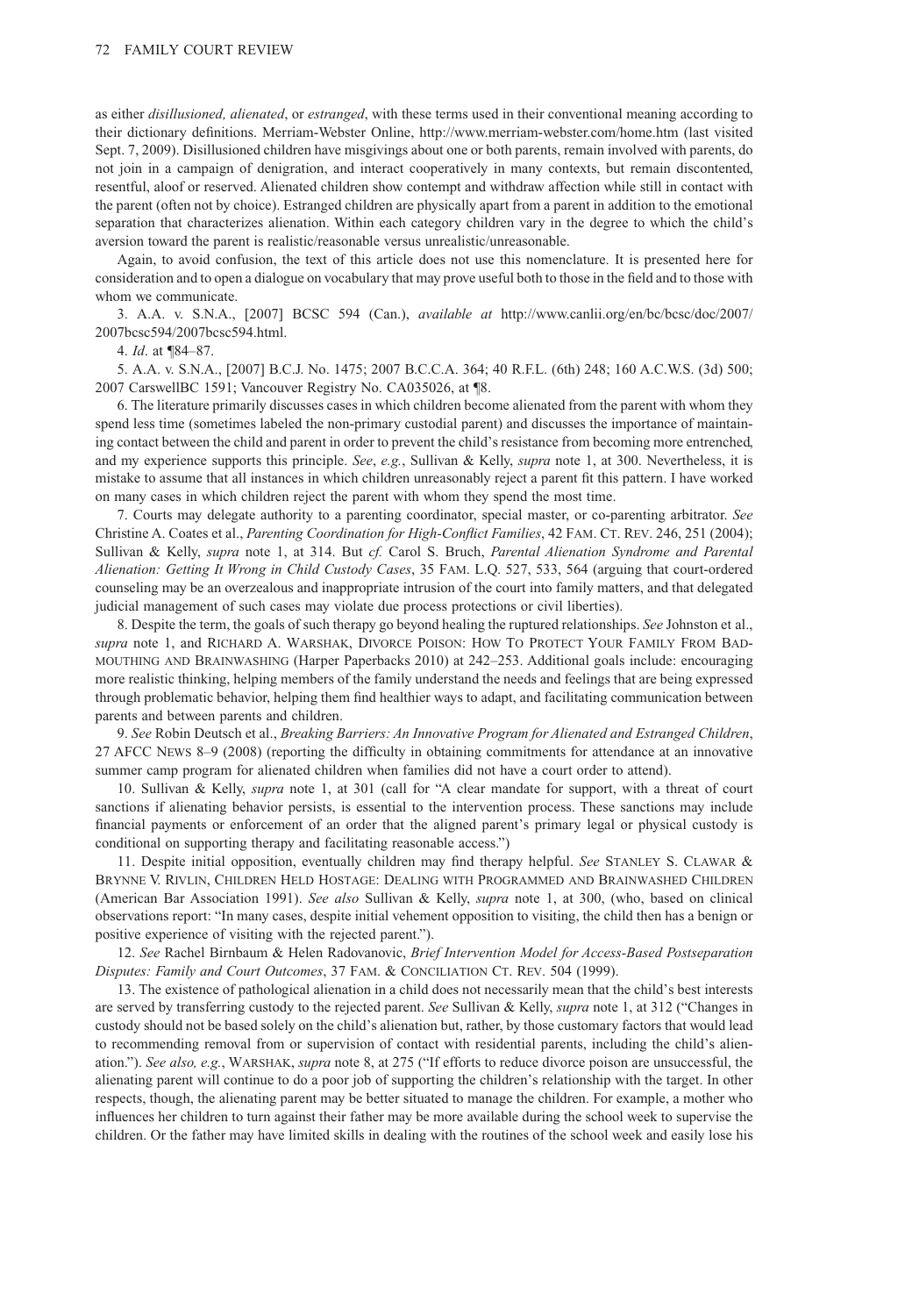patience. Ultimately the custody decision must rest on a careful consideration of all the factors that influence children's welfare and of each parent's capacity to provide a healthy growth-promoting environment."). *See also* Richard A. Warshak, *The Approximation Rule, Child Development Research, and Children's Best Interests After Divorce*, 1 CHILD DEV. PERSPECTIVES 119 (2007) (on the importance of a multi-factored best-interests inquiry).

14. FIDLER ET AL., *supra* note 11, at 271–72 (citing 11 studies).

15. Peter G. Jaffe et al., *Custody Disputes Involving Allegations of Domestic Violence: Toward a Differentiated Approach to Parenting Plans*, 46 FAM. CT. REV. 500, 504 (2008).

16. *Id.* at 503 ("Abusive ex-partners are likely to attempt to alienate the children from the other parent's affection (by asserting blame for the dissolution of the family and telling negative stories), sabotage family plans (by continuing criticism or competitive bribes), and undermine parental authority (by explicitly instructing the children not to listen or obey)." *See also* Sandra S. Berns, *Parents Behaving Badly: Parental Alienation Syndrome in The Family Court—Magic Bullet or Poisoned Chalice*, 15 (3) AUSTRALIAN J. FAM. L. 191 (2001) (reporting on a group of alienating fathers with a history of domestic violence or stalking.) *See also* Marisa L. Beeble et al., *Abusive Men's Use of Children to Control Their Partners and Ex-Partners*, 12 EUROPEAN PSYCHOLOGIST 54 (2007); Leslie M. Drozd & Nancy W. Olesen, *Is It Abuse, Alienation, And/Or Estrangement? A Decision Tree*, 1(3) J. CHILD CUSTODY 65 (2004) (label alienating behavior by spousal abusers as "sabotage.").

17. CLAWAR & RIVLIN, *supra* note 11 at 172 ("The legal system in most states is not currently adequate to protect children from this form of abuse."); *Accord* RICHARD A. GARDNER, THE PARENTAL ALIENATION SYNDROME) (2nd ed., Creative Therapeutics 1998)., at xxi; Kelly Johnston, *supra* note 2 at 257 ("Whether such parents are aware of the negative impact on the child, these behaviors of the aligned parent (and his or her supporters) constitute emotional abuse of the child."); Janet R. Johnston & Joan B. Kelly, *Rejoinder to Gardner's "Commentary on Kelly and Johnston's 'The Alienated Child: A Reformulation of Parental Alienation Syndrome' "*, 42 FAM CT. REV. 622, 626 (2004) (referring to parental alienation as "an insidious form of emotional

abuse of children that can be inflicted by divorced parents.").

18. CLAWAR & RIVLIN, *supra* note 11, at 150.

19. Sullivan & Kelly, *supra* note 1, at 312.

20. Rather than assessing relative blame of each parent for the children's difficulties, when courts suspend children's contact with a favored parent, the court could simply determine that such contact, for whatever reason, is likely to interfere with the children's improvement. In part this may be due to the negative influence of the favored parent, but it may also be due in part to the children's own difficulties in repairing the relationship with one parent while spending time with the other. The relative contributions of various factors to the children's problems differ from family to family.

21. *See* Sullivan & Kelly, *supra* note 1, at 305 ("Single days or weekend visits often do not provide sufficient time for rejected parents and children to have a productive experience free of the influence of aligned parents. Children most often arrive emotionally shut down and suspicious and generally become more guarded and hostile as they anticipate going back to the aligned parents at the end of the visit."). *See also* WARSHAK, *supra* note 8, at 273 ("When these children arrive at the home of the alienated parent, if they are not loudly and rudely expressing their hatred, they are acting sullen, withdrawn, and emotionally frozen. Over time the icy barrier of their negative attitude melts under the warmth of the parent's love and attention. Generally, the older the children the longer they maintain their angry withdrawal and the more time is needed for the thawing process.").

22. Mary Lund, *A Therapist's View of Parental Alienation Syndrome*, 33 FAM.&CONCIL. CTS. REV. 308, 309. (1995); PHILIP M. STAHL, COMPLEX ISSUES IN CHILD CUSTODY EVALUATIONS (Sage Publications 1999), at 6. For a review of treatment outcome studies emphasizing the importance of the child's contact with the alienated parent in cases where the court determines that such contact is in the child's best interests, *see* FIDLER ET AL., *supra* note 1, at 277; Warshak, *supra* note 2.

23. Johnston et al., *supra* note 1, at 327 & 329 (underscore the propensity for alienated young adolescents to refuse and physically resist court-ordered contact with a rejected parent.) *See also* Sullivan & Kelly, *supra* note 1, at 313. *See also* Peggie Ward & J. Campbell Harvey, *Family Wars: The Alienation of Children*, 34 NH BAR J. 30 (1993) (who opine that when a child becomes "fully 'enmeshed' with the alienating parent" forcing contact with the target parent is impossible and could induce devastating trauma."). *But see* Deutsch et al., *supra* note 9 (where more recently Ward has been involved in a project to create an environment where such children can have brief contact with the rejected parent without suffering such trauma).

24. RICHARD A. GARDNER, THE PARENTAL ALIENATION SYNDROME (2d ed. Creative Therapeutics 1998).

25. *See* Elizabeth M. Ellis, *Help for the Alienated Parent*, 33 AM. J. FAM. THERAPY 415, 419 (2005); Sullivan & Kelly, *supra* note 1, at 313.

26. Sullivan & Kelly, *supra* note 1, at 313.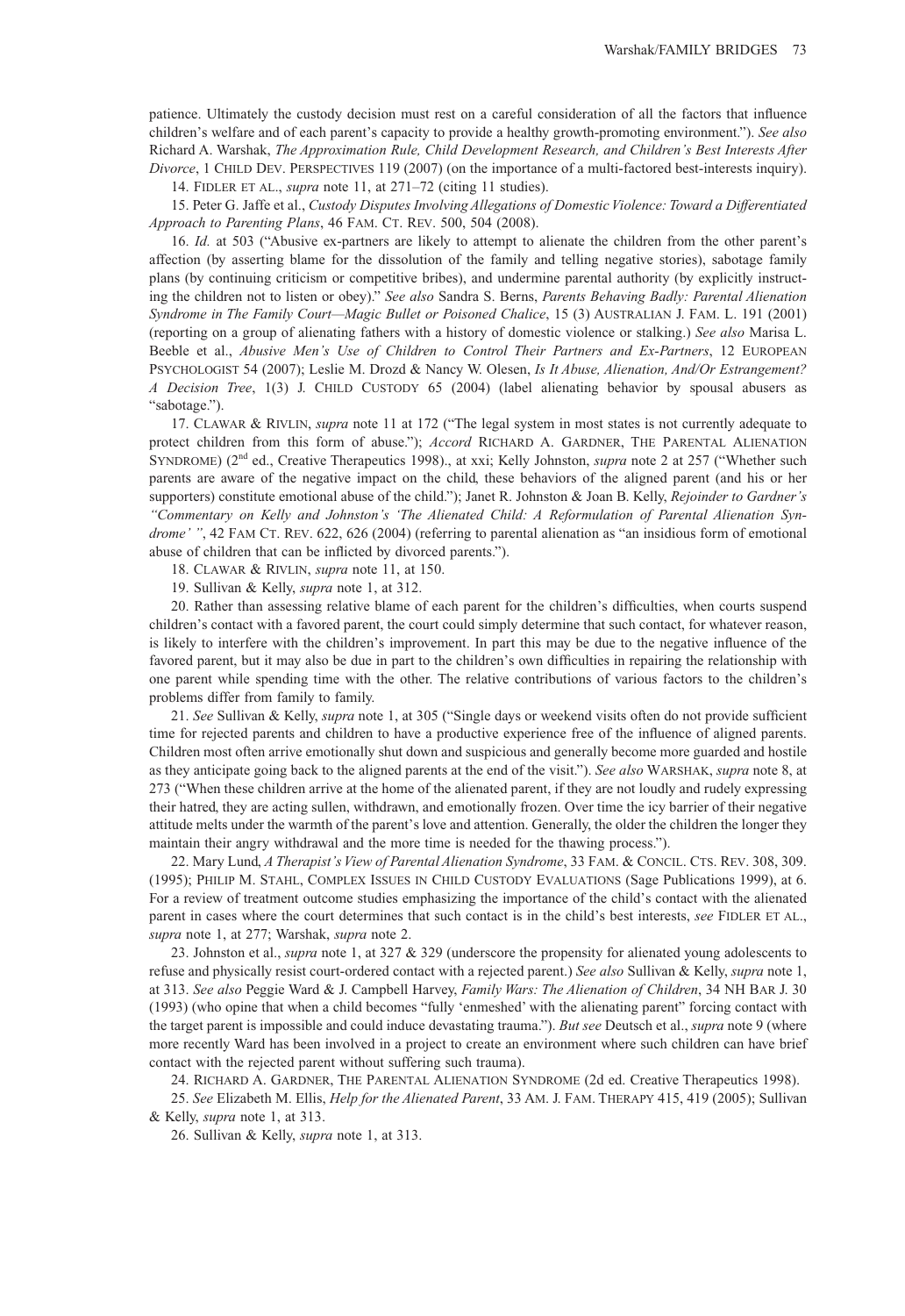#### 74 FAMILY COURT REVIEW

27. *See*, *e.g.*, Korwin v. Potworowski [2006], 2006 CarswellOnt 3436, ¶ 145 (S.C.J.): "There is no means of forcing this 13-year-old boy to remain in his father's home, short of locking him up. He is now of an age where, even if he may be too immature to appreciate what is best for him, he cannot be physically forced to remain where he does not want to be." *See also* Corkhum v. Corkhum, [2005] 2005 CarswellNS 235, ¶ 19 (S.C.): "I cannot find that it is in Michelle's best interest to take her from a place she feels safe and put her with someone which will cause her great fear and anxiety. She is fourteen years old and I doubt she would go or stay if I made such an order."

28. JUDITH S. WALLERSTEIN ET AL., THE UNEXPECTED LEGACY OF DIVORCE: A 25 YEAR LANDMARK STUDY 116 (2000).

29. *See* FIDLER ET AL., *supra* note 1. An exception to this literature is found in WALLERSTEIN ET AL., *supra* note 28 at 116, who, based on a sample of approximately 26 children (in a study of families in Marin County who responded to an offer for free counseling in the early 1970s), described as "aligned" with one parent, caution against "overzealous intervention to break these alliances, which are usually strengthened by efforts to separate the allies." Similarly, Bruch, *supra* note 7, at 533 n.20, who, citing a 2001 telephone conversation with Dr. Judith Wallerstein, reports that every case of alienation in the study resolved itself before the children reached eighteen, most within 1 or 2 years. It is not clear to what extent the counseling offered in that study contributed to this outcome. Also, it should be noted that, although most cases of alienation were seen as resolving in 1–2 years (still a formidable amount of time in the life of a child), given that children between the ages of 9 and 12 were most likely to suffer this problem, some cases of alienation could have lasted as long as 6 to 9 years before the children reached 18. Also, this 2001 telephone report from Wallerstein contrasts with her earlier publication in which she introduces the term "Medea syndrome" to refer to parents who use their child to exact revenge on their former spouse, and reports, "I have seen a great deal of evidence that Medea-like anger severely injures children at every age." Wallerstein adds, "When one or both parents act the Medea role, children are affected for years to come. Some grow up with warped consciences, having learned how to manipulate people as the result of their parents' behavior. Some grow up with enormous rage, having understood that they were used as weapons. Some grow up guilty, with low self-esteem and recurrent depression. . . . " JUDITH S. WALLERSTEIN & SANDRA BLAKESLEE, SECOND CHANCES: MEN, WOMEN, AND CHILDREN A DECADE AFTER DIVORCE 196 (1989). Very similar long-term outcomes are reported in Amy J.L. Baker, *The Long-term Effects of Parental Alienation on Adult Children: A Qualitative Research Study*, 33 AM. J. FAM. THERAPY 289 (2005), and AMY J.L. BAKER, ADULT CHILDREN OF PARENTAL ALIENATION SYNDROME: BREAKING THE TIES THAT BIND (2007).

#### 30. WARSHAK, *supra* note 8, at 280–292.

31. *See* Vivienne Roseby, Address at The Association of Family and Conciliation Courts Symposium on Child Custody Evaluations (1997) and Sullivan & Kelly, *supra* note 1, at 313: "There is no empirical data that indicates whether entrenched alienation and total permanent rejection of a biological parent has long-term deleterious effects on children's psychological development."

32. *See* Baker, *supra* note 29; Janet R. Johnston, *Children of Divorce Who Reject a Parent and Refuse Visitation: Recent Research and Social Policy Implications for the Alienated Child*, 38 FAM. L.Q. 757 (2005); Janet R. Johnston et al., *The Psychological Functioning of Alienated Children in Custody Disputing Families: An Exploratory Study*, 23 AM. J. FORENSIC PSYCHOL. 39 (2005); WALLERSTEIN & BLAKESLEE *supra* note 29. *See also* Brian K. Barber, *Parental Psychological Control: Revisiting a Neglected Construct*, 67 CHILD DEV. 3296– 3319, 3296 (1996), reporting on the link between parental control that "constrains, invalidates, and manipulates children's psychological and emotional experience and expression" and problems such as depression and delinquency in pre-adolescents and adolescents. It is important to note that the above studies are not equivalent in methodology or in scientific rigor. Studies that rely primarily on qualitative analyses and clinical samples, while important contributions to the literature, are generally seen as precursors to more systematic research with larger samples, standardized measures, comparison groups, and statistical analyses.

33. There are reports of alienated children reconciling with rejected parents without intervention by the court or therapists. *See* Douglas Darnall & Barbara F. Steinberg, *Motivational Models for Spontaneous Reunification With the Alienated Child: Part I*, 36 AM. J. FAM. THERAPY 107 (2008); Douglas Darnall & Barbara F. Steinberg, *Motivational Models for Spontaneous Reunification With the Alienated Child: Part II*, 36 AM. J. FAM. THERAPY 253 (2008); Gardner, *supra* note 24; Rand et al., *supra* note 1. Nevertheless, other writers have cautioned therapists against offering false reassurance to rejected parents. *See*, *e.g.*, Warshak, *supra* note 8. Even when children eventually reconcile, nothing compensates for what some parents label "the lost years." Also, some children who reconcile retain a legacy of negative attitudes that taints the relationship. In the study reported in this article, the passage of time clearly was insufficient to heal damaged relationships: the average length of time a child was alienated was 2.5 years with some as long as 5 years, and prior to Family Bridges there was no indication that the alienation would abate.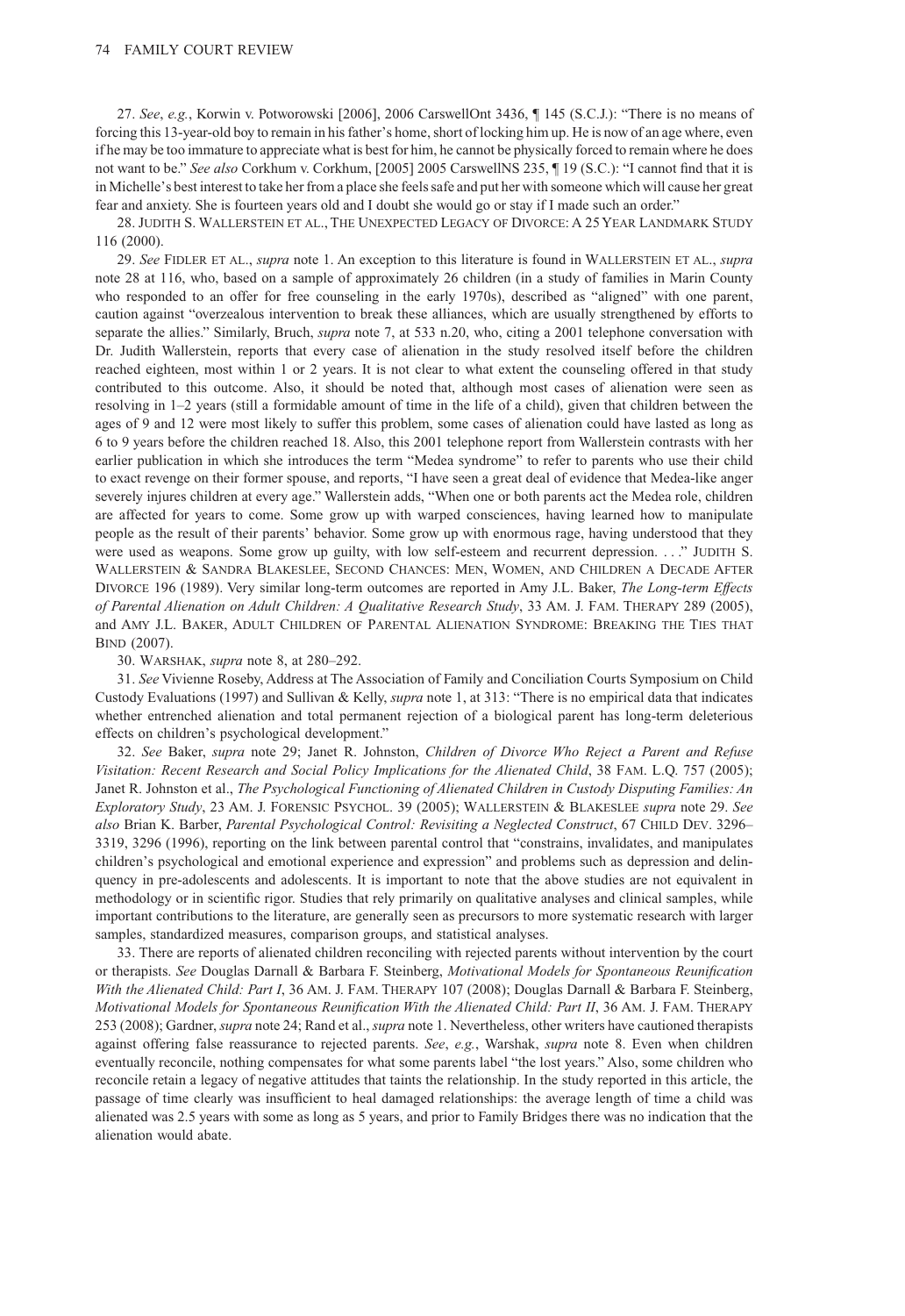34. There is a vast literature covering theories, research, and experience in the fields of child development and psychotherapy that demonstrates the handicapping effects of damaged, conflicted, and absent parent-child relationships on future psychological adjustment. The principle that family of origin relationships influence our future relationships and life adjustment is not only the foundation of many different schools of psychotherapy and developmental psychology, it has reached the status of a truism in contemporary culture. The loss is multiplied when the child is unable to receive and share love with an entire extended family. *See* Mary J. Levitt, *Social Relations in Childhood and Adolescence*, 48 HUM. DEV. 28–47, 28 (2005), indicating that a convergence of research demonstrates that "children benefit from the presence of multiple relations that play diverse roles in their lives. . . ." and that "A broader conceptualization of social relations is needed to address the place of attachment figures within a larger network of developmentally significant relations."

35. PAULINE BOSS, LOSS, TRAUMA, AND RESILIENCE: THERAPEUTIC WORK WITH AMBIGUOUS LOSS (W. W. Norton & Co. 2006).

36. A video program produced by the Arizona Supreme Court includes an interview with a young man who describes his anger and current estrangement from his mother whom he blames for turning him against his father and stepmother. Videotape: Family Ties & Knots: Children of Divorce (Arizona Supreme Court 2003) (available at: http://www.familysupportcenter.com/tiesandknots/videos/FamilyTiesKnotsOrderForm.pdf). Note, though, that reconciliations between the rejected parent and child are not universal. I have worked and corresponded with many mothers and fathers whose children appear to be permanently alienated.

37. Douglas F. Goldsmith et al., *Separation and Reunification: Using Attachment Theory and Research To Inform Decisions Affecting the Placements of Children in Foster Care*, JUV. & FAM. CT. J., Spring 2004, at 1 ("[C]hildren find themselves torn between forming an attachment to their foster parents while simultaneously longing to return to their parents. It may be surprising to some that this longing develops even when there has been a documented history of maltreatment.").

38. If courts and parents were prohibited from involving children in interventions that have not passed this standard, this would effectively eliminate the development of programs such as the one described in this paper and Overcoming Barriers, Deutsch et al., *supra* note 9, since the effectiveness of a program cannot be studied without first being used.

39. At the time of this writing, U. S. President Barack Obama, Secretary of State Hillary Clinton, and the House of Representatives have become involved in an international custody battle. *See*, http://www.nytimes.com/ aponline/2009/03/14/washington/AP-Obama-Brazil.html?partner=rss&emc=rss. At the age of 4 a boy was taken to Brazil by his mother. The father won custody in a New Jersey court, but a year later a Brazil court ruled that too much time has elapsed to return the child to his father. The mother subsequently died and the boy's stepfather is fighting to retain custody. The boy celebrated his  $9<sup>th</sup>$  birthday in May 2009. If the case is resolved in the father's favor, there is a good chance that the boy will resist leaving his familiar environment, and that his stepfather could make the transfer even more emotionally difficult for the boy. If the boy stands his ground and refuses to voluntarily go with his father, should the court ruling be overturned to allow the boy to reject his father? And, if this were the standard, would this not serve as an incentive to the stepfather to encourage the boy to physically stand his ground as the means to victory in court?

40. Richard A. Warshak, *Payoffs and Pitfalls of Listening to Children*. 54 FAM. RELATIONS 373 (2003).

41. The following description of the origins, goals, principles, phases, syllabus, and procedures of Family Bridges (originally called the Family Workshop for Alienated Children) would not be possible without Dr. Randy Rand's pioneering work in developing and conceptualizing this program and Dr. Deirdre Rand's work collaborating in its development and refinement. Most of the description draws heavily from their work and, although I alone bear responsibility for this article and its flaws, I welcome the opportunity to credit Dr. Rand with the central concepts and formulations contained herein. Dr. Mark Otis contributed essential perspectives on the workshop's goals, principles, and procedures, tying these closely to the scientific literature on conflict management and positive sentiment override. The analysis of the different phases of the workshop reflects primarily Dr. Otis's formulations. Dr. Otis, Dr. Deirdre Rand, Dr. Sandra Warshak, and Dr. John Zervopoulos, provided very helpful feedback on earlier drafts and helped shepherd the article to its final form. More generally, this article has benefitted from the cross-fertilization of ideas among the above-mentioned psychologists who, along with me, comprise the North Texas-Northern California Study Group on Disrupted Parent-Child Relationships, an informal group formed to explore possibilities for understanding and assisting families with alienated children. Privately I refer to us as the Pluto Project, a useful metaphor because of Pluto's long distance from our home planet, signifying the distance between alienated children and the rejected parent, and Pluto's loss of status as part of the family to which it previously belonged. In a more playful mood, I extend the metaphor to refer to disrupted parent-child relationships as "plutonic relationships" in which a parent is downgraded or disowned.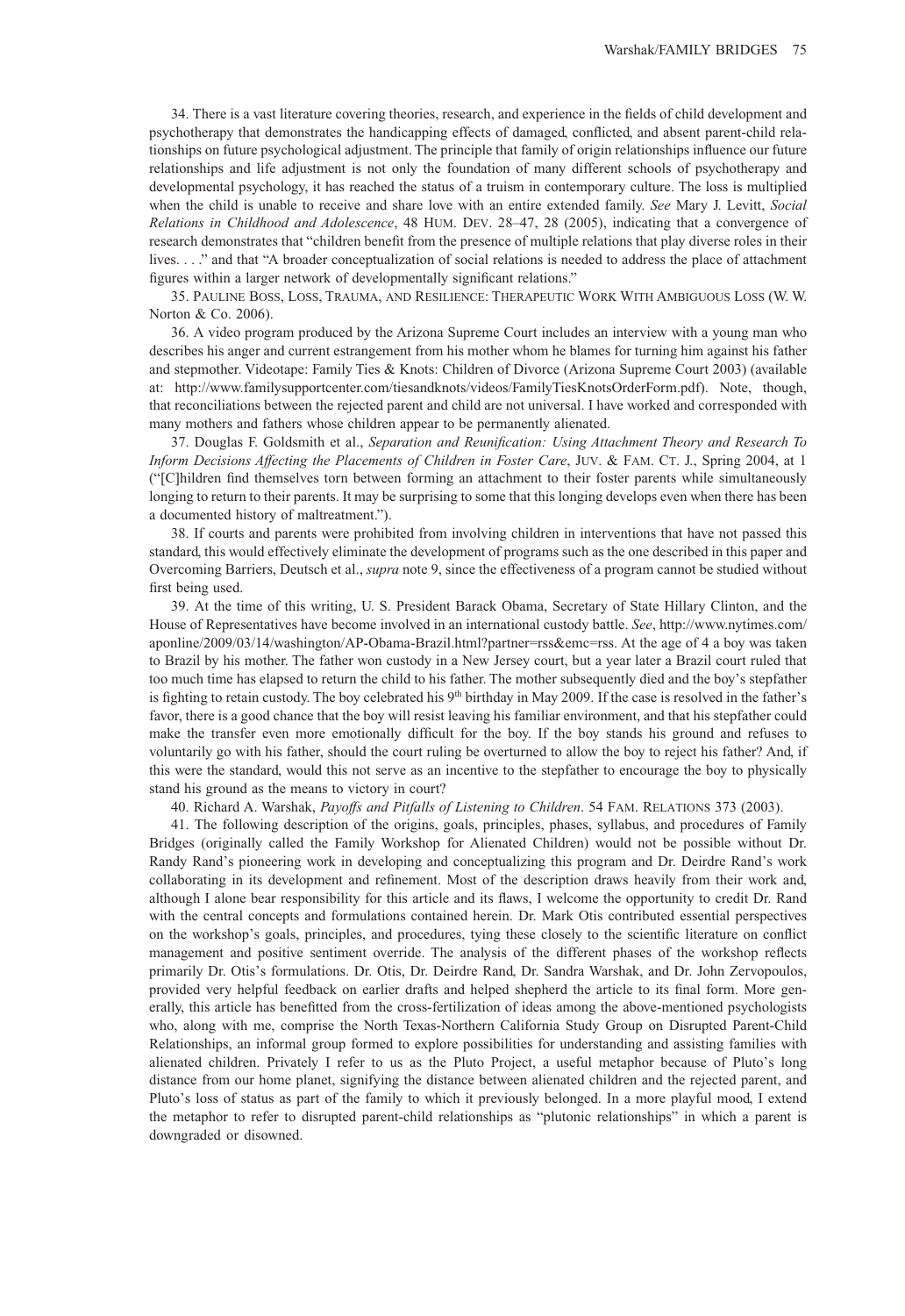#### 76 FAMILY COURT REVIEW

42. This occurs either because the abducting parent is incarcerated, the court prohibits contact, the parent rejects the child, or the parent remains underground in order to evade criminal prosecution.

43. The existence of pathological alienation in a child does not necessarily mean that the child's best interests are served by transferring custody to the rejected parent. *See, e.g.*, Warshak, *supra* note 8; *See also* Richard A. Warshak, *Punching the Parenting Time clock: The Approximation Rule, Social Science, and the Baseball Bat Kids*, 45 FAM. CT. REV. 600 (2007), and Richard A. Warshak, *The Approximation Rule, Child Development Research, and Children's Best Interests After Divorce*,1CHILD DEV. PERSPECTIVES 119 (2007), on the importance of a multi-factored best interests inquiry. Identifying criteria to guide courts in deciding which approach to follow in dealing with alienated children, such as when and if to place children with the rejected parent and whether or not to impose no-contact orders, is an important project. But, beyond the earlier description of benefits and drawbacks of various alternatives for dealing with the stark dilemma, it is outside this article's scope to attempt a more detailed analysis of the criteria courts use in making best interest determinations, including the characteristics of parents that bear on the optimal custody decision.

44. Personal communication with Dr. Randy Rand, December 5, 2008.

45. I consulted in three cases and co-led the workshop in nine cases.

46. Although this Workshop was not conducted in the immediate aftermath of a trial, there had been a comprehensive custody evaluation and trial in the past prior to the abduction.

47. Ordering parents to attend classes, workshops, and counseling may be seen as controversial, whereas the option of authorizing parents to seek assistance they determine best for their child conforms to conventional custody orders that delegate decision-making authority to a parent.

48. *See* Michael B. Donner, *Tearing the Child Apart: The Contributions of Narcissism, Envy, and Perverse Modes of Thought to Child Custody Wars*, 23 PSYCHOANAL. PSYCHOL. 542, 551 (2006), explaining that family therapy, coparenting counseling, parent education, and cognitive-behavioral therapy are insufficient to modify the complex behavior of alienating parents who are unable to think beyond their own needs and harbor unconscious desires to hurt their children. Donner argues persuasively that long-term psychoanalytically oriented treatment is best-suited to help these parents. Unfortunately, by the time such treatment results in behavioral improvement and better parenting, the children are grown up and have endured years of psychic suffering.

49. Although not designed for families with the level of severity of alienation that we usually deal with in Family Bridges, one promising option is Overcoming Barriers, Deutsch et al., *supra* note 9. This new program is experimenting with creative ways to help favored parents gain insight into the plight of their children, modify harmful behaviors, and help favored parents support their children's need for positive relationships with both parents. Although it is too early to assess the impact of such efforts, Overcoming Barriers, if successful, will offer an avenue that should be considered for favored parents who have not responded to previous therapeutic efforts.

50. Nancy Olesen, Alienation Issues: Assessment & Intervention, address at the Reconceptualizing Child Custody Conference, (May 3, 2008).

51. Naturally, no assumptions are possible about the degree to which the sex and age of this group represents the general population of alienated children or the population of other families who participated in the workshop and with whom I did not work. But, the present data clearly refutes the claim made by radical advocates that only fathers raise concerns about alienating behavior during litigation: six of the seven mothers in this sample gained custody after claiming that the fathers promulgated the children's rejection of their mother. For earlier reports that this problem is not gender-specific, *see* Warshak, *supra* note 8; Warshak, *supra* note 22; Beeble, *supra* note 16, and Berns, *supra* note 16, finding approximately equal numbers of male and female alienators in an analysis of unreported judgments in Australia over a five-year period. *See also* Rand et al., *supra* note 1, reporting a sample in which one-third of the alienating parents were men. Also, although this source lacks independent verification of the authenticity of the parents' claim about alienation, it is worth noting that 38 out of 76 amazon.com reviews of Warshak, *supra* note 8, clearly identify the reviewer as either an alienated mother or alienated father, and 27 of this group of 38 (71%) identify themselves as alienated mothers.

52. Robert E. Emery, *Interparental Conflict and the Children of Discord and Divorce*, 92 PSYCHOL. BULL. 310 (1982).

53. Joan B. Kelly & Robert E. Emery, *Children's Adjustment Following Divorce: Risk and Resilience Perspectives*, 52 FAM. REL. 352 (2003).

54. CLAWAR & RIVLIN, *supra* note 11; Johnston et al., *supra* note 1, at 316.

55. For the importance of reducing psychologically intrusive parenting, *see* Barber, *supra* note 32.

56. The concept of a protective "envelope" was formulated by Donald W. Winnicott, The Child and the Family: First Relationships (Tavistock, 1957).

57. *See*, *e.g.*, Sarah Jayne Blackmore, *How Does the Brain Deal with the Social World?*, 314 SCIENCE 60–61 (2006).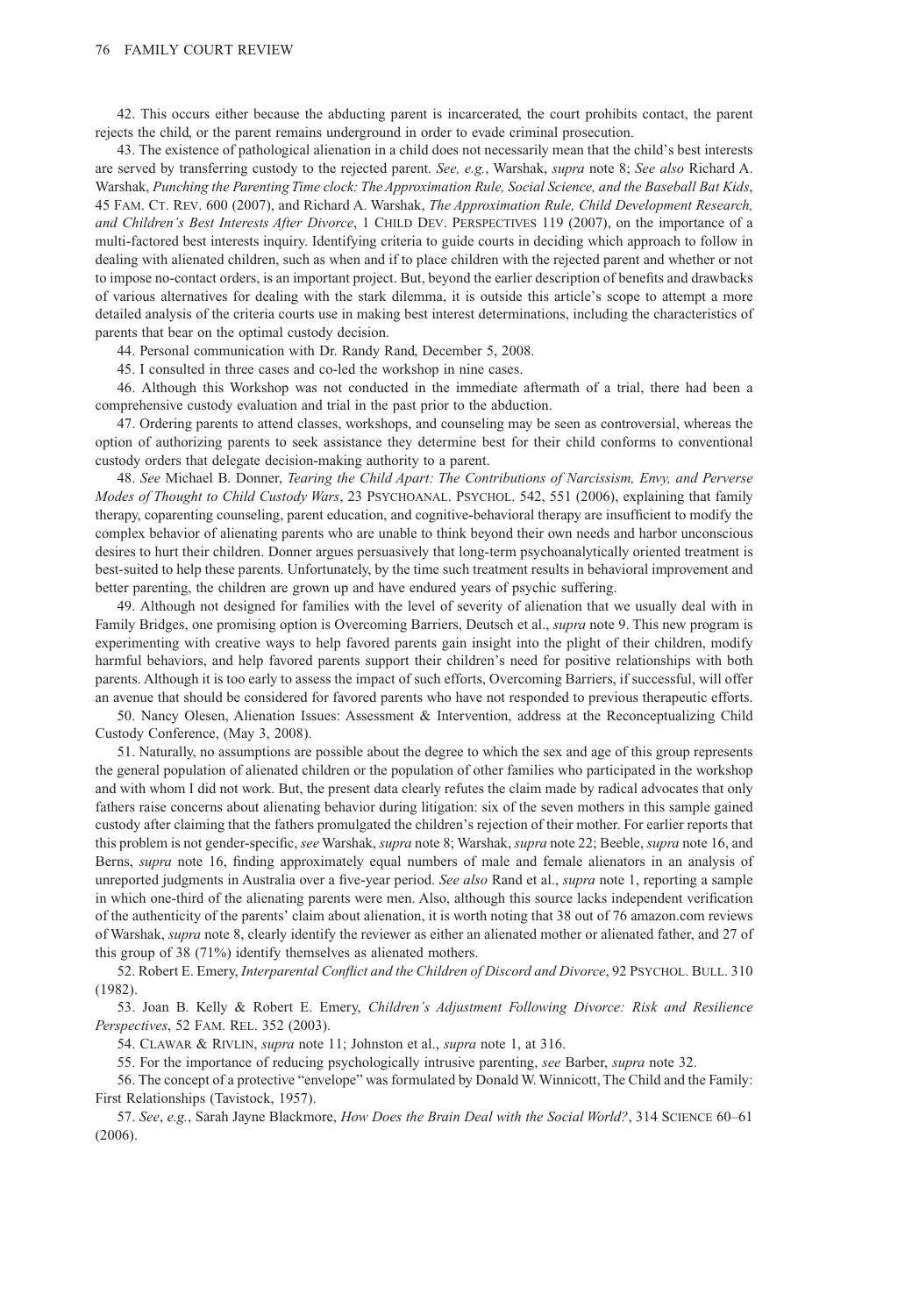58. For an excellent overview of these principles and theory, *see* Richard E. Mayer, *Applying the Science of* Learning: Evidence-Based Principles for the Design of Multimedia Instruction, 63 AM. PSYCHOL. 760 (2008).

59. Diane F. Halpern, *Teaching Critical Thinking for Transfer Across Domains*, 53 AM. PSYCHOL. 449–455 (1998).

60. Leon Festinger & J. M. Carlsmith, *Cognitive Consequences of Forced Compliance*, 58 J. ABNORMAL AND SOCIAL PSYCHOL. 203 (1959); E. Jelalian & A. G. Miller, *The Perseverance of Beliefs: Conceptual Perspectives and Research Developments*, 2 J. SOCIAL CLIN. PSYCHOL. 25 (1984); L. Ross et al., *Perseverance in Selfperception and Social Perception: Biased Attribution Processes in the Debriefing Paradigm*, 32 J. PERSONALITY SOCIAL PSYCHOL. 880 (1975); S. L. Schauss et al., *Environment-behavior Relations, Behavior Therapy, and the Process of Persuasion and Attitude Change*, 28 J. BEHAV. THERAPY AND EXPERIMENTAL PSYCHIAT. 31 (1997).

61. Cynthia L. Pickett & Marilynn B. Brewer, *The Role of Exclusion in Maintaining Ingroup Inclusion, in* THE SOCIAL PSYCHOLOGY OF INCLUSION AND EXCLUSION, 89 (Dominic Abrams et al., eds., Psychology Press 2005); MUZAFER SHERIF ET AL., THE ROBBERS CAVE EXPERIMENT (Wesleyan U. Press 1988).

62. Warshak, *supra* note 40.

63. This approach is consistent with the general principal of good parenting that we do not lead children to better behavior by convincing them that they are bad.

64. This concept was formulated by JOHN M. GOTTMAN, THE MARRIAGE CLINIC (W. W. Norton & Company 1999) at 123.

65. We apply the same principle when conceptualizing the roots of disrupted parent-child relationships. Our work is informed by multiple perspectives and models of this problem, we draw on a wide body of empirical research, and we believe there are multiple roots and pathways to these problems as there are for nearly all behavior. A multifactored model of understanding the roots of a child's unwarranted rejection of a parent is evident in the formulations of the major writers in the field, including RICHARD GARDNER, THE PARENTAL ALIENATION SYNDROME (Creative Therapeutics 1992) at 63, who, in his initial description of factors he considered "operative in bringing about the disorder" wrote: "I divide such contributing factors into three categories: (1) the child's contributions, (2) the mother's contributions (again with some discussion of the father's contributions), and (3) situational factors." *See also* CLAWAR & RIVLIN, *supra* note 11; Kelly & Johnston, *supra* note 2, in a seminal article presenting a multifactored model, and Warshak, *supra* note 8 at 66.

66. *Cf.* CLAWAR & RIVLIN, *supra* note 11, at 144, who, discussing the effectiveness of changes in living arrangements, report, "Children may say, 'I hate her. I'll never speak with her if you make me go see her,' 'I'll run away,' or 'I'll kill myself if he comes to see me.' However, in some cases, children were told to say these things by the programming and brainwashing parent. . . . It is not uncommon to see these threats disintegrate after court orders change."

67. DEAN G. PRUITT & SUNG HEE KIM, SOCIAL CONFLICT: ESCALATION, STALEMATE, AND SETTLEMENT (McGraw Hill 2004) at 175.

68. *Id.* at 172.

69. A quick Google search revealed 24 companies that specialize in providing this service.

70. It was rumored that children are handcuffed and brought to the workshop site in physical restraints. This has never occurred, it has never been necessary, and I would never agree to work with a child under such circumstances. Such rumors reflect in part the disbelief and underestimation of the power of the court's authority to elicit compliance and the failure to adequately appreciate the extent to which an alienated child remains attached to the rejected parent and wishes to escape from the middle of parental conflicts to resume a more normal life.

71. The media has quoted some mental health professionals who, with no knowledge of our procedures, mischaracterize the workshop as "deprogramming" (an attention-getting, sensationalist label that appeals to certain journalists and media outlets). Whether or not they retract their earlier misrepresentations, anyone who reads this article and continues to promulgate such misinformation clearly is engaging in polemics rather than rational analysis, the former an unfortunately frequent phenomenon in commentary on issues related to alienated children.

72. MARGARET THALER SINGER, CULTS IN OUR MIDST: THE CONTINUING FIGHT AGAINST THEIR HIDDEN MENACE (Jossey-Bass 2003) at 276–283.

73. Deutsch et al., *supra* note 9, found that camp counselors were able to provide valuable services to families with alienated children. Interventions that can be conducted or assisted by sub-doctoral level professionals will bring the costs within reach of more families.

74. Also, we hope the lesson is not lost for the child that the rejected parent wants so much to restore a good relationship that a high level of expertise was sought to help with the process.

75. PRUITT & KIM, *supra* note 67, at 172: "For Party to become involved in negotiation requires not only a perception of stalemate-based interdependence, but also some *optimism* about the chances of success."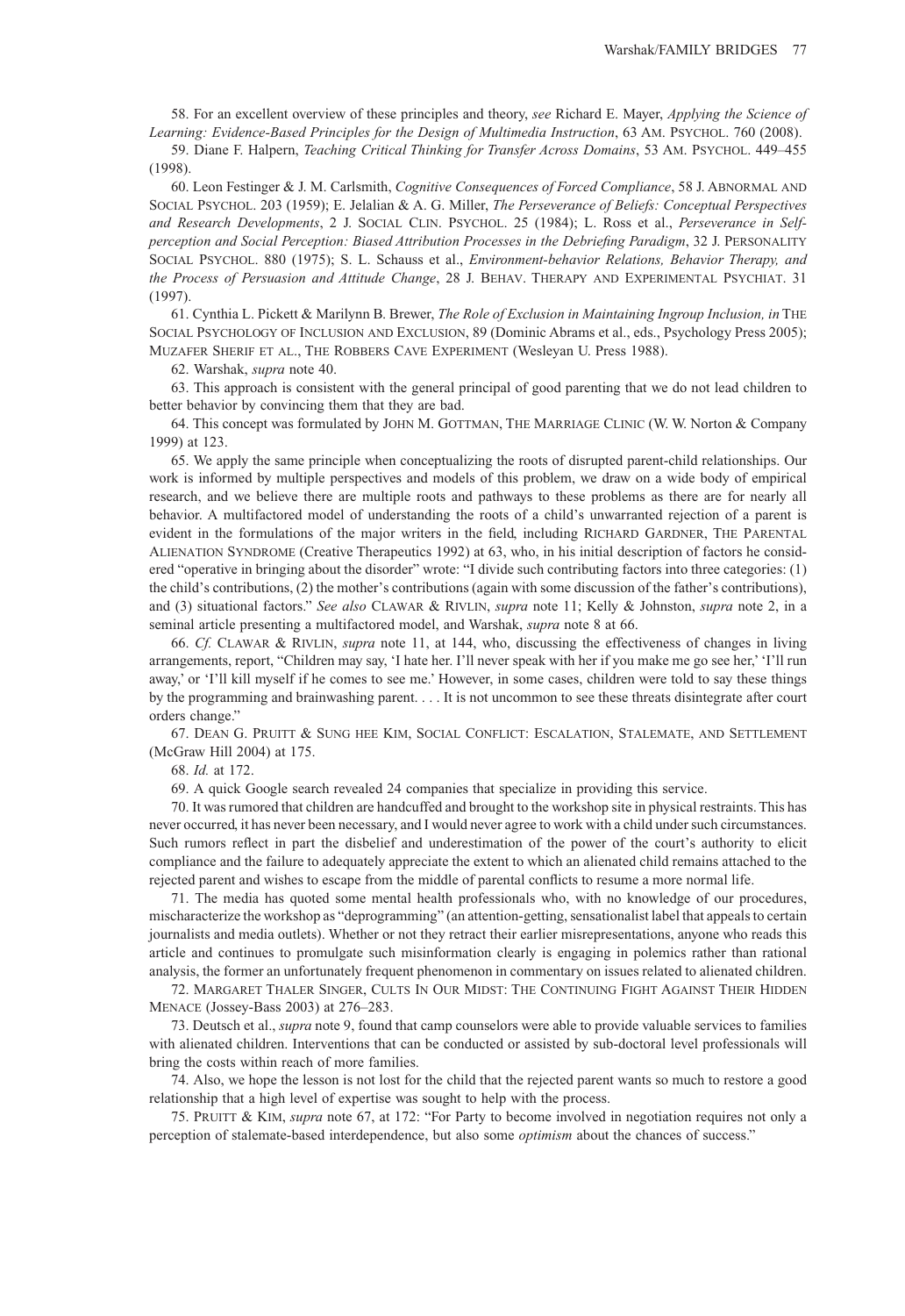76. In several of our cases children had been allowed by therapists to verbally assault, physically threaten, and in one case spit on a parent with impunity during "treatment" sessions. We regard the expression of unmodulated aggression as having significant liabilities and no therapeutic benefit; both the child and the parent feel unprotected from the child's destructive impulses.

77. Halpern, *supra* note 59.

78. See, e.g., STEPHEN J. CECI & MAGGIE BRUCK, JEOPARDY IN THE COURTROOM: A SCIENTIFIC ANALYSIS OF CHILDREN's TESTIMONY (1995); Elizabeth F. Loftus, *Make-Believe Memories*, 58 AMER. PSYCHOL. 867 (2003).

79. This article provides a high level of detail of the procedures of our program (much more detail than courts typically have before ordering therapy, counseling, workshops, and parent education and co-parenting classes) and numerous citations to the research from which we draw. But, for the most part this article describes the program materials and does not give exact titles. Some of these materials are used in psychology and sociology courses and are readily available to professionals. We do not publicize the titles of all the exact materials we use or the way in which we use them for reasons similar to why psychological test distributors do not publish test questions to the general public and do not reveal the algorithms used to program computers to generate test results and interpretations. *See*, *e.g.*, Andrew W. Kane, *Setting and Guarding the Boundaries of the Assessment Process*, J. CHILD CUST. (in press). Much of the educational value of the materials we use depends on their novelty. The effectiveness of our program could be severely compromised and undermined should the parents and children with whom we work become familiar beforehand with the materials we select and the procedures we use. Also, the effectiveness of the materials we select and the procedures used in Family Bridges depend heavily on the skill and training of the workshop leaders. If these materials are used by persons untrained in our program, their impact could be negative and their value to the families we serve could be diminished. This concern is not merely speculative. Already one group has publicly expressed the intention of basing a program on our work in the absence of having had any specific training regarding the workshop. Despite the need to protect aspects of the workshop from dissemination to the general public and the populations we serve, we welcome the chance to share details with qualified mental health professionals who choose to learn our program.

80. *See* SHERIF ET AL., *supra* note 61 (on the contributions of superordinate goals to reducing conflict and unfavorable stereotypes, and facilitating cooperation). Deutsch et al., *supra* note 9, describe Overcoming Barriers, which is another milieu-based program, a  $5^{1/2}$  day summer camp designed for less severe alienation cases in which the court has not ordered the changes in family structure that participants in Family Bridges face, but does order unwilling parents and children to attend the camp. We shared our experience and a detailed overview of the workshop with our colleagues as they were developing this camp program and we are watching it closely with the hope that it will offer an additional option for these families. The program is new and has been tried once with five families in an abbreviated form (due to lack of funding). Early indications are that children had contact with their alienated parent at the camp, but did not agree, nor did the leaders expect them, to resume normal contact after camp. Aftercare plans were developed for each family, and the program's leaders hope the camp experience planted seeds that will some day bear fruit. But no information is available yet on whether any children successfully restored a positive relationship with the rejected parent.

81. Lisa Laumann-Billings & Robert E. Emery, *Distress Among Young Adults from Divorced Families*, 14 J. FAM. PSYCHOL. 671 (2000); William V. Fabricius & Jeff A. Hall, *Young Adults' Perspectives on Divorce: Living Arrangements*, 38 FAM.&CONCIL. CTS. REV. 446 (2000); Patrick Parkinson et al., *Adolescents' Views on the Fairness of Parenting and Financial Arrangements After Separation*, 43 FAM. CT. REV. 429 (2005); Patrick Parkinson & Bruce Smyth, *Satisfaction and Dissatisfaction with Father-Child Contact Arrangements in Australia*, 16 CHILD & FAM. L.Q. 289 (2004); Seth J. Schwartz & Gordon E. Finley, *Mothering, Fathering, and Divorce: The Influence of Divorce on Reports of and Desires For Maternal and Paternal Involvement*, 47 FAM. CT. REV. 506 (2009); JUDITH S. WALLERSTEIN & JOAN BERLIN KELLY, SURVIVING THE BREAKUP (1980); Richard A. Warshak & John W. Santrock, *The Impact of Divorce in Father-Custody and Mother-Custody Homes: The Child's Perspective, in* CHILDREN AND DIVORCE 29 (Lawrence A. Kurdek ed., 1983).

82. Jean W. Twenge et al., *Social Exclusion Causes Self-Defeating Behavior*, 83 J. PERSONALITY & SOC. PSYCHOL. 606–615 (2002).

83. Jean W. Twenge et al., *If You Can't Join Them, Beat Them: Effects of Social Exclusion on Aggressive Behavior*, 81 J. PERSONALITY & SOC. PSYCHOL. 1058–1069 (2001); Kipling D. Williams, *Ostracism: A Temporal Need-Threat Model, in* ADVANCES IN EXPERIMENTAL SOCIAL PSYCHOLOGY, 279–314 (Mark P. Zanna ed., 2009).

84. See WARSHAK, *supra* note 8, at 38 and 239–243 for a list of the most common self-defeating behaviors exhibited by rejected parents.

85. This exercise is supported by research reported in GOTTMAN, *supra* note 64, on the importance of attending to and expressing positives about the other person as an antidote to contempt.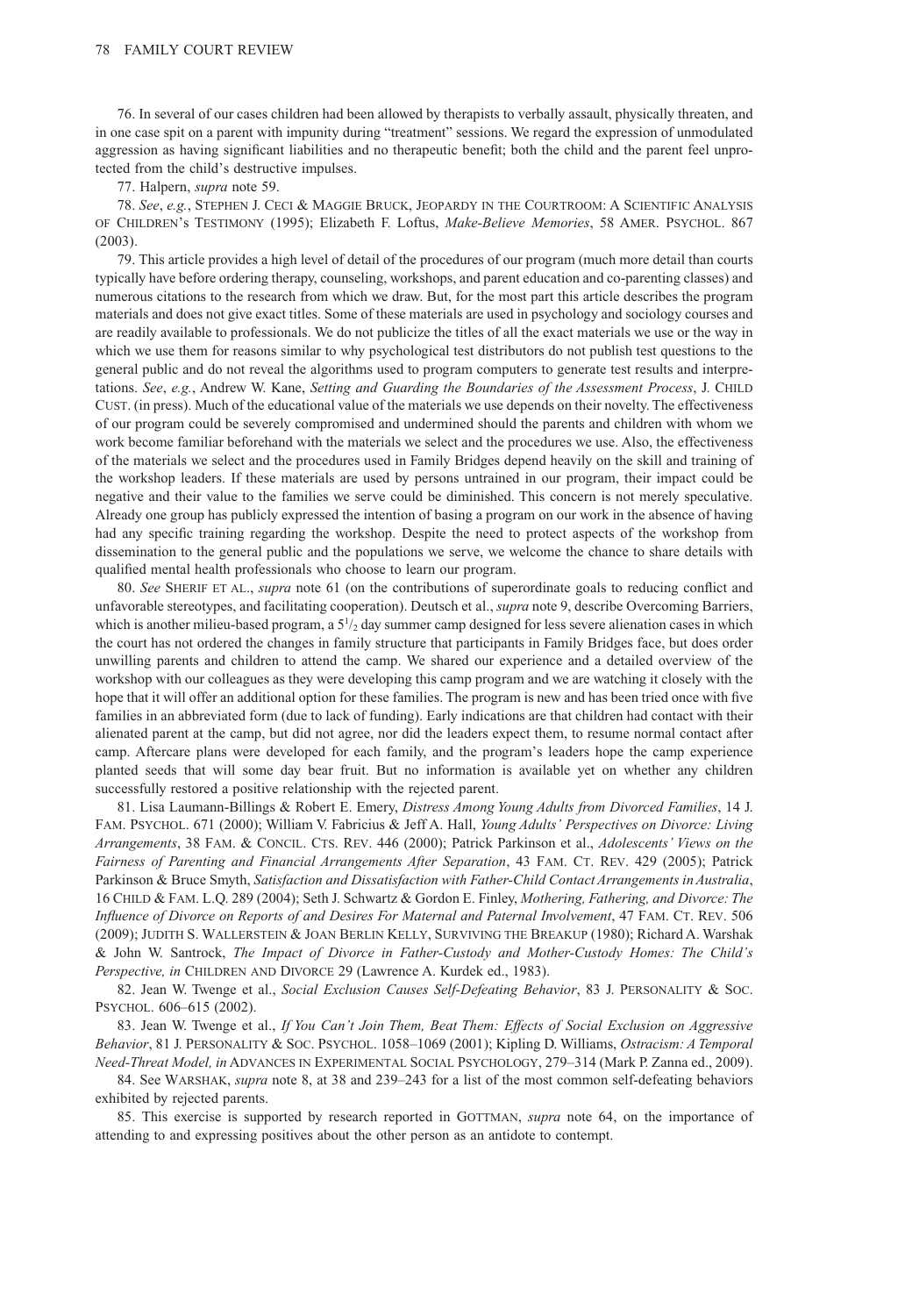86. Although the guidance of systematic empirical research on techniques and outcomes is always welcome, our attitude about conducting the workshop while waiting for research to "catch up" is best expressed by the theoretician and clinician Nathaniel Branden: "It is unrealistic to demand that we ought to use only those interventions that have been proven effective in controlled studies. A clinician cannot provide "data" for every move he or she makes. Practice is always ahead of research, and not only in psychology. But we can do our conscientious best to pay attention to outcome." Nathaniel Branden, *The Importance of Definitions, available at* http://blog.nathanielbranden.com.

87. An earlier draft of this article included case descriptions of the 12 families, but limitations of space required this section to be deleted and placed in an article that is currently in preparation. Although only aggregate data are reported in this article, all parents gave permission for their specific feedback to be included in the case descriptions. Typically in social science studies, some subjects decline to participate. The unanimous consent here is probably attributed to the fact that these parents have all suffered greatly prior to the workshop, express great gratitude for the experience, and most say they want to do what they can to contribute to raising awareness of these issues to help families in similar circumstances avoid the prolonged pain they endured.

88. The case descriptions mentioned in FN87 will also help those who must evaluate the suitability of Family Bridges for a given family.

89. Contributions to the literature on remedies for alienated children should clearly identify the criteria by which success is measured. *See* Rhonda Freeman et al., *Reconnecting Children With Absent Parents: A Model for Intervention*, 42 FAM. CT. REV. 439, 456 (2004). Some therapists believe they are making progress when they succeed in arranging for a resistant child to have some contact with a rejected parent. If such contact is restricted to the therapy or intervention program, and the children regress to an alienated stance upon returning home, or the intervention concludes before bringing the children closer to a positive relationship with the rejected parent, such a program may not hold much hope for these injured families unless the contacts during the intervention facilitate subsequent therapeutic efforts.

90. The sample is too small, and non-random, to draw firm conclusions about percentages of success when the workshop is, versus is not, undertaken in the aftermath of litigation. In the sample of 23 children reported here, 18 children were involved in custody disputes preceding the workshop and 5 were not. Of the 18 children, 12 (72%) reconnected with the rejected parent and maintained their progress, 4 reconnected with the rejected parent at the conclusion of the workshop but did not maintain progress, and 1 failed to reconnect. Of the 5 children whose workshop participation did not follow litigation (and who did not have prolonged periods of no-contact with the favored parent), all 5 (100%) successfully completed the workshop and maintained their gains. It must be noted that all 5 children lived with the rejected parent (and thus would be considered alienated but not estranged using the nomenclature proposed in FN2), and the workshop team agreed to their enrollment despite not meeting the formal prerequisites because the team had other reasons to believe that these children could benefit from the experience. We cannot generalize these results to other families who do not meet the entrance criteria, and to families in which children live with a favored parent, refuse contact with the rejected parent, and participate in the workshop in the shadow of litigation. Dr. Rand's impressions (personal communication May 25, 2009), based on experience over the past 18 years with the workshop, are that nonmaintainers either had clandestine and premature contact with their favored parent in violation of court orders, or the court, against professional recommendations, formally renewed contact with a favored parent who continued efforts to alienate the children and undermined the progress of the children during the workshop.

91. The exceptions to this observation are young children who are so thoroughly traumatized that they cannot experience the parent in anything but a malignant light. In such cases, elements of Family Bridges may help when tailored to earlier developmental stages. These can be presented within a regular structure of psychotherapy, but the shorter time frame of a workshop may bring relief much sooner. Also, it is a mistake to assume that children always follow their older sibling's lead. In some families the oldest sibling resists alienation while the younger ones succumb and vice versa.

92. A survey of 5,500 Canadian teenagers found that "close to 80% say they are receiving high level of enjoyment from their mothers," while 75% said the same about their fathers. Even greater percentages of the teens reported that their parents have a high influence on their lives (89% for moms, 82% for dads). *See* Press Release, Reginald W. Bibby, Project Teen Canada, Teens' Enjoyment of Moms . . . and Dads (May 12, 2009), *available at* http://www.reginaldbibby.com/images/PTC\_1\_TEENS\_ENJOYMENT\_OF\_PARENTS\_May\_12\_09.pdf (last visited May 15, 2009). *See also* REGINALD BIBBY, THE EMERGING MILLENNIALS: HOW CANADA's NEWEST GENERATION IS RESPONDING TO CHANGE AND CHOICE, Project Canada Books (2009).

93. This finding contradicts the claim that courts lack power to effect improvements in adolescent-parent relationships with structural changes, and demonstrates that successful intervention is possible. But, this does not